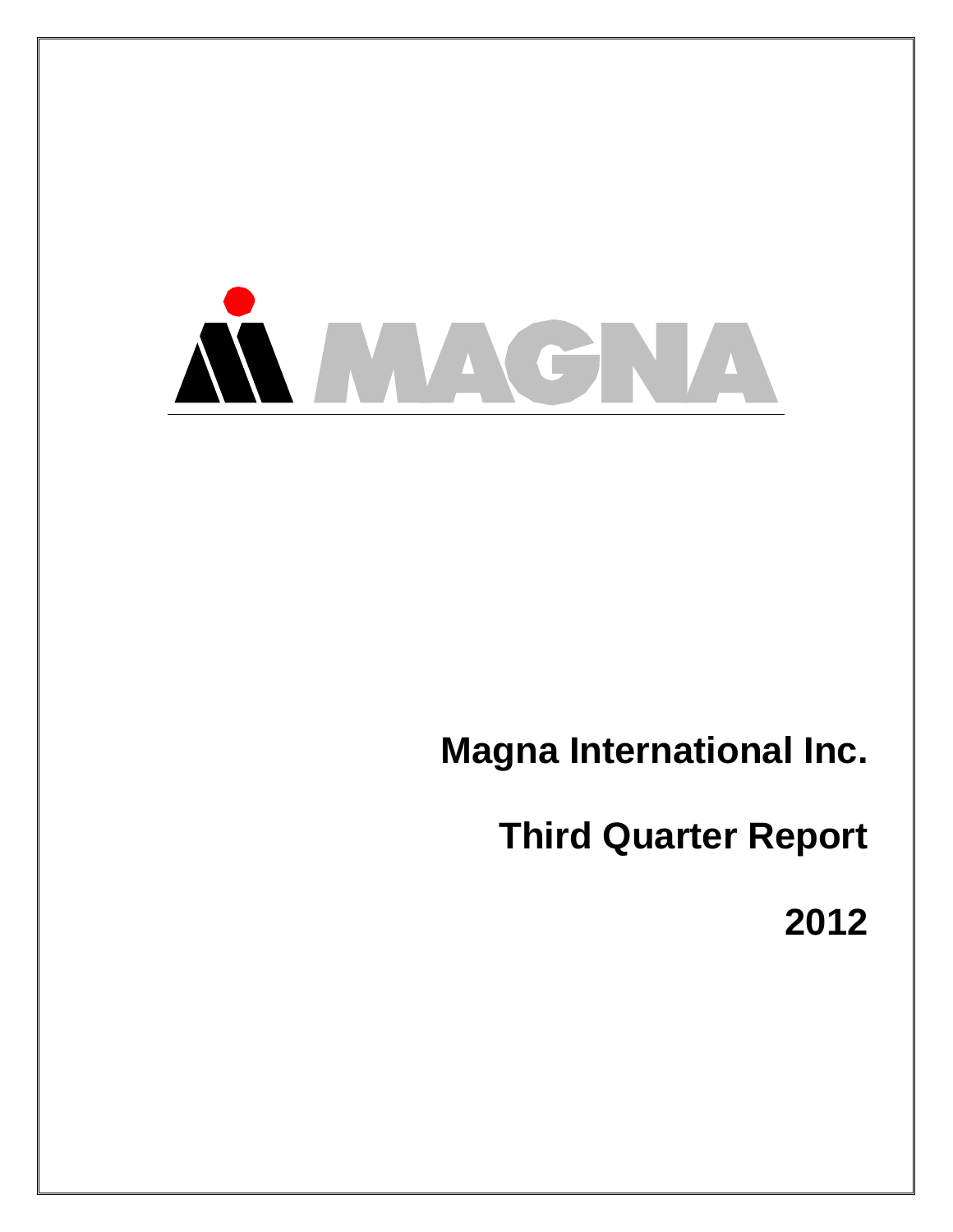# **MAGNA INTERNATIONAL INC. Management's Discussion and Analysis of Results of Operations and Financial Position**

Unless otherwise noted, all amounts in this Management's Discussion and Analysis of Results of Operations and Financial Position ("MD&A") are in U.S. dollars and all tabular amounts are in millions of U.S. dollars, except per share figures, which are in U.S. dollars. When we use the terms "we", "us", "our" or "Magna", we are referring to Magna International Inc. and its subsidiaries and jointly controlled entities, unless the context otherwise requires.

This MD&A should be read in conjunction with the unaudited interim consolidated financial statements for the three months and nine months ended September 30, 2012 included in this Quarterly Report, and the audited consolidated financial statements and MD&A for the year ended December 31, 2011 included in our 2011 Annual Report to Shareholders.

This MD&A has been prepared as at November 7, 2012.

#### **OVERVIEW**

We are a leading global automotive supplier with 305 manufacturing operations and 88 product development, engineering and sales centres in 27 countries. Our 117,000 employees are focused on delivering superior value to our customers through innovative processes and World Class Manufacturing. Our product capabilities include body, chassis, interiors, exteriors, seating, powertrain, electronics, mirrors, closures and roof systems and modules, as well as complete vehicle engineering and contract manufacturing. Our common shares trade on the Toronto Stock Exchange (MG) and the New York Stock Exchange (MGA). We follow a corporate policy of functional and operational decentralization, pursuant to which we conduct our operations through divisions, each of which is an autonomous business unit operating within pre-determined guidelines.

#### **HIGHLIGHTS**

North American light vehicle production increased 15% in the third quarter of 2012 to 3.7 million units, compared to 3.2 million units in the third quarter of 2011 while Western European light vehicle production declined 7% to 2.8 million units over the same period.

Our total sales were \$7.4 billion for the third quarter of 2012, an increase of 6% over the third quarter of 2011. Higher North American and Rest of World production sales, along with higher tooling, engineering and other sales were the primary reasons for the increase in total sales. Despite the 7% decline in Western European production and the weakening of the euro and British Pound, each relative to the U.S. dollar, European production sales only declined 2% in the third quarter of 2012 compared to the third quarter of 2011. In addition, complete vehicle assembly sales declined 6% in the third quarter of 2012, primarily reflecting the weakening of the euro relative to the U.S. dollar in the third quarter of 2012 compared to the third quarter of 2011.

Our income from operations before income taxes increased to \$500 million, compared to \$164 million for the third quarter of 2011. Our diluted earnings per Common Share increased to \$1.66, compared to \$0.42 for the third quarter of 2011. Excluding the impact of other (income) expense, net ("Other Income"), income from operations before income taxes increased 20% or \$59 million for the third quarter of 2012 relative to the third quarter of 2011. Our diluted earnings per Common Share, excluding Other Income, after tax, increased 20% or \$0.19 for the third quarter of 2012 relative to the third quarter of 2011. During the third quarter of 2012, we recorded other income related to a re-measurement gain on the previously announced acquisition of the 27% controlling interest in Magna E-Car Systems partnership ("E-Car"). This positively impacted income from operations before income taxes and diluted earnings per Common Share by \$153 million and \$0.53, respectively, for the third quarter of 2012. During the third quarter of 2011, we recorded other expense relating to the disposal of an interior systems operation and the cost of entering into an agreement pertaining to the settlement of certain claims. These items negatively impacted income from operations before income taxes and diluted earnings per Common Share by \$124 million and \$0.52, respectively, for the third quarter of 2011.

In our Europe segment we reported Adjusted  $EBIT<sup>1</sup>$  of \$13 million for the third quarter of 2012, compared to a loss of \$35 million for the third quarter of 2011. We remain cautious about the macroeconomic environment in Europe. In addition, certain of our OEM customers have announced plant closures in Europe, and similar announcements by other customers and their European operations are possible. We expect to take future restructuring actions in Europe, reflecting both our ongoing strategic assessment of our business and in response to OEM facility actions, and some of this restructuring is expected to impact us as early as the fourth quarter of 2012. We anticipate our restructuring and other operational improvement plans to yield improved operating results in Europe over time.

<sup>1</sup> Adjusted EBIT represents income from operations before income taxes; interest expense (income), net; and other (income) expense, net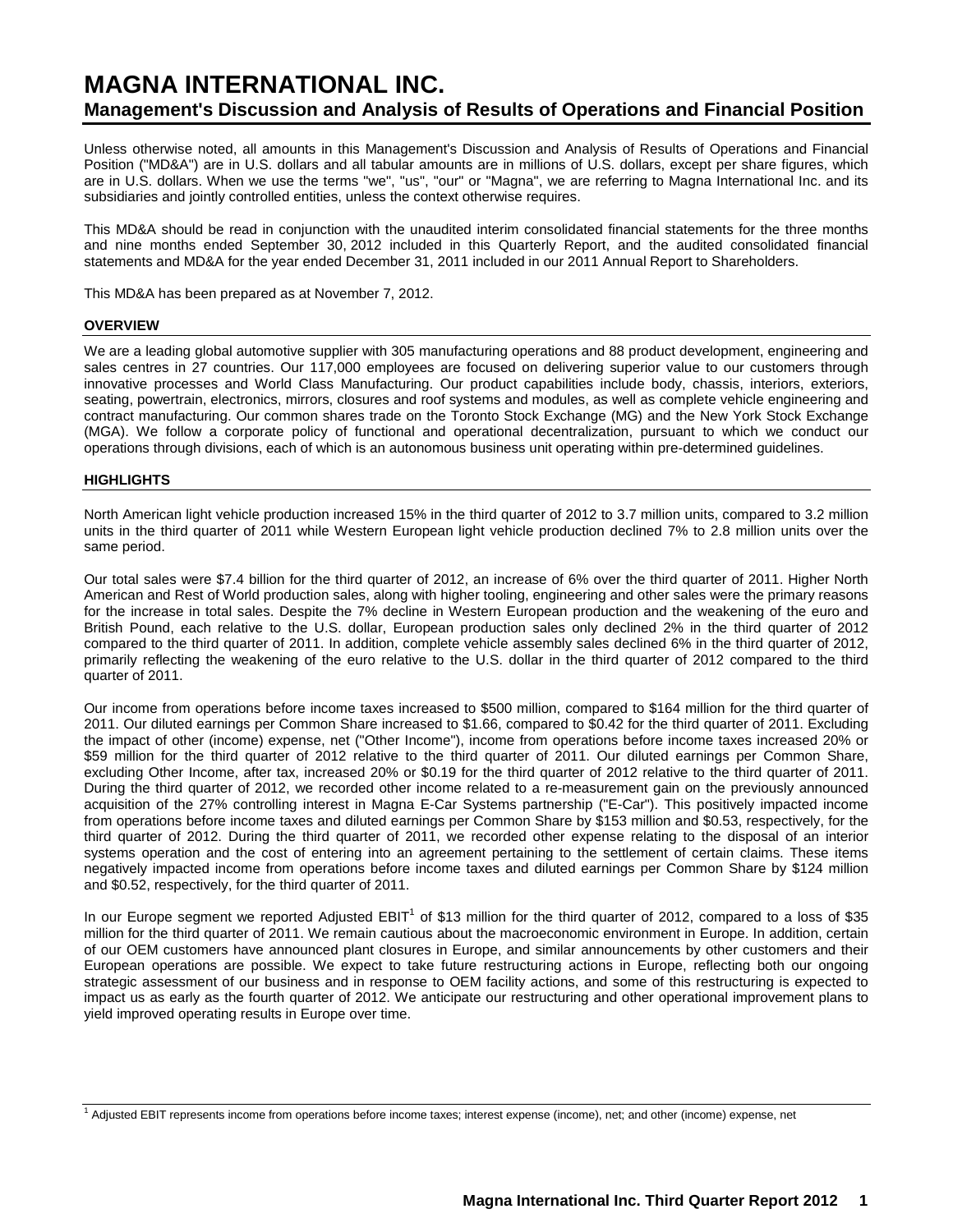We have significant ongoing activities in our Rest of World segment, including a number of new facilities under construction or launching in Asia and South America, as well as the integration of recent acquisitions in South America. While our ongoing investments in these regions will generate future sales and earnings growth, currently these activities are negatively impacting operating results. In our Rest of World segment, we generated an Adjusted EBIT of \$5 million for the third quarter of 2012, compared to \$14 million in the third quarter of 2011. Operational inefficiencies and other costs in certain operations in South America as well as costs related to new facilities were the primary reasons for the decline in Adjusted EBIT in the third quarter of 2012.

During the third quarter of 2012, we announced that we had strengthened our position in automotive pumps through two acquisitions. We signed an agreement to acquire ixetic Verwaltungs GmbH ("ixetic"), a manufacturer of automotive vacuum, engine and transmission pumps with two manufacturing facilities in Germany and one in each of Bulgaria and China. In addition, we signed an agreement with a joint venture partner to purchase the remaining 50% interest in STT Technologies Inc. ("STT"), a leading supplier of transmission and engine related oil pumps serving the North American market. We believe the automotive pump market will continue to grow, partly as a result of the global trend towards improved fuel efficiency. The STT transaction closed in the fourth quarter of 2012, and the ixetic transaction is also expected to close in the fourth quarter of 2012. The combined cost of these acquisitions is expected to be approximately \$450 million.

Finally, with the completion of the transaction in which we acquired the controlling 27% interest in E-Car, we integrated the former E-Car operations into certain of our existing operating units. E-Car's component business was integrated into our Magna Powertrain operation, in order to take advantage of opportunities for the electrification of vehicle powertrain systems. E-Car's battery pack business and vehicle integration operations have been integrated into our Magna Steyr operating unit.

#### **FINANCIAL RESULTS SUMMARY**

During the third quarter of 2012, we posted sales of \$7.4 billion, an increase of 6% from the third quarter of 2011. This higher sales level was a result of increases in our North American and Rest of World production sales and tooling, engineering and other sales partially offset by decreases in our complete vehicle assembly sales and European production sales. Comparing the third quarters of 2012 to 2011:

- North American vehicle production increased 15% and our production sales increased 8% to \$3.7 billion;
- Western European vehicle production decreased 7% and our European production sales decreased 2% to 2.0 billion;
- Rest of World production sales increased 35% to \$493 million from \$365 million;
- Complete vehicle assembly sales declined 6% to \$620 million, as complete vehicle assembly volumes decreased 9%; and
- Tooling, engineering and other sales increased by 27% to \$656 million.

During the third quarter of 2012, we earned income from operations before income taxes of \$500 million compared to \$164 million for the third quarter of 2011. Excluding Other Income recorded in the third quarters of 2012 and 2011, as discussed in the "Other Income" section, the \$59 million increase in income from operations before income taxes was primarily as a result of:

- margins earned on higher production sales;
- incremental margin earned on new programs that launched during or subsequent to the third quarter of 2011;
- lower costs incurred in preparation for upcoming launches;
- lower warranty costs of \$13 million;
- a \$6 million revaluation gain in respect of asset-backed commercial paper ("ABCP");
- higher equity income; and
- productivity and efficiency improvements at certain facilities.

These factors were partially offset by:

- increased pre-operating costs incurred at new facilities;
- higher incentive compensation;
- intangible asset amortization of \$13 million related to the acquisition and re-measurement of E-Car;
- the net effect of the disposition during the third quarter of 2011 and subsequent acquisition in the second quarter of 2012 of an interior systems operation;
- a larger amount of employee profit sharing;
- operational inefficiencies and other costs at certain facilities;
- programs that ended production during or subsequent to the third quarter of 2011; and
- net customer price concessions subsequent to the third quarter of 2011.

During the third quarter of 2012, net income of \$386 million increased \$286 million compared to the third quarter of 2011. Net income was impacted by Other Income, as discussed in the "Other Income" section. Other Income positively impacted net income in the third quarter of 2012 by \$125 million and negatively impacted net income in the third quarter of 2011 by \$124 million. Excluding Other Income, after tax, net income for the third quarter of 2012 increased \$37 million.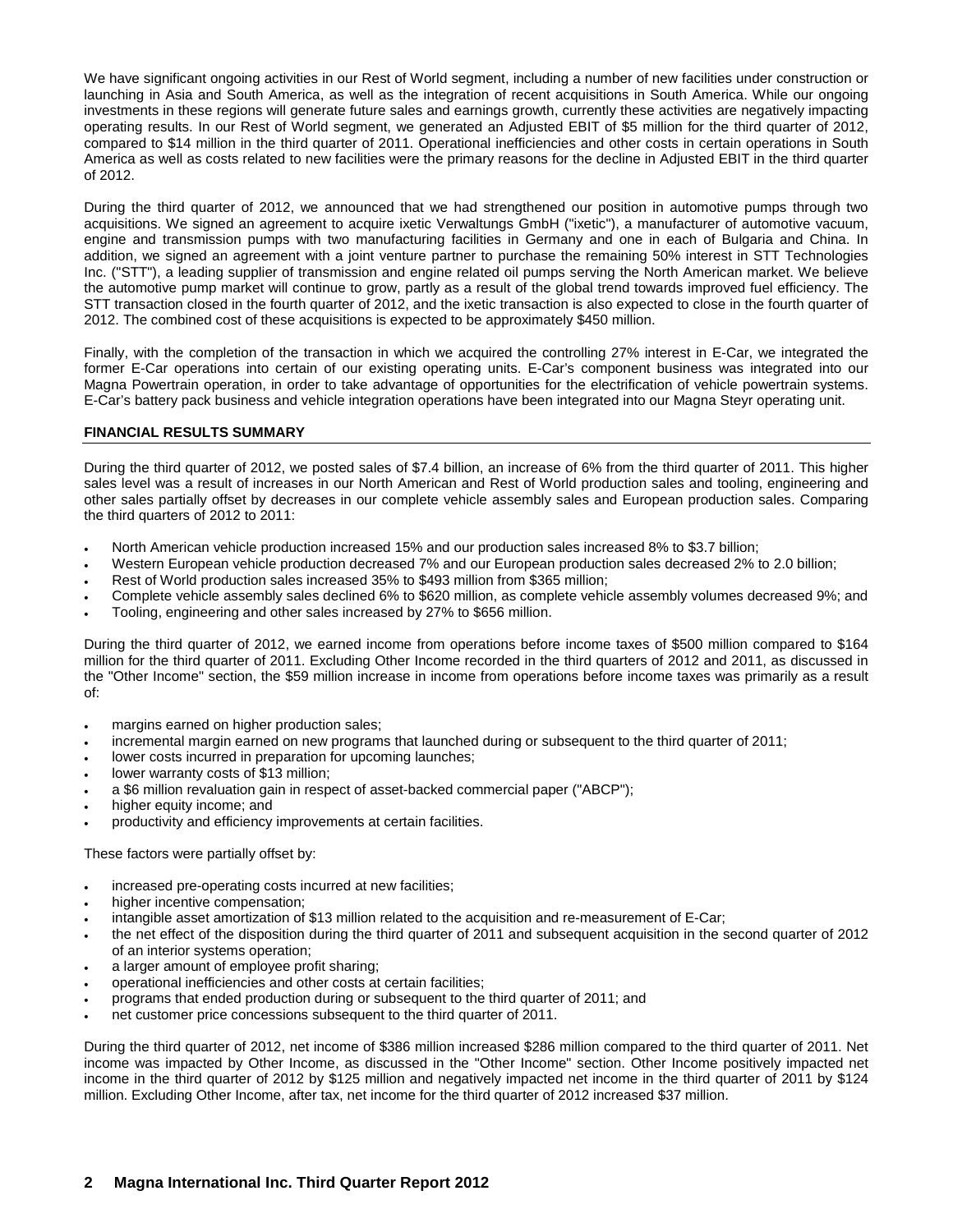During the third quarter of 2012, our diluted earnings per share increased \$1.24 to \$1.66 compared to \$0.42 for the third quarter of 2011. Other Income, after tax, positively impacted diluted earnings per share in the third quarter of 2012 by \$0.53 and negatively impacted diluted earnings per share in third quarter of 2011 by \$0.52, both as discussed in the "Other Income" section. Excluding Other Income, after tax, the \$0.19 increase in diluted earnings per share is a result of the increase in net income attributable to Magna International Inc. and a decrease in the weighted average number of diluted shares outstanding during the third quarter of 2012. The decrease in the weighted average number of diluted shares outstanding was primarily due to the repurchase and cancellation of Common Shares, during or subsequent to the third quarter of 2011, pursuant to our normal course issuer bids.

#### **INDUSTRY TRENDS AND RISKS**

Our success is primarily dependent upon the levels of North American and European car and light truck production by our customers and the relative amount of content we have on the various programs. OEM production volumes in different regions may be impacted by factors which may vary from one region to the next, including but not limited to general economic and financial conditions, consumer confidence levels, interest rates, credit availability, energy and fuel prices, international conflicts, scheduled production shut-downs (typically in the third and fourth quarters of each calendar year), labour relations issues, regulatory requirements, trade agreements, infrastructure, legislative changes, and environmental emissions and safety issues. These factors and a number of other economic, industry and risk factors which also affect our success, including such things as relative currency values, commodities prices, price concessions and other price reduction pressures from our customers, the financial condition of our supply base and competition from other suppliers, are discussed in our Annual Information Form and Annual Report on Form 40-F, each in respect of the year ended December 31, 2011, and remain substantially unchanged in respect of the third quarter ended September 30, 2012, except that:

- a majority of our European sales are to three German-based OEMs BMW, Volkswagen Group and Daimler. In recent quarters, these three customers have outperformed the Western European automotive market despite negative economic conditions in Europe, due in part to strong demand for their vehicles in Asia and North America. A deterioration of the sales of one or more of our three largest German-based customers could have a material adverse effect on our sales and profitability.
- there continues to be considerable uncertainty about the macroeconomic environment in Europe and the European automotive industry continues to experience significant overcapacity, elevated levels of vehicle inventory, reduced consumer demand for vehicles and depressed production volumes and sales levels. In response to these conditions, OEMs have announced plans to restructure their European operations, including through plant closures, while other OEM customers may take similar actions. In light of the prevailing conditions in Europe, we may take additional restructuring or downsizing actions. In such an event, we may incur restructuring, downsizing and/or other significant non-recurring costs in our European operations, which could have a material adverse effect on our profitability.

#### **RESULTS OF OPERATIONS**

#### **Average Foreign Exchange**

|                                       | For the three months<br>ended September 30, |       |                                 | For the nine months<br>ended September 30, |       |                                |  |
|---------------------------------------|---------------------------------------------|-------|---------------------------------|--------------------------------------------|-------|--------------------------------|--|
|                                       | 2012                                        | 2011  | Change                          | 2012                                       | 2011  | Change                         |  |
| 1 Canadian dollar equals U.S. dollars | 1.005                                       | 1.021 | -2%<br>$\overline{\phantom{0}}$ | 0.998                                      | 1.023 | 2%<br>$\overline{\phantom{0}}$ |  |
| 1 euro equals U.S. dollars            | 1.252                                       | 1.411 | $-11\%$                         | 1.282                                      | 1.406 | 9%<br>۰                        |  |
| 1 British pound equals U.S. dollars   | 1.580                                       | 1.609 | 2%<br>$\blacksquare$            | 1.578                                      | 1.614 | 2%<br>$\overline{\phantom{0}}$ |  |

The preceding table reflects the average foreign exchange rates between the most common currencies in which we conduct business and our U.S. dollar reporting currency. The significant changes in these foreign exchange rates for the three months and nine months ended September 30, 2012 impacted the reported U.S. dollar amounts of our sales, expenses and income.

The results of operations whose functional currency is not the U.S. dollar are translated into U.S. dollars using the average exchange rates in the table above for the relevant period. Throughout this MD&A, reference is made to the impact of translation of foreign operations on reported U.S. dollar amounts where relevant.

Our results can also be affected by the impact of movements in exchange rates on foreign currency transactions (such as raw material purchases or sales denominated in foreign currencies). However, as a result of hedging programs employed by us, foreign currency transactions in the current period have not been fully impacted by movements in exchange rates. We record foreign currency transactions at the hedged rate where applicable.

Finally, holding gains and losses on transactions occurring in a currency other than an operation's functional currency, which are recorded in selling, general and administrative expenses, impact reported results.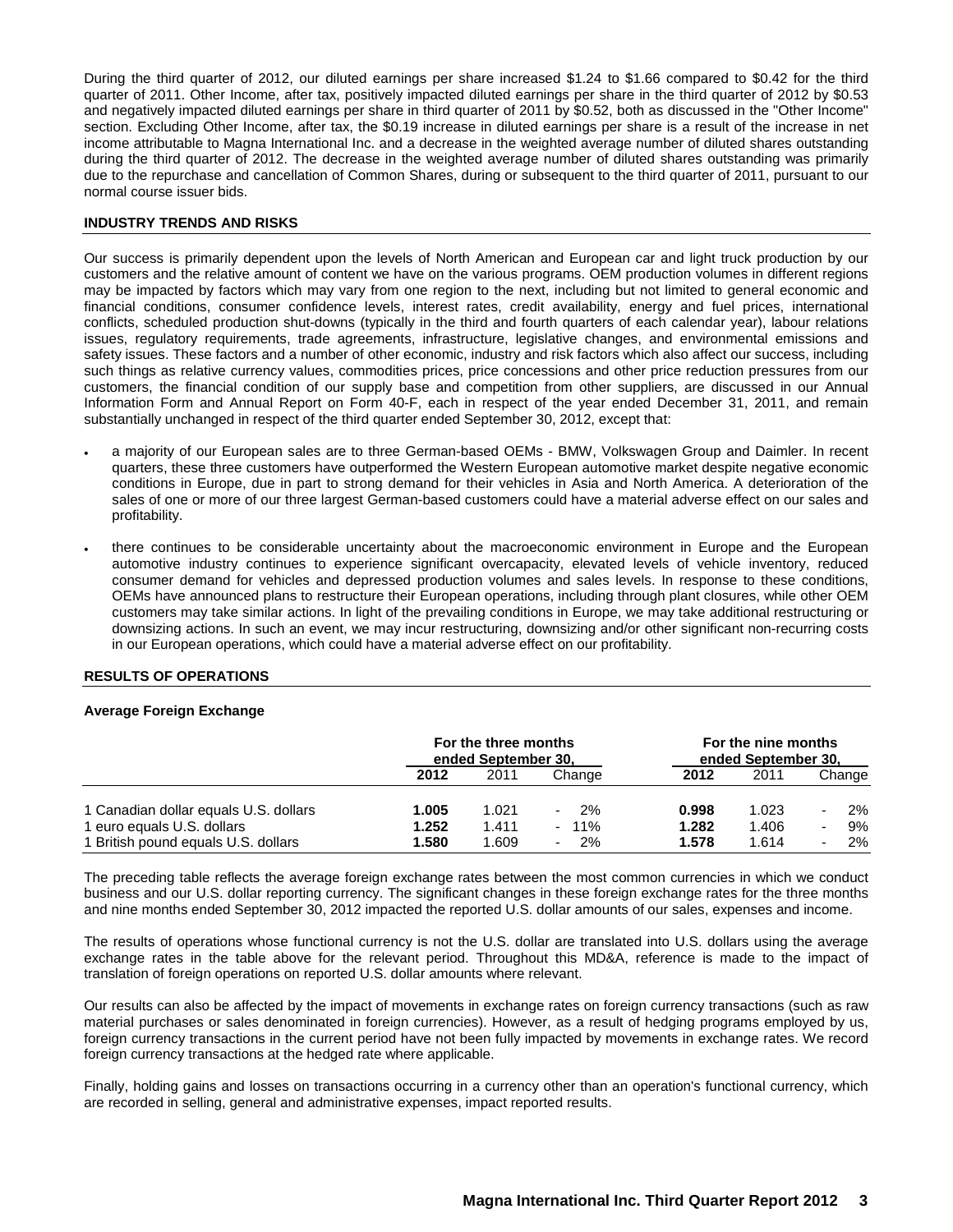#### **RESULTS OF OPERATIONS – FOR THE THREE MONTHS ENDED SEPTEMBER 30, 2012**

*Sales*

|                                                | For the three months<br>ended September 30, |       |    |       |           |        |
|------------------------------------------------|---------------------------------------------|-------|----|-------|-----------|--------|
|                                                |                                             | 2012  |    | 2011  |           | Change |
| Vehicle Production Volumes (millions of units) |                                             |       |    |       |           |        |
| North America                                  |                                             | 3.690 |    | 3.222 | $\ddot{}$ | 15%    |
| <b>Western Europe</b>                          |                                             | 2.813 |    | 3.027 |           | 7%     |
| <b>Sales</b>                                   |                                             |       |    |       |           |        |
| <b>External Production</b>                     |                                             |       |    |       |           |        |
| North America                                  | S.                                          | 3,636 | \$ | 3,382 | $\ddot{}$ | 8%     |
| Europe                                         |                                             | 2,006 |    | 2.044 |           | 2%     |
| Rest of World                                  |                                             | 493   |    | 365   | $\pm$     | 35%    |
| Complete Vehicle Assembly                      |                                             | 620   |    | 663   | -         | 6%     |
| Tooling, Engineering and Other                 |                                             | 656   |    | 516   | $\pm$     | 27%    |
| <b>Total Sales</b>                             | \$                                          | 7,411 | \$ | 6,970 | $\ddot{}$ | 6%     |

#### **External Production Sales - North America**

External production sales in North America increased 8% or \$254 million to \$3.64 billion for the third quarter of 2012 compared to \$3.38 billion for the third quarter of 2011. The increase in external production sales is primarily as a result of:

- the launch of new programs during or subsequent to the third quarter of 2011, including the:
	- Volkswagen Passat;
	- Mercedes-Benz M-Class and GL-Class;
	- Chevrolet Malibu;
	- Chevrolet Sonic; and
	- Dodge Dart;
- higher production volumes on certain existing programs; and
- acquisitions completed during or subsequent to the third quarter of 2011, which positively impacted sales by \$5 million.

These factors were partially offset by:

- a decrease in content on certain programs, including the:
	- Ford Escape; and
	- Ram Pickup;
- programs that ended production during or subsequent to the third quarter of 2011, including the Ford Crown Victoria;
- a decrease in reported U.S. dollar sales due to the weakening of the Canadian dollar against the U.S. dollar; and
- net customer price concessions subsequent to the third quarter of 2011.

#### **External Production Sales - Europe**

External production sales in Europe decreased \$38 million to \$2.0 billion for the third quarter of 2012. The decrease in external production sales is primarily as a result of:

- a decrease in reported U.S. dollar sales primarily as a result of the weakening of the euro against the U.S. dollar;
- lower production volumes on certain existing programs; and
- net customer price concessions subsequent to the third quarter of 2011.

These factors were partially offset by:

- the launch of new programs during or subsequent to the third quarter of 2011, including the:
	- Mercedes-Benz B-Class;
	- Volkswagen up!, SEAT Mii and Skoda Citigo;
	- Audi Q3; and
	- Range Rover Evoque; and
- acquisitions completed during or subsequent to the third quarter of 2011, which positively impacted sales by \$85 million, including:
	- BDW technologies group ("BDW"); and
	- the net effect of the disposition during the third quarter of 2011 and subsequent acquisition in the second quarter of 2012 of an interior systems operation.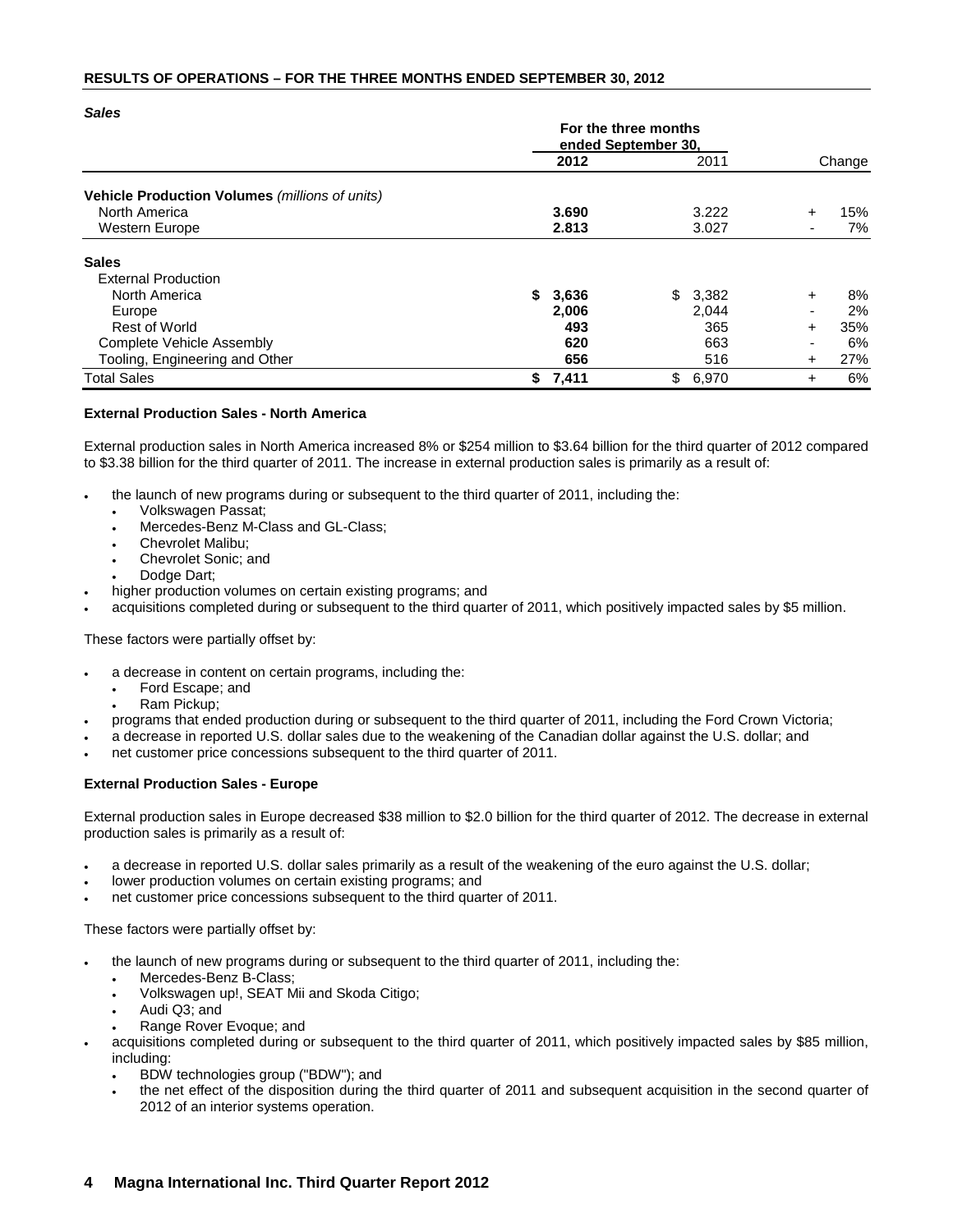#### **External Production Sales - Rest of World**

External production sales in Rest of World increased 35% or \$128 million to \$493 million for the third quarter of 2012 compared to \$365 million for the third quarter of 2011, primarily as a result of:

- acquisitions completed during or subsequent to the third quarter of 2011, which positively impacted sales by \$68 million, including ThyssenKrupp Automotive Systems Industrial do Brasil Ltda. ("TKASB"); and
- the launch of new programs during or subsequent to the third quarter of 2011, primarily in Brazil and China.

These factors were partially offset by a \$45 million decrease in reported U.S. dollar sales as a result of the weakening of foreign currencies against the U.S. dollar, including the Brazilian real.

#### **Complete Vehicle Assembly Sales**

|                                                                                | For the three months<br>ended September 30, |        |  |        |        |
|--------------------------------------------------------------------------------|---------------------------------------------|--------|--|--------|--------|
|                                                                                |                                             | 2012   |  | 2011   | Change |
| <b>Complete Vehicle Assembly Sales</b>                                         |                                             | 620    |  | 663    | 6%     |
| <b>Complete Vehicle Assembly Volumes (Units)</b>                               |                                             |        |  |        |        |
| MINI Countryman, Mercedes-Benz G-Class, Peugeot RCZ<br>and Aston Martin Rapide |                                             | 29.153 |  | 31.939 | 9%     |

Complete vehicle assembly sales decreased 6% or \$43 million to \$620 million for the third quarter of 2012 compared to \$663 million for the third quarter of 2011 while assembly volumes decreased 9% or 2,786 units.

The decrease in complete vehicle assembly sales is primarily as a result of:

- a \$70 million decrease in reported U.S. dollar sales as a result of the weakening of the euro against the U.S. dollar;
- a decrease in assembly volumes for the:
	- Peugeot RCZ; and
	- MINI Countryman; and
- the end of production of the Aston Martin Rapide at our Magna Steyr facility during the second quarter of 2012.

These factors were partially offset by an increase in assembly volumes for the Mercedes-Benz G-Class.

#### **Tooling, Engineering and Other Sales**

Tooling, engineering and other sales increased 27% or \$140 million to \$656 million for the third quarter of 2012 compared to \$516 million for the third quarter of 2011.

In the third quarter of 2012, the major programs for which we recorded tooling, engineering and other sales were the:

- Chevrolet Trax;
- Ford Fusion;
- Chevrolet Spin;
- Honda Accord;
- QOROS C/Sedan/Hatch;
- MINI Countryman;
- Dodge Dart;
- Mercedes-Benz M-Class; and
- Opel Cascada Convertible.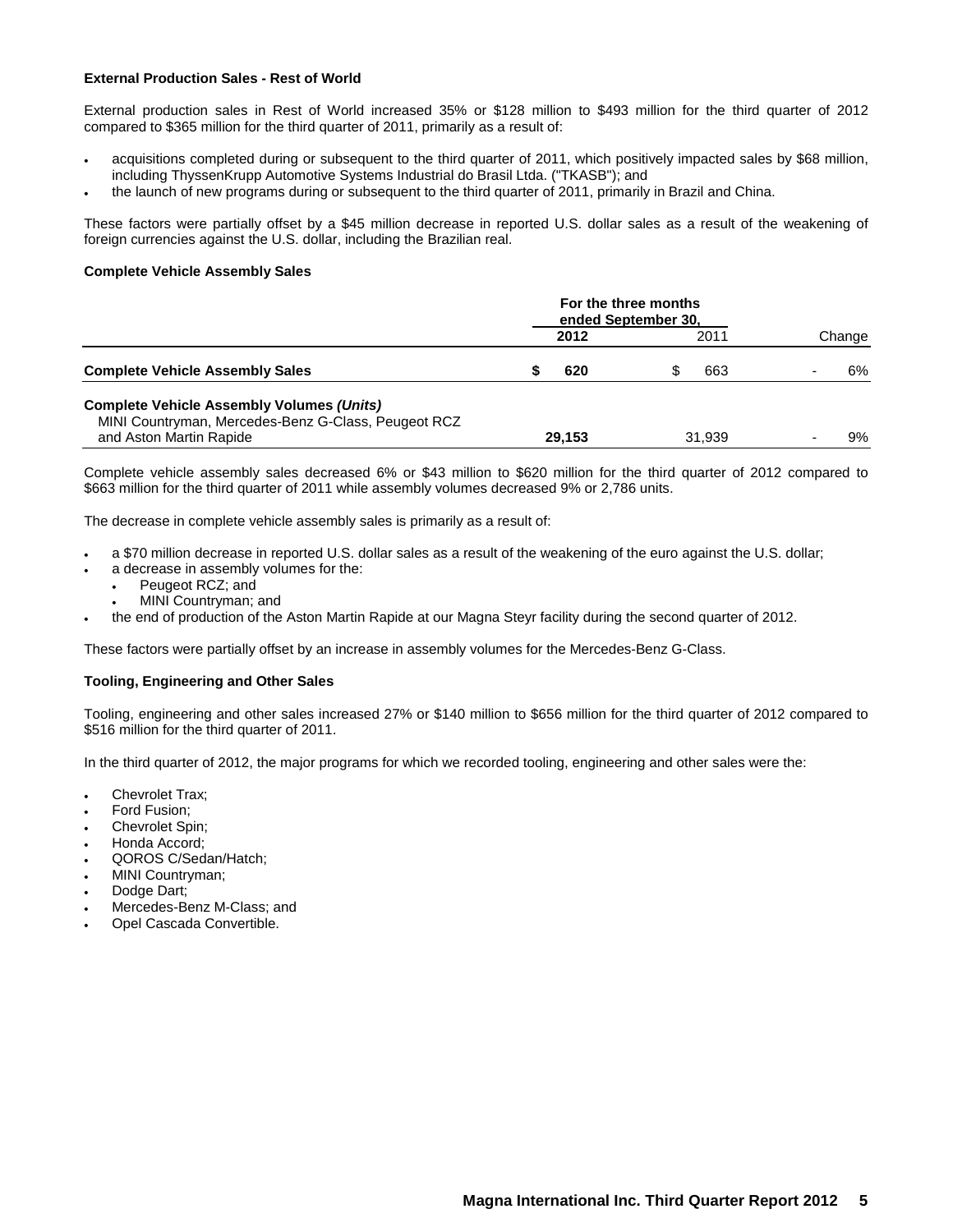In the third quarter of 2011, the major programs for which we recorded tooling, engineering and other sales were the:

- Mercedes-Benz M-Class;
- MINI Cooper and Countryman;
- Ford Fusion;
- Opel Cascada Convertible;
- Chery A6 Coupe;
- Jaguar XJ;
- Ford Ranger;
- Chevrolet Sonic;
- Peugeot RCZ; and
- BMW X3.

In addition, tooling, engineering and other sales decreased as a result of the weakening of the euro against the U.S. dollar.

#### *Cost of Goods Sold and Gross Margin*

|                                       |           | For the three months<br>ended September 30, |
|---------------------------------------|-----------|---------------------------------------------|
|                                       | 2012      | 2011                                        |
| <b>Sales</b>                          | \$7,411   | \$<br>6,970                                 |
| Cost of goods sold                    |           |                                             |
| Material                              | 4,763     | 4,507                                       |
| Direct labour                         | 483       | 467                                         |
| Overhead                              | 1,294     | 1,227                                       |
|                                       | 6,540     | 6,201                                       |
| Gross margin                          | 871<br>\$ | 769                                         |
| Gross margin as a percentage of sales | 11.8%     | 11.0%                                       |

Cost of goods sold increased \$0.3 billion to \$6.5 billion for the third quarter of 2012 compared to \$6.2 billion for the third quarter of 2011 primarily as a result of:

- higher material, overhead and labour costs associated with the increase in sales, including wage increases at certain operations;
- \$204 million related to acquisitions completed during or subsequent to the third quarter of 2011, including TKASB, BDW and the net effect of the disposition during the third quarter of 2011 and subsequent acquisition in the second quarter of 2012 of an interior systems operation ; and
- a larger amount of employee profit sharing.

These factors were partially offset by:

- a decrease in reported U.S. dollar cost of goods sold primarily due to the weakening of the euro, Brazilian real, Czech koruna and Canadian dollar, each against the U.S. dollar; and
- lower warranty costs of \$13 million.

Gross margin increased \$0.1 billion to \$0.9 billion for the third quarter of 2012 compared to \$0.8 billion for the third quarter of 2011 and gross margin as a percentage of sales increased to 11.8% for the third quarter of 2012 compared to 11.0% for the third quarter of 2011. The increase in gross margin as a percentage of sales was substantially due to:

- lower costs incurred in preparation for upcoming launches;
- lower warranty costs; and
- productivity and efficiency improvements at certain facilities.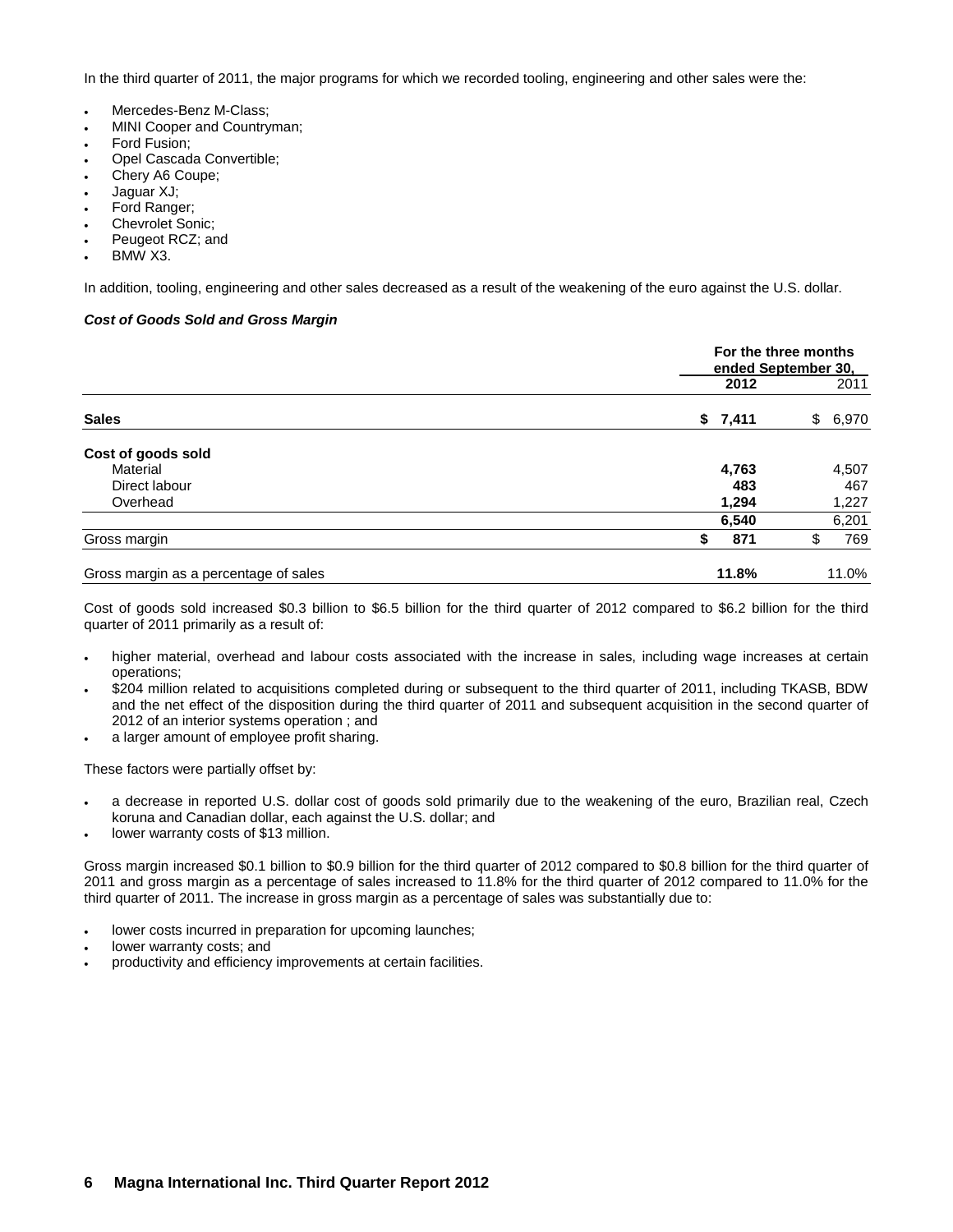These factors were partially offset by:

- increased pre-operating costs incurred at new facilities;
- an increase in tooling sales that have low or no margins;
- the net effect of the disposition during the third quarter of 2011 and subsequent acquisition in the second quarter of 2012 of an interior systems operation;
- a larger amount of employee profit sharing;
- operational inefficiencies and other costs at certain facilities; and
- net customer price concessions subsequent to the third quarter of 2011.

#### *Depreciation and Amortization*

Depreciation and amortization costs increased \$33 million to \$203 million for the third quarter of 2012 compared to \$170 million for the third quarter of 2011. The higher depreciation and amortization was primarily as a result of:

- \$14 million related to acquisitions completed during or subsequent to the third quarter of 2011, including BDW, TKASB and E-Car;
- intangible asset amortization of \$13 million related to the acquisition and re-measurement of E-Car;
- capital spending during or subsequent to the third quarter of 2011; and
- depreciation related to new facilities.

These factors were partially offset by a decrease in reported U.S. dollar depreciation and amortization due to the weakening of the euro, Brazilian real and Canadian dollar, each against the U.S. dollar.

#### *Selling, General and Administrative ("SG&A")*

SG&A expense as a percentage of sales was 4.7% for the third quarter of 2012 compared to 4.9% for the third quarter of 2011. SG&A expense increased \$8 million to \$349 million for the third quarter of 2012 compared to \$341 million for the third quarter of 2011 primarily as a result of:

- higher incentive compensation;
- \$12 million related to acquisitions completed during or subsequent to the third quarter of 2011, including TKASB, E-Car and the net effect of the disposition during the third quarter of 2011 and subsequent acquisition in the second quarter of 2012 of an interior systems operation;
- increased costs incurred at new facilities; and
- higher labour, including wage increases at certain operations, and other costs to support the growth in sales.

These factors were partially offset by:

- a decrease in reported U.S. dollar SG&A due to the weakening of the euro, Czech koruna and Polish zloty, each against the U.S. dollar; and
- a \$6 million revaluation gain in respect of ABCP.

#### *Equity Income*

Equity income increased \$5 million to \$33 million for the third quarter of 2012 compared to \$28 million for the third quarter of 2011. Excluding the \$2 million reduction in the equity loss related to E-Car, the \$3 million increase in equity income is primarily as a result of higher income from most of our equity accounted investments.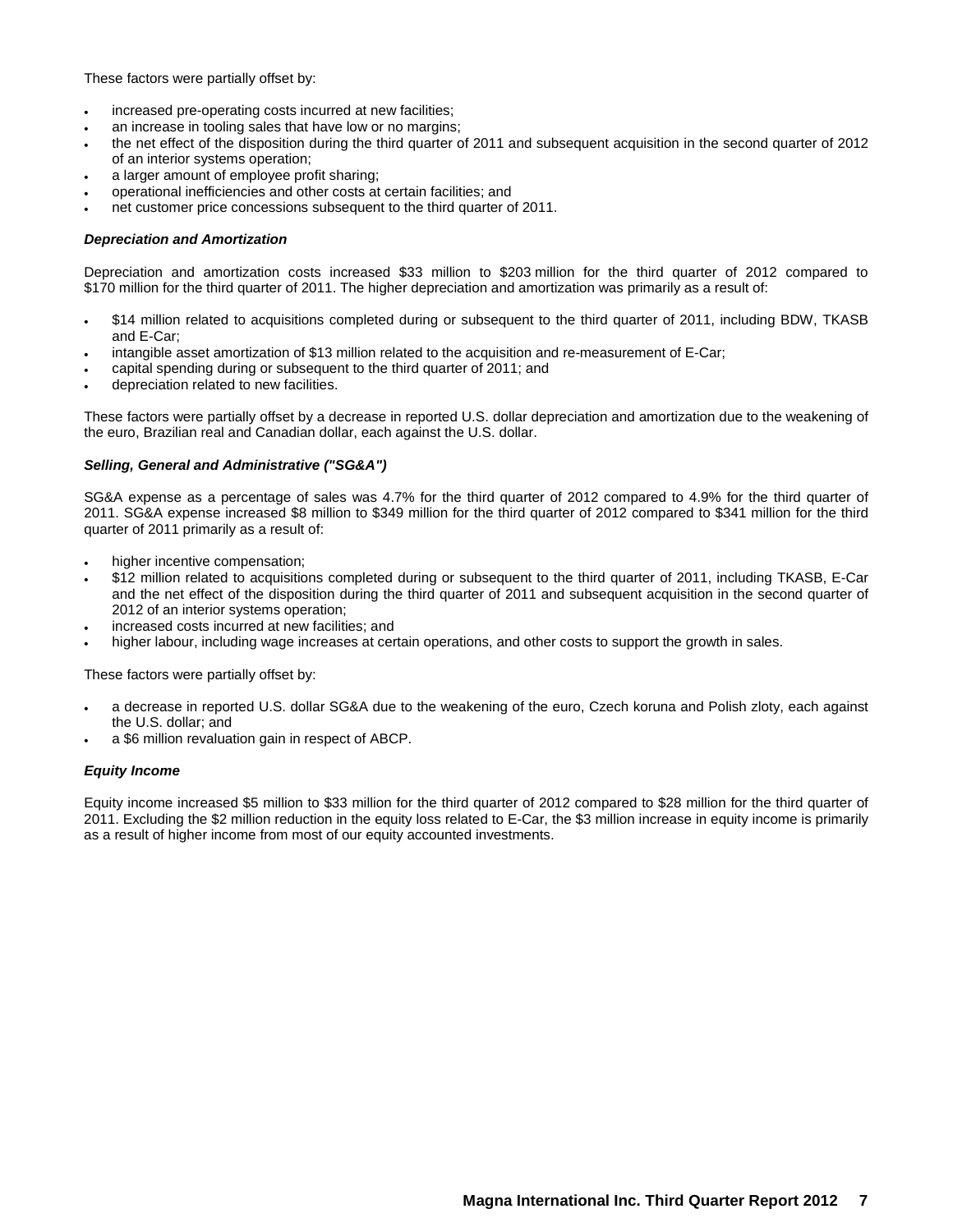#### *Other (Income) Expense, net*

During the three months and nine months ended September 30, 2012 and 2011, we recorded Other Income items as follows:

|                                                                                                                                                           |                                   | 2012                        |                                                |                        | 2011                   |                                         |
|-----------------------------------------------------------------------------------------------------------------------------------------------------------|-----------------------------------|-----------------------------|------------------------------------------------|------------------------|------------------------|-----------------------------------------|
|                                                                                                                                                           | <b>Operating</b><br><b>Income</b> | <b>Net</b><br><b>Income</b> | <b>Diluted</b><br><b>Earnings</b><br>per Share | Operating<br>Income    | <b>Net</b><br>Income   | <b>Diluted</b><br>Earnings<br>per Share |
| <b>Third Quarter</b><br>Re-measurement gain of E-Car <sup>(1)</sup><br>Loss on disposal of facility <sup>(2)</sup><br>Settlement agreement <sup>(3)</sup> | \$(153)<br>(153)                  | \$(125)<br>(125)            | (0.53)<br>\$<br>(0.53)                         | \$<br>113<br>11<br>124 | \$<br>113<br>11<br>124 | \$<br>0.47<br>0.05<br>0.52              |
| <b>Second Quarter</b><br>Gain on disposal (4)                                                                                                             |                                   |                             |                                                | (10)                   | (10)                   | (0.04)                                  |
| <b>First Quarter</b><br>Write down of real estate (5)                                                                                                     |                                   |                             |                                                | 9                      | 9                      | 0.04                                    |
| Total year to date unusual items                                                                                                                          | \$(153)                           | \$(125)                     | (0.53)<br>\$                                   | \$<br>123              | \$<br>123              | 0.50<br>\$.                             |

#### **(1) Re- measurement gain of E-Car**

On August 31, 2012, we acquired the controlling 27% interest in E-Car from a company affiliated with the Stronach Group for cash consideration of \$75 million. The purchase was reviewed, negotiated and approved by our independent directors with the benefit of independent legal advice from Fasken Martineau DuMoulin LLP, independent financial advice from TD Securities Inc. ("TD") and an independent valuation prepared by PricewaterhouseCoopers LLP ("PwC"). The purchase price represents the midpoint of the valuation range determined by PwC and TD delivered a fairness opinion to the independent directors to the effect that the transaction is fair, from a financial point of view, to the Company.

Prior to the acquisition, we held the remaining 73% non-controlling interest in E-Car and accounted for this investment using the equity method of accounting.

The incremental investment in E-Car was accounted for under the business acquisition method of accounting as a step acquisition which requires that we re-measure our pre-existing investment in E-Car at fair value and recognize any gains or losses in income. The estimated fair value of our partnership interest immediately before the closing date was \$205 million, which resulted in the recognition of a non-cash gain of \$153 million (\$125 million after tax), which is recorded in Other Income on the Consolidated Statements of Income.

In addition, the preliminary purchase equation of the incremental investment in E-Car allocates \$210 million to intangible assets. The intangible assets are primarily customer relationships and technology based intangibles. Given the continuing uncertainties regarding the timing and magnitude of a viable electric vehicle industry, competing electric vehicle technologies, significantly larger competitors, and other factors, we have determined that the intangible assets should be amortized on a straight-line basis over the period ending December 31, 2013.

#### **(2) Loss on disposal of facility**

During the third quarter of 2011, we sold an interior systems operation located in Germany and recorded a loss on disposal of \$113 million. This operation, whose long-lived assets were substantially impaired in 2010, had a history of losses which were projected to continue throughout the business planning period. Under the terms of the 2011 sale arrangements (the "SPA"), we agreed to fund the buyer \$67 million, to be satisfied with certain working capital items, cash and the assumption of certain liabilities. The remaining net assets of the operation of \$26 million were assigned no value by the buyer and accordingly, were expensed as part of the total loss on disposal. Simultaneously, we reached a commercial settlement with one of the facility's customers regarding the cancellation of certain production orders whereby we reimbursed the customer costs of \$20 million.

Final settlement of the SPA did not occur during 2011 and in the fourth quarter of 2011 an additional \$16 million was accrued in relation to the ongoing disputes with the purchaser bringing the total loss on disposal to \$129 million.

As more fully described in Note 5 of our unaudited interim consolidated financial statements for the three months and nine months ended September 31, 2012, on June 4, 2012, we re-acquired the above operation.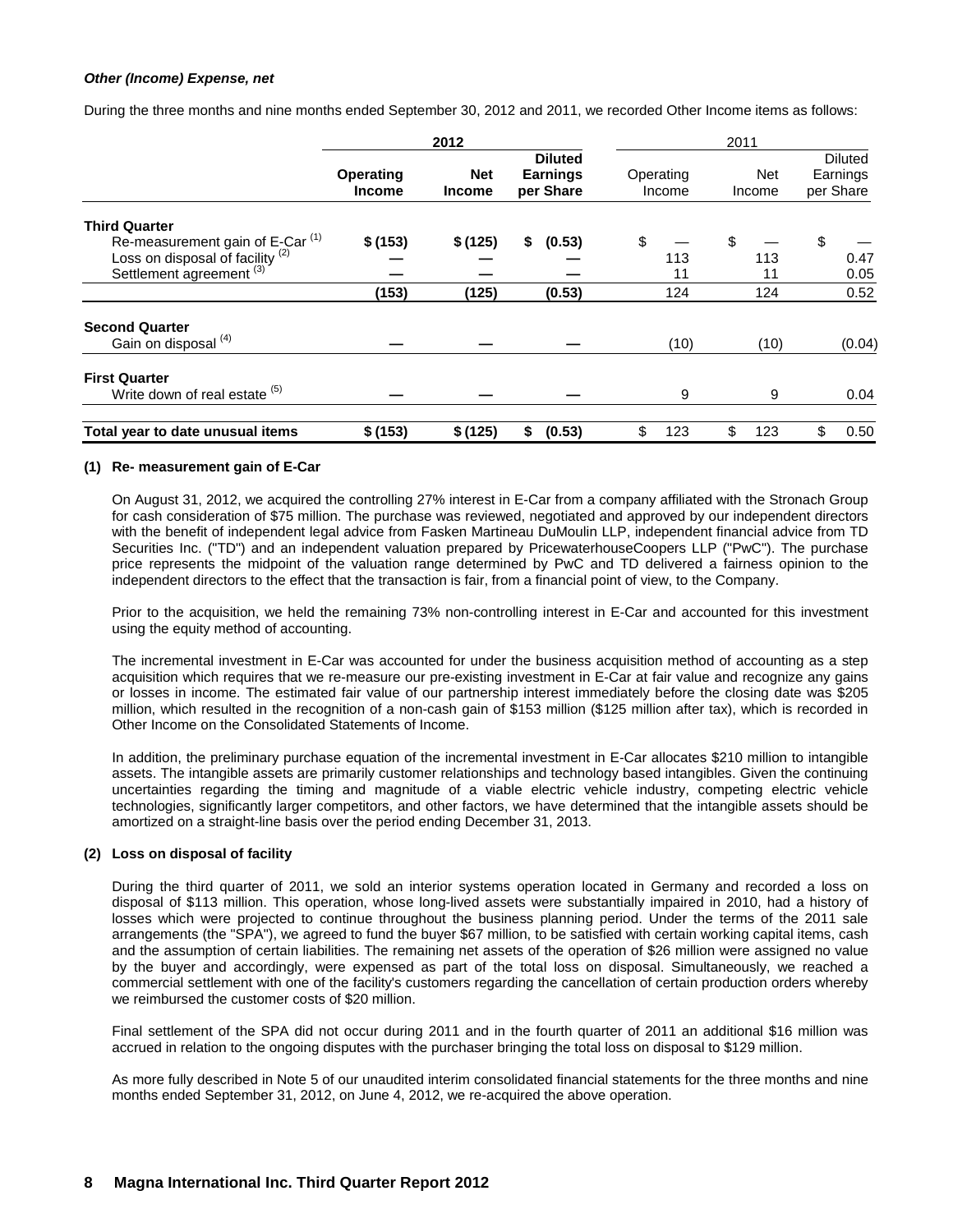#### **(3) Settlement agreement**

During the third quarter of 2011, a settlement agreement was finalized in connection with the settlement of certain patent infringement and other claims. We recorded an \$11 million expense in the third quarter of 2011 in relation to these arrangements.

#### **(4) Gain on disposal**

During the second quarter of 2011, we sold our 40% non-controlling interest in an equity accounted investment for \$151 million and realized a \$10 million gain on the disposition.

#### **(5) Write down of real estate**

During the first quarter of 2011, five excess corporate real estate assets were sold to entities associated with our Founder and Honorary Chairman, Mr. Stronach and/or our former Co-Chief Executive Officer, Siegfried Wolf. Based on the appraisals obtained by the Corporate Governance and Compensation Committee, the appraised fair value range for the properties was less than their carrying value and, accordingly, we recorded a \$9 million impairment charge in the second quarter of 2011. The sales were approved by the independent members of our Board of Directors based on the recommendation of the Corporate Governance and Compensation Committee and were completed during 2011.

#### *Segment Analysis*

Given the differences between the regions in which we operate, our operations are segmented on a geographic basis between North America, Europe and Rest of World. Consistent with the above, our internal financial reporting segments key internal operating performance measures between North America, Europe and Rest of World for purposes of presentation to the chief operating decision maker to assist in the assessment of operating performance, the allocation of resources, and our long-term strategic direction and future global growth.

Our chief operating decision maker uses Adjusted EBIT as the measure of segment profit or loss, since we believe Adjusted EBIT is the most appropriate measure of operational profitability or loss for our reporting segments. Adjusted EBIT represents income from operations before income taxes; interest expense (income), net; and other (income) expense, net.

As more fully described in Notes 2 and 5 of our unaudited interim consolidated financial statements for the three months and nine months ended September 31, 2012, on August 31, 2012 we acquired the controlling 27% interest in the E-Car partnership. Prior to the acquisition, we held the remaining 73% non-controlling interest in E-Car and accounted for this investment using the equity method of accounting. For segment reporting purposes, prior to the closing date we recorded our proportionate share of the losses of E-Car in the Corporate and Other segment. Beginning on August 31, 2012, the consolidated results of E-Car are recorded in our North America and Europe segments as follows:

|                                   |              | For the month ended<br>September 30, 2012 |              |  |  |  |
|-----------------------------------|--------------|-------------------------------------------|--------------|--|--|--|
|                                   | <b>North</b> |                                           |              |  |  |  |
|                                   | America      | <b>Europe</b>                             | <b>Total</b> |  |  |  |
| <b>Total Sales</b>                | 3            |                                           | 6            |  |  |  |
| <b>Adjusted EBIT</b>              | (17)         | $\left( 2\right)$                         | (19)         |  |  |  |
| Amortization of E-Car Intangibles |              |                                           |              |  |  |  |
| included in Adjusted EBIT         | (13)         |                                           | (13)         |  |  |  |

|                              |       |    |                       |    | For the three months ended September 30, |      |                      |          |
|------------------------------|-------|----|-----------------------|----|------------------------------------------|------|----------------------|----------|
|                              |       |    | <b>External Sales</b> |    |                                          |      | <b>Adjusted EBIT</b> |          |
|                              | 2012  |    | 2011                  |    | Change                                   | 2012 | 2011                 | Change   |
| North America                | 3,953 | S. | 3,616                 | \$ | 337                                      | 328  | \$<br>300            | \$<br>28 |
| Europe                       | 2.911 |    | 2,950                 |    | (39)                                     | 13   | (35)                 | 48       |
| <b>Rest of World</b>         | 542   |    | 392                   |    | 150                                      | 5    | 14                   | (9)      |
| Corporate and Other          |       |    | 12                    |    |                                          | 6    |                      | (1)      |
| Total reportable<br>segments | 7.411 |    | 6.970                 | S  | 441                                      | 352  | \$<br>286            | 66       |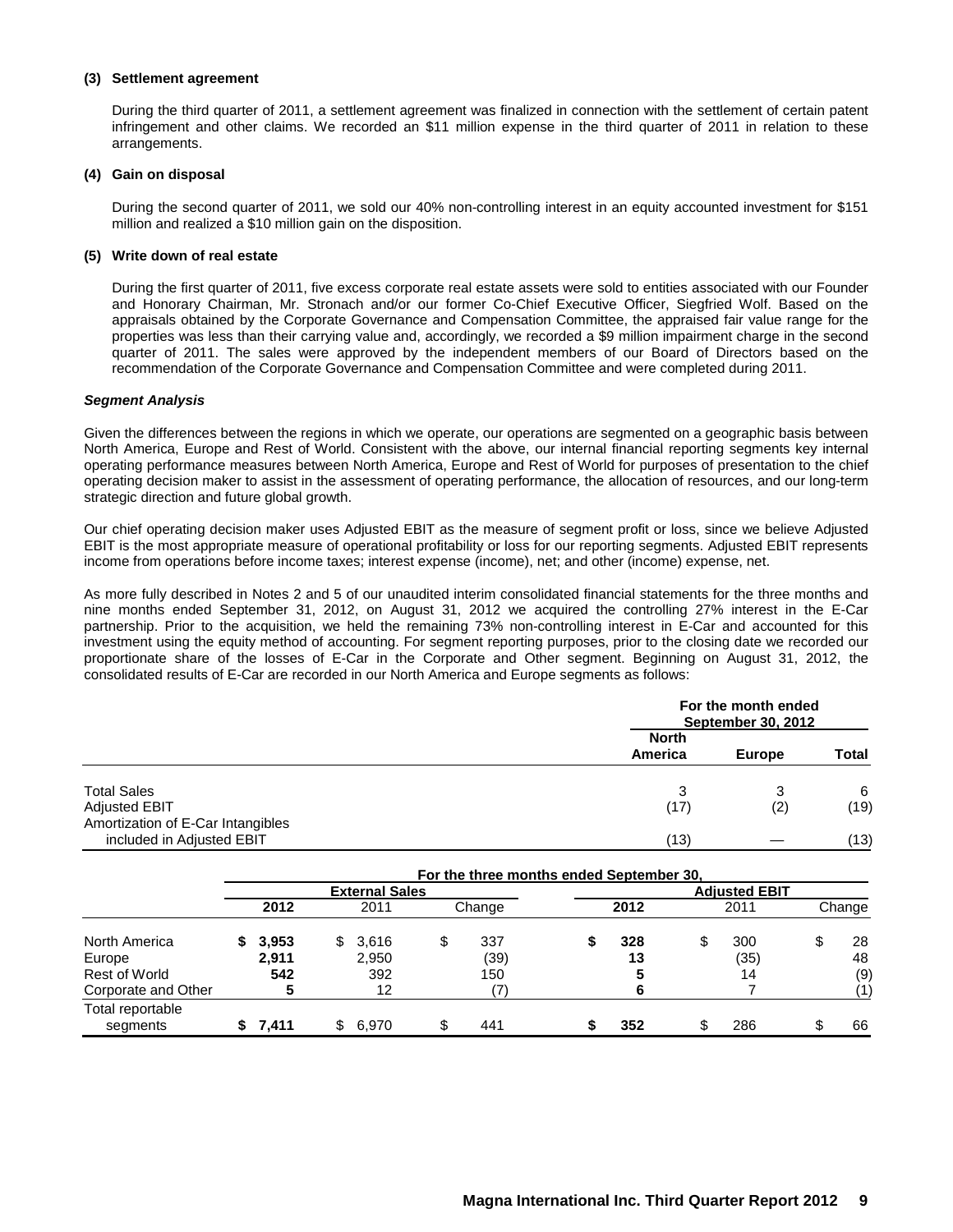Excluded from Adjusted EBIT for the third quarters of 2012 and 2011 were the following Other Income items, which have been discussed in the "Other Income" section.

|                                                            |       | For the three months<br>ended September 30, |      |  |  |  |
|------------------------------------------------------------|-------|---------------------------------------------|------|--|--|--|
|                                                            | 2012  |                                             | 2011 |  |  |  |
| <b>North America</b><br>Settlement agreement               | S.    | \$                                          | 11   |  |  |  |
| <b>Europe</b><br>Loss on disposal of facility              |       |                                             | 113  |  |  |  |
| <b>Corporate and Other</b><br>Re-measurement gain of E-Car | (153) |                                             |      |  |  |  |
|                                                            | (153) |                                             | 124  |  |  |  |

#### **North America**

Adjusted EBIT in North America increased \$28 million to \$328 million for the third quarter of 2012 compared to \$300 million for the third quarter of 2011 primarily as a result of:

- margins earned on higher production sales, including margins earned on the launch of new facilities and new programs;
- lower costs incurred in preparation for upcoming launches; and
- productivity and efficiency improvements at certain facilities.

These factors were partially offset by:

- intangible asset amortization of \$13 million related to the acquisition and re-measurement of E-Car;
- increased pre-operating costs incurred at new facilities;
- a larger amount of employee profit sharing;
- higher affiliation fees paid to corporate;
- higher incentive compensation;
- operational inefficiencies and other costs at certain facilities;
- higher warranty costs of \$3 million;
- rising commodity costs;
- programs that ended production during or subsequent to the third quarter of 2011; and
- net customer price concessions subsequent to the third quarter of 2011.

#### **Europe**

Adjusted EBIT in Europe increased \$48 million to \$13 million for the third quarter of 2012 compared to a loss of \$35 million for the third quarter of 2011 primarily as a result of:

- productivity and efficiency improvements at certain facilities;
- lower warranty costs of \$17 million;
- margin earned on the launch of new programs;
- decreased commodity costs;
- lower restructuring and downsizing costs; and
- lower costs incurred in preparation for upcoming launches.

These factors were partially offset by:

- the net effect of the disposition during the third quarter of 2011 and subsequent acquisition in the third quarter of 2012 of an interior systems operation;
- a larger amount of employee profit sharing;
- higher incentive compensation;
- lower equity income;
- higher affiliation fees paid to corporate;
- operational inefficiencies and other costs at certain facilities; and
- programs that ended production during or subsequent to the third quarter of 2011.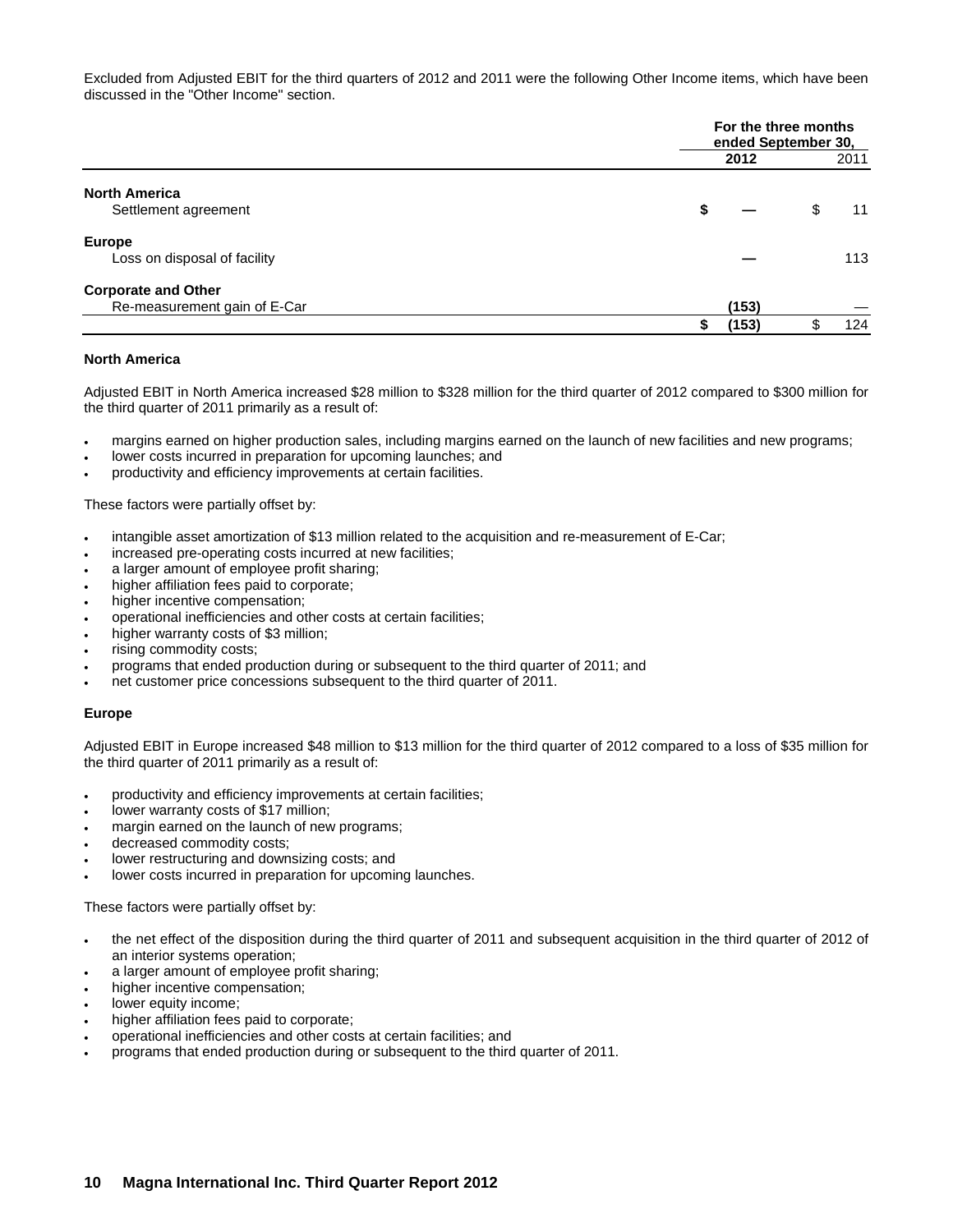#### **Rest of World**

Rest of World Adjusted EBIT decreased \$9 million to \$5 million for the third quarter of 2012 compared to \$14 million for the third quarter of 2011 primarily as a result of:

- operational inefficiencies and other costs at certain facilities, in particular at certain facilities in South America;
- higher costs related to new facilities; and
- higher warranty costs of \$1 million.

These factors were partially offset by higher equity income.

#### **Corporate and Other**

Corporate and Other Adjusted EBIT decreased \$1 million to \$6 million for the third quarter of 2012 compared to \$7 million for the third quarter of 2011. The loss related to our equity accounted investment in E-Car included in Corporate and Other was \$13 million for the third quarter of 2012 and \$15 million for the third quarter of 2011. Excluding E-Car, Corporate and Other Adjusted EBIT decreased \$3 million to \$19 million for the third quarter of 2012 compared to \$22 million for the third quarter of 2011 primarily as a result of higher incentive compensation partially offset by a \$6 million revaluation gain in respect of ABCP and an increase in affiliation fees earned from our divisions.

#### *Interest Expense (Income), net*

During the third quarter of 2012, we recorded net interest expense of \$5 million compared to net interest income of \$2 million for the third quarter of 2011. The increase in interest expense is primarily as a result of:

- an increase in interest expense as a result of higher debt in Asia Pacific and South America; and
- interest expense on debt assumed in the BDW acquisition.

#### *Income from Operations before Income Taxes*

Income from operations before income taxes increased \$336 million to \$500 million for the third quarter of 2012 compared to \$164 million for the third quarter of 2011. Excluding Other Income, discussed in the "Other Income" section, income from operations before income taxes for the third quarter of 2012 increased \$59 million. The increase in income from operations before income taxes is the result of the increase in EBIT partially offset by the increase in net interest expense, as discussed above.

#### *Income Taxes*

The effective income tax rate on income from operations before income taxes was 22.8% for the third quarter of 2012 compared to 39.0% for the third quarter of 2011. In the third quarters of 2012 and 2011, income tax rates were impacted by the items discussed in the "Other Income" section. Excluding Other Income, after tax, the effective income tax rate increased to 24.8% for the third quarter of 2012 compared to 22.2% for the third quarter of 2011 primarily as result of a reduction in the utilization of unbenefitted losses in the United States partially offset by permanent items.

#### *Net Income*

Net income of \$386 million for the third quarter of 2012 increased \$286 million compared to the third quarter of 2011. Excluding Other Income, after tax, discussed in the "Other Income" section, net income increased \$37 million. The increase in net income is the result of the increase in income from operations before income taxes partially offset by higher income taxes, both as discussed above.

#### *Net Loss Attributable to Non-controlling Interests*

The net loss attributable to non-controlling interests of \$4 million for the third quarter of 2012 increased \$2 million compared to the third quarter of 2011.

#### *Net Income Attributable to Magna International Inc.*

Net income attributable to Magna International Inc. of \$390 million for the third quarter of 2012 increased \$288 million compared to the third quarter of 2011. Excluding Other Income, after tax, discussed in the "Other Income" section, net income attributable to Magna International Inc. increased \$39 million as a result of the increases in net income and net loss attributable to non-controlling interests, both as discussed above.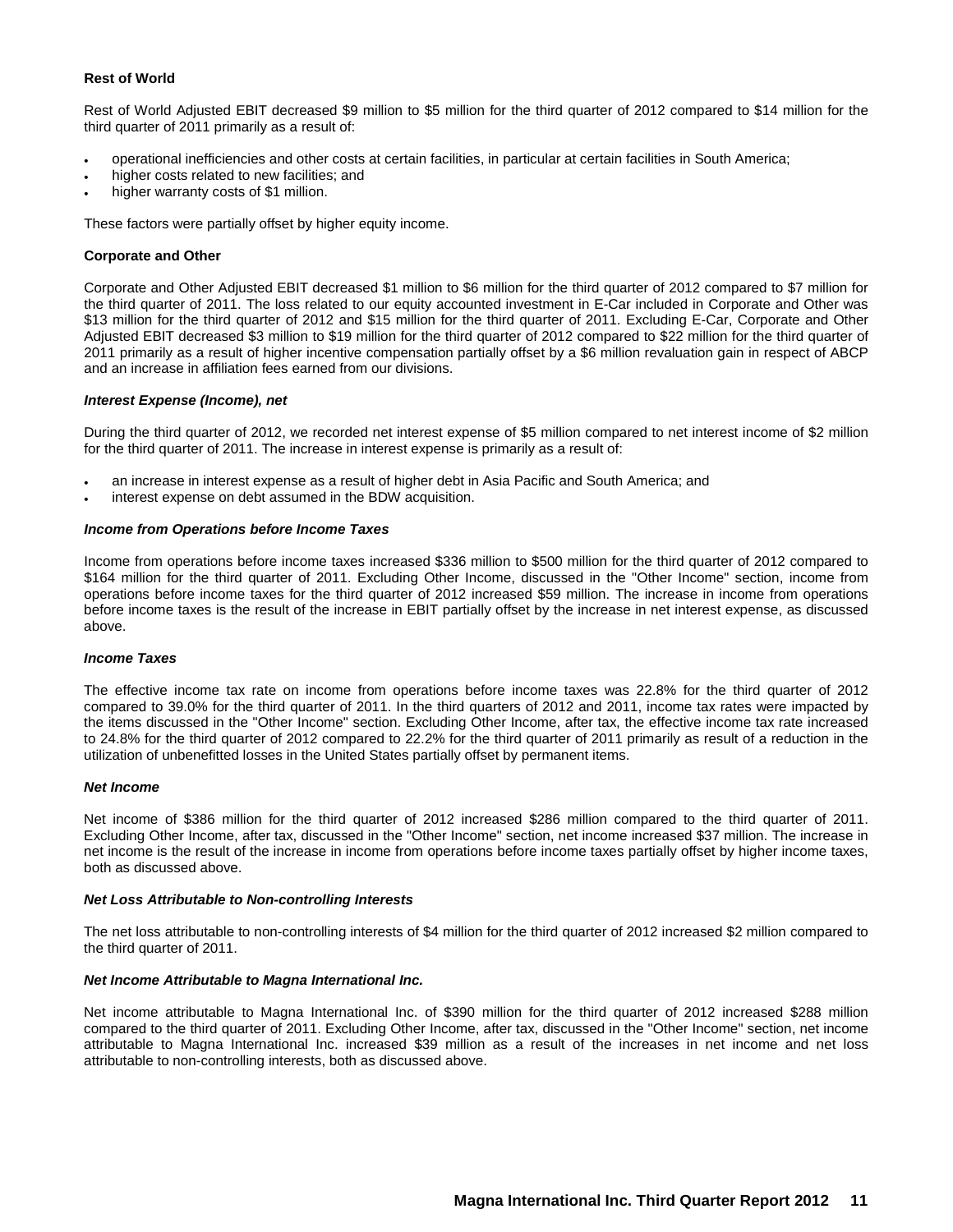#### *Earnings per Share*

|                                                        | For the three months<br>ended September 30, |       |    |       |                          |        |
|--------------------------------------------------------|---------------------------------------------|-------|----|-------|--------------------------|--------|
|                                                        |                                             | 2012  |    | 2011  |                          | Change |
| Earnings per Common Share                              |                                             |       |    |       |                          |        |
| Basic                                                  |                                             | 1.68  | S  | 0.43  |                          | + 291% |
| <b>Diluted</b>                                         |                                             | 1.66  | \$ | 0.42  |                          | + 295% |
| Average number of Common Shares outstanding (millions) |                                             |       |    |       |                          |        |
| Basic                                                  |                                             | 232.5 |    | 239.7 | $\overline{\phantom{0}}$ | 3%     |
| <b>Diluted</b>                                         |                                             | 235.1 |    | 242.5 | $\overline{\phantom{0}}$ | 3%     |

Diluted earnings per share increased \$1.24 to \$1.66 for the third quarter of 2012 compared to \$0.42 for the third quarter of 2011. Other Income, after tax, positively impacted diluted earnings per share in the third quarter of 2012 by \$0.53 and negatively impacted diluted earnings per share in third quarter of 2011 by \$0.52, both as discussed in the "Other Income" section. Excluding Other Income, after tax, the \$0.19 increase in diluted earnings per share is a result of the increase in net income attributable to Magna International Inc. and a decrease in the weighted average number of diluted shares outstanding during the third quarter of 2012.

The decrease in the weighted average number of diluted shares outstanding was primarily due to the repurchase and cancellation of Common Shares, during or subsequent to the third quarter of 2011, pursuant to our normal course issuer bids.

#### **FINANCIAL CONDITION, LIQUIDITY AND CAPITAL RESOURCES**

#### *Cash Flow from Operations*

|                                                      |  | 2012       | 2011       |  | Change |
|------------------------------------------------------|--|------------|------------|--|--------|
| Net income                                           |  | 386        | 100        |  |        |
| Items not involving current cash flows               |  | 117<br>503 | 293<br>393 |  | 110    |
| Changes in non-cash operating assets and liabilities |  | (63)       | (148)      |  |        |
| Cash provided from operating activities              |  | 440        | 245        |  | 195    |

Cash flow from operations before changes in non-cash operating assets and liabilities increased \$110 million to \$503 million for the third quarter of 2012 compared to \$393 million for the third quarter of 2011. The increase in cash flow from operations was due to a \$286 million increase in net income, as discussed above, partially offset by a \$176 million decrease in items not involving current cash flows. Items not involving current cash flows are comprised of the following:

|                                                             | For the three months<br>ended September 30. |  |      |  |  |  |
|-------------------------------------------------------------|---------------------------------------------|--|------|--|--|--|
|                                                             | 2012                                        |  | 2011 |  |  |  |
| Depreciation and amortization                               | 203                                         |  | 170  |  |  |  |
| Other non-cash charges                                      | 39                                          |  | 30   |  |  |  |
| Amortization of other assets included in cost of goods sold | 26                                          |  | 19   |  |  |  |
| Deferred income taxes                                       | 35                                          |  | (11) |  |  |  |
| Equity income                                               | (33)                                        |  | (28) |  |  |  |
| Non-cash portion of Other Income                            | (153)                                       |  | 113  |  |  |  |
| Items not involving current cash flows                      | 117                                         |  | 293  |  |  |  |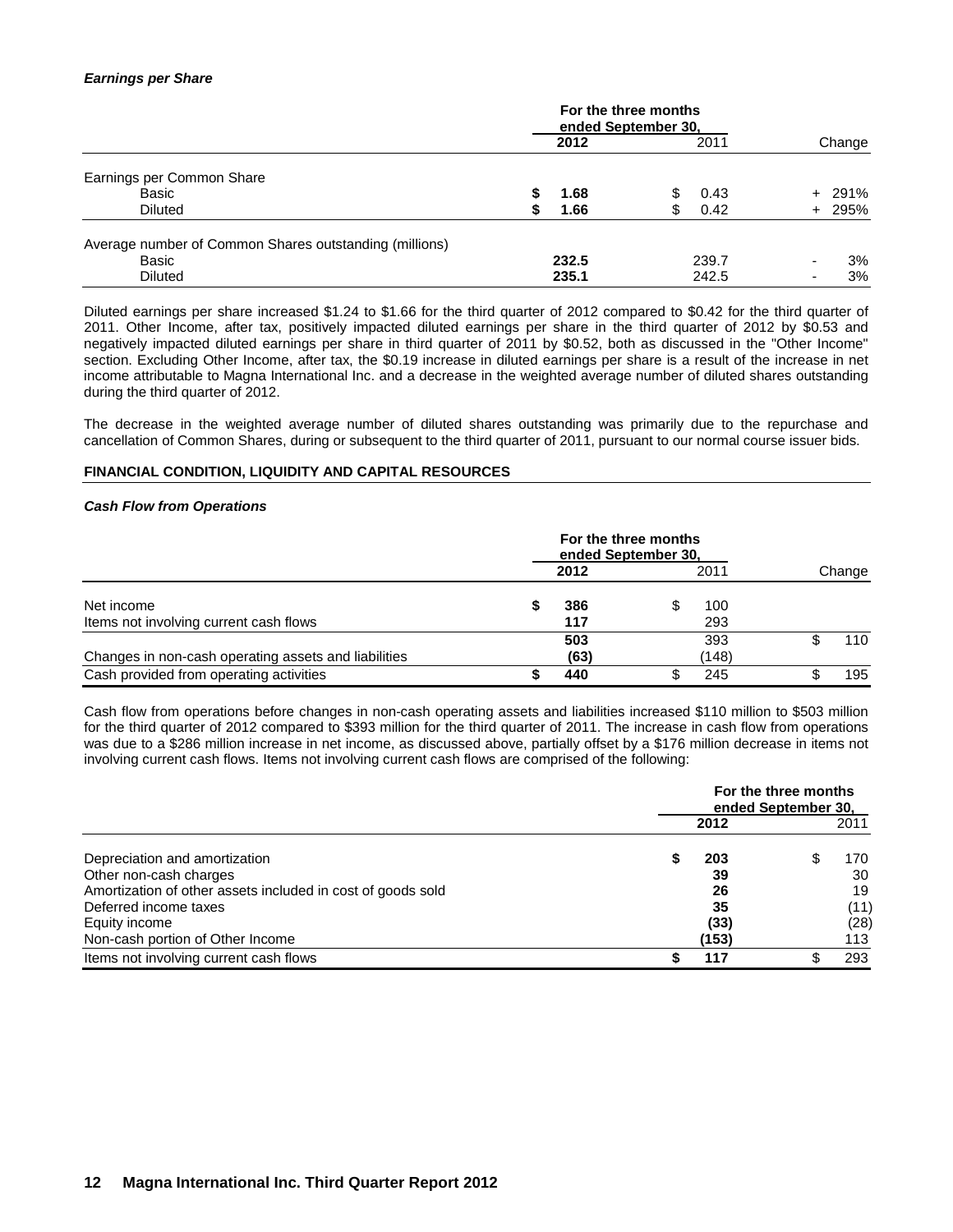Cash invested in non-cash operating assets and liabilities amounted to \$63 million for the third quarter of 2012 compared to \$148 million for the third quarter of 2011. The change in non-cash operating assets and liabilities is comprised of the following sources (and uses) of cash:

|                                                      | For the three months<br>ended September 30, |      |   |       |  |  |
|------------------------------------------------------|---------------------------------------------|------|---|-------|--|--|
|                                                      |                                             | 2012 |   | 2011  |  |  |
| Accounts receivable                                  |                                             | 69   | S | (227) |  |  |
| Inventories                                          |                                             | (73) |   | (135) |  |  |
| Prepaid expenses and other                           |                                             | (22) |   | (14)  |  |  |
| Accounts payable                                     |                                             | (85) |   | 241   |  |  |
| Accrued salaries and wages                           |                                             | 49   |   | 18    |  |  |
| Other accrued liabilities                            |                                             | 13   |   | (16)  |  |  |
| Income taxes payable                                 |                                             | (14) |   | (15)  |  |  |
| Changes in non-cash operating assets and liabilities |                                             | (63) |   | (148) |  |  |

The decrease in accounts receivable and accounts payable in the third quarter of 2012 was primarily due to a decrease in production activities at the end of the third quarter of 2012 compared to the second quarter of 2012. The increase in inventories was primarily due to increased production inventory to support launch activities and higher tooling inventory.

#### *Capital and Investment Spending*

|                                                                                                                                       |  | 2012                | 2011                       | Change |
|---------------------------------------------------------------------------------------------------------------------------------------|--|---------------------|----------------------------|--------|
| Fixed asset additions<br>Investments and other assets                                                                                 |  | (279)<br>(28)       | \$<br>(338)<br>(40)        |        |
| Fixed assets, investments and other assets additions<br>Purchase of subsidiaries<br>Disposal of facility<br>Proceeds from disposition |  | (307)<br>(56)<br>15 | (378)<br>(5)<br>(39)<br>34 |        |
| Cash used for investment activities                                                                                                   |  | (348)               | \$<br>(388)                | 40     |

#### **Fixed assets, investments and other assets additions**

In the third quarter of 2012, we invested \$279 million in fixed assets. While investments were made to refurbish or replace assets consumed in the normal course of business and for productivity improvements, a large portion of the investment in the third quarter of 2012 was for facilities and manufacturing equipment for programs that will be launching subsequent to the third quarter of 2012. Consistent with our strategy to expand in developing markets, approximately 25% (2011 - 24%) of this investment was in China, India, Brazil and Russia.

In the third quarter of 2012, we invested \$28 million in other assets related primarily for fully reimbursable tooling and engineering costs for programs that launched during the third quarter of 2012 or will be launching subsequent to the third quarter of 2012.

#### **Purchase of subsidiaries**

On August 31, 2012 we acquired the controlling 27% interest in the E-Car partnership for cash consideration of \$56 million, net of \$19 million cash acquired.

#### **Proceeds from disposition**

The \$15 million of proceeds include normal course fixed and other asset disposals.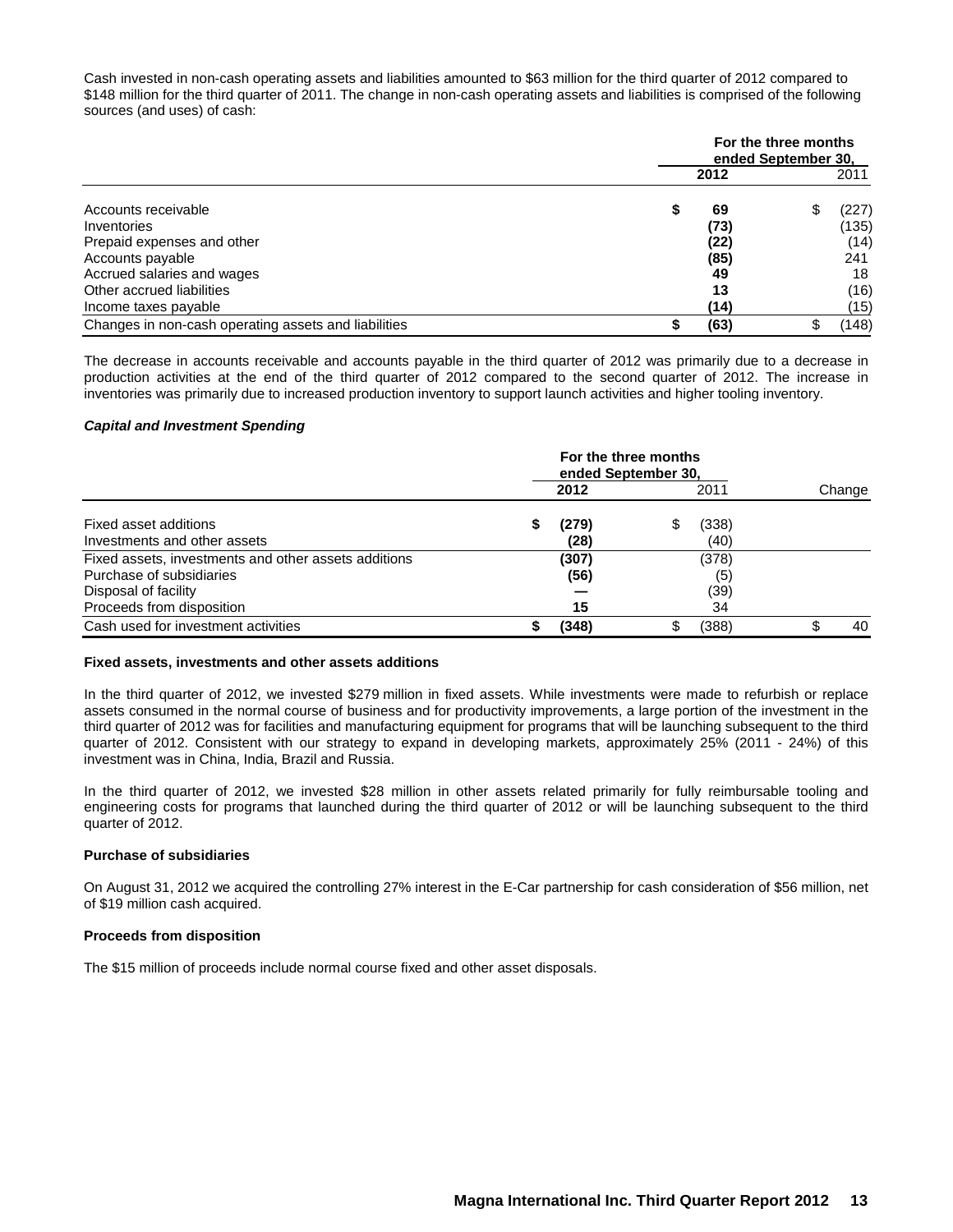#### *Financing*

|                                                          |  | 2012 | 2011        | Change |
|----------------------------------------------------------|--|------|-------------|--------|
| Increase in bank indebtedness                            |  | 36   | \$<br>73    |        |
| Repayments of debt                                       |  | (26) | (10)        |        |
| Issues of debt                                           |  | 23   |             |        |
| Settlement of stock options                              |  | (15) | (5)         |        |
| Issue of Common Shares                                   |  |      |             |        |
| Contribution to subsidiaries by non-controlling interest |  |      |             |        |
| Repurchase of Common Shares                              |  | (21) | (197)       |        |
| Dividends paid                                           |  | (62) | (58)        |        |
| Cash used for financing activities                       |  | (63) | \$<br>(188) | 125    |

Repayments of debt for the third quarter of 2012 relates primarily to BDW and Pabsa S.A. debt payments subsequent to acquisition, while issues of debt relates primarily to higher debt levels in our Rest of World segment.

During the third quarter of 2012, our Honorary Chairman and Founder, Mr. Stronach exercised 900,001 options on a cashless basis in accordance with the applicable stock option plans. On exercise, cash payments totalling \$15 million were made to Mr. Stronach which represented the difference between the aggregate fair market value of the Option Shares based on the closing price of our Common Shares on the Toronto Stock Exchange ("TSX") on the date of exercise and the aggregate Exercise Price of all such options surrendered.

During the third quarter of 2012, we repurchased 0.5 million Common Shares for an aggregate purchase price of \$21 million under our normal course issuer bid.

Cash dividends paid per Common Share were \$0.275 for the third quarter of 2012, for a total of \$62 million.

#### *Financing Resources*

|                                    | As at<br>September 30,<br>2012 | As at<br>December 31,<br>2011 | Change      |
|------------------------------------|--------------------------------|-------------------------------|-------------|
| Liabilities                        |                                |                               |             |
| <b>Bank indebtedness</b>           | 151<br>S                       | \$<br>162                     |             |
| Long-term debt due within one year | 148                            | 25                            |             |
| Long-term debt                     | 110                            | 46                            |             |
|                                    | 409                            | 233                           |             |
| Non-controlling interest           | 28                             | 27                            |             |
| Shareholders' equity               | 9,161                          | 8,175                         |             |
| Total capitalization               | 9,598<br>S.                    | 8,435<br>\$                   | 1,163<br>\$ |

Total capitalization increased by \$1.2 billion to \$9.6 billion at September 30, 2012 compared to \$8.4 billion at December 31, 2011, primarily as a result of a \$1.0 billion increase in shareholders' equity and a \$0.2 billion increase in liabilities.

The increase in shareholders' equity was primarily as a result of:

- net income earned in the first nine months of 2012;
- the \$76 million net unrealized gain on cash flow hedges; and
- the \$32 million net unrealized loss on translation of net investment in foreign operations.

These factors were partially offset by dividends paid during the first nine months of 2012.

The increase in liabilities relates primarily to an increase in debt in our Rest of World segment and debt assumed in connection with the BDW acquisition.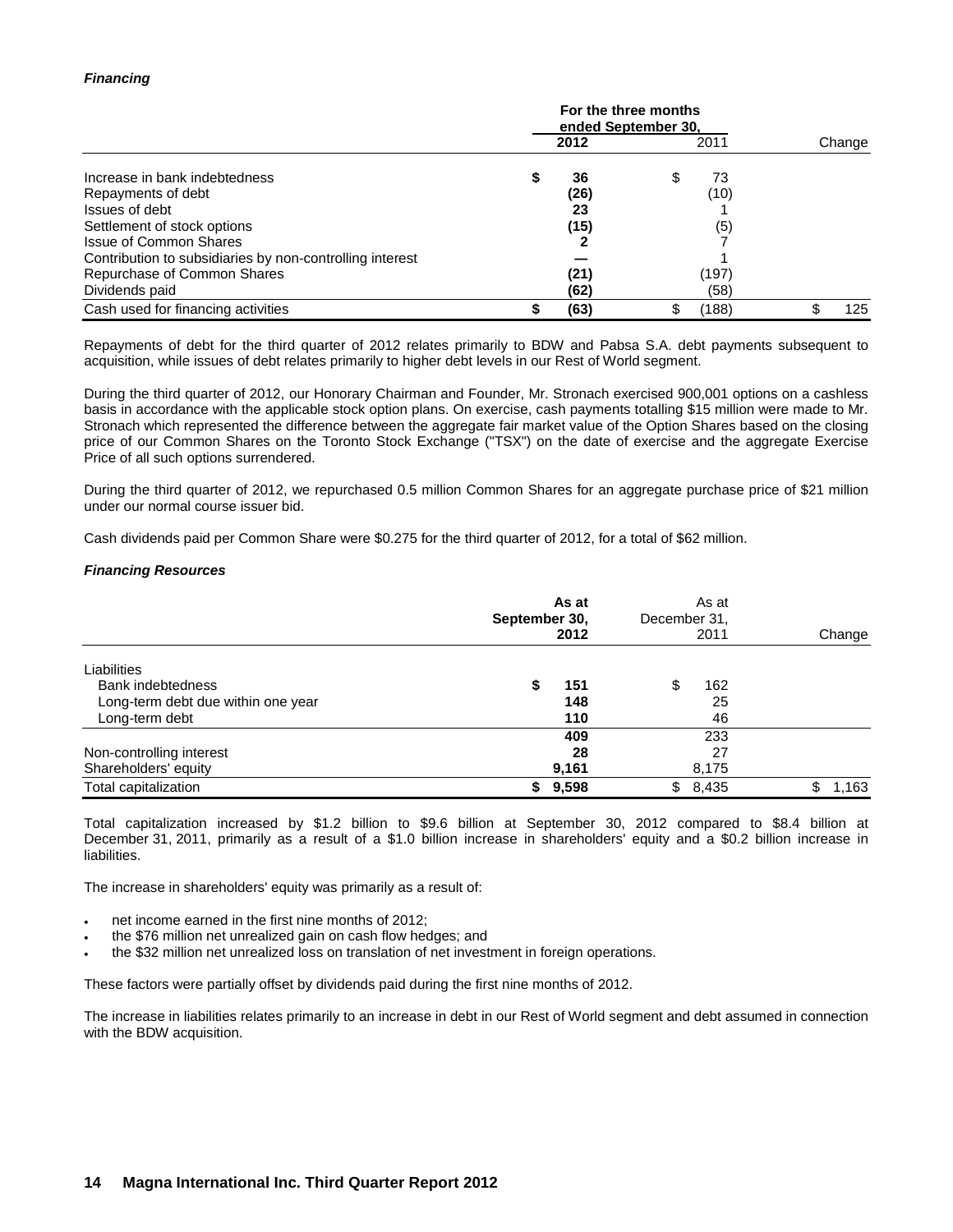#### *Cash Resources*

During the third quarter of 2012, our cash resources increased by \$54 million to \$1.45 billion as a result of the cash provided from operating activities and the favourable effect of foreign exchange partially offset by cash used for investing and financing activities, as discussed above. In addition to our cash resources at September 30, 2012, we had term and operating lines of credit totalling \$2.5 billion of which \$2.1 billion was unused and available.

#### *Maximum Number of Shares Issuable*

The following table presents the maximum number of shares that would be outstanding if all of the outstanding options at November 7, 2012 were exercised:

| <b>Common Shares</b> | 233,228,126 |
|----------------------|-------------|
| Stock options        | 6,926,542   |
|                      | 240,154,668 |

*(i) Options to purchase Common Shares are exercisable by the holder in accordance with the vesting provisions and upon payment of the exercise price as may be determined from time to time pursuant to our stock option plans.*

#### *Contractual Obligations and Off-Balance Sheet Financing*

There have been no material changes with respect to the contractual obligations requiring annual payments during the third quarter of 2012 that are outside the ordinary course of our business. Refer to our MD&A included in our 2011 Annual Report.

#### **RESULTS OF OPERATIONS – FOR THE NINE MONTHS ENDED SEPTEMBER 30, 2012**

| <b>Sales</b>                                   |          |                                            |           |        |
|------------------------------------------------|----------|--------------------------------------------|-----------|--------|
|                                                |          | For the nine months<br>ended September 30. |           |        |
|                                                | 2012     | 2011                                       |           | Change |
| Vehicle Production Volumes (millions of units) |          |                                            |           |        |
| North America                                  | 11.625   | 9.699                                      | ÷         | 20%    |
| <b>Western Europe</b>                          | 9.569    | 10.280                                     |           | 7%     |
| <b>Sales</b>                                   |          |                                            |           |        |
| <b>External Production</b>                     |          |                                            |           |        |
| North America                                  | \$11,458 | \$10,478                                   | $\ddot{}$ | 9%     |
| Europe                                         | 6,577    | 6,484                                      | $\pm$     | 1%     |
| Rest of World                                  | 1,316    | 1,016                                      | $\ddot{}$ | 30%    |
| Complete Vehicle Assembly                      | 1,864    | 2,065                                      |           | 10%    |
| Tooling, Engineering and Other                 | 1,589    | 1,454                                      | $\pm$     | 9%     |
| <b>Total Sales</b>                             | \$22,804 | \$21,497                                   | ÷         | 6%     |

#### **External Production Sales - North America**

External production sales in North America increased 9% or \$1.0 billion to \$11.5 billion for the nine months ended September 30, 2012 compared to \$10.5 billion for the nine months ended September 30, 2011. The increase in external production sales is primarily as a result of:

- higher production volumes on certain existing programs;
- the launch of new programs during or subsequent to the nine months ended September 30, 2011, including the:
	- Volkswagen Passat;
	- Mercedes-Benz M-Class and GL-Class;
	- Chevrolet Sonic:
	- Chevrolet Malibu;
	- Lancia Grand Voyager and Ram Cargo Van; and
	- Honda CR-V;
- growth in sales for non-traditional markets; and
- acquisitions completed during or subsequent to the nine months ended September 30, 2011, which positively impacted sales by \$41 million.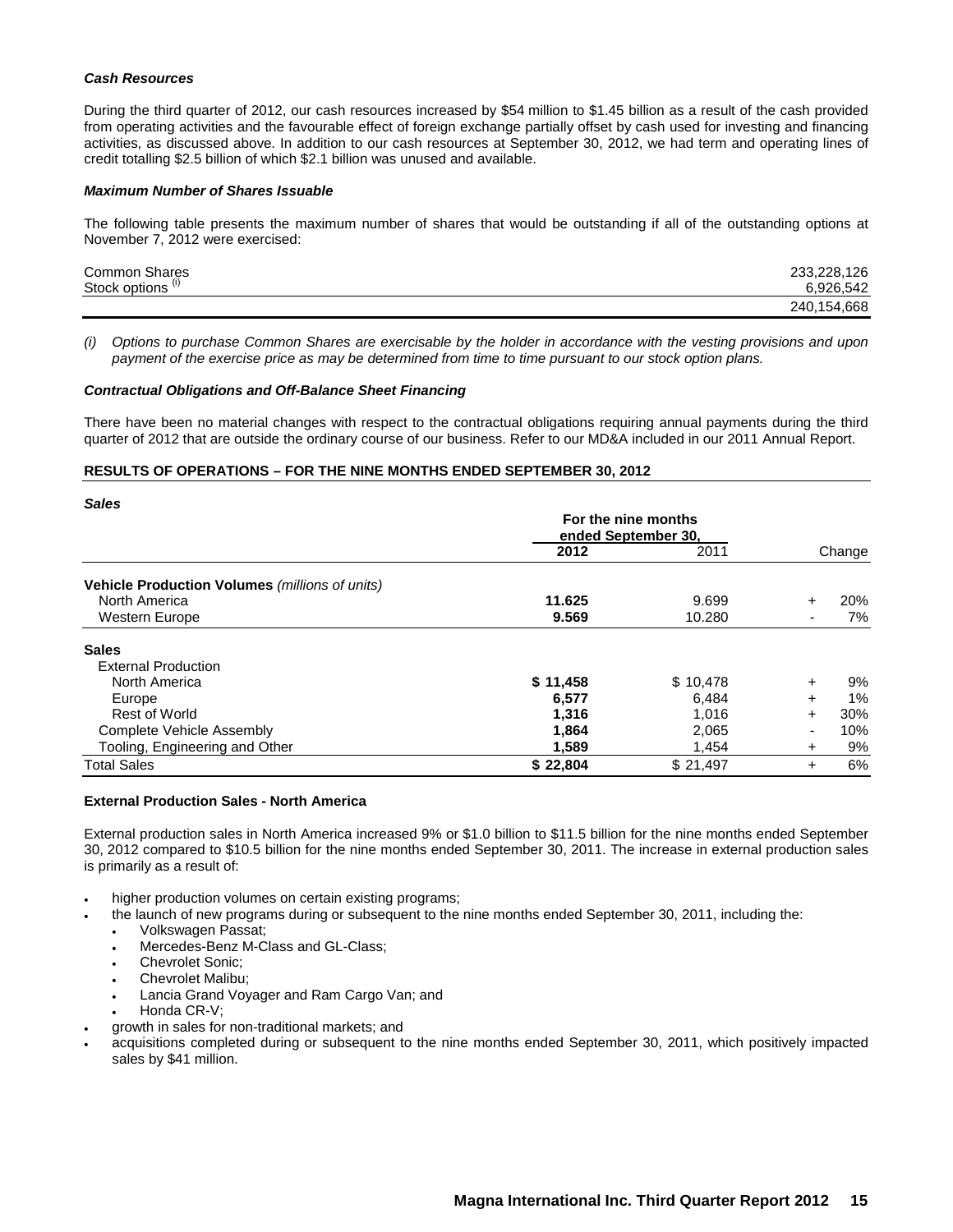These factors were partially offset by:

- a decrease in content on certain programs, including the:
	- Ford Escape; and
	- Ram Pickup;
- programs that ended production during or subsequent to the nine months ended September 30, 2011, including the:
	- Ford Crown Victoria;
	- Chevrolet HHR;
	- Ford Ranger; and
	- Dodge Caliber;
- a decrease in reported U.S. dollar sales due to the weakening of the Canadian dollar against the U.S. dollar; and
- net customer price concessions subsequent to the nine months ended September 30, 2011.

#### **External Production Sales - Europe**

External production sales in Europe increased 1% or \$0.1 billion to \$6.6 billion for the nine months ended September 30, 2012 compared to \$6.5 billion for the nine months ended September 30, 2011. The increase in external production sales is primarily as a result of:

- the launch of new programs during or subsequent to the nine months ended September 30, 2011, including the:
	- Range Rover Evoque;
	- Kia Rio;
	- Hyundai Solaris;
	- Volkswagen up!, SEAT Mii and Skoda Citigo;
	- Audi Q3; and
	- MINI Coupe and MINI Roadster;
- acquisitions completed during or subsequent to the nine months ended September 30, 2011, which positively impacted sales by \$159 million, including BDW; and
- growth in sales for non-traditional markets.

These factors were partially offset by:

- a decrease in reported U.S. dollar sales primarily as a result of the weakening of the euro against the U.S. dollar;
- the net effect of the disposition during the third quarter of 2011 and subsequent acquisition in the third quarter of 2012 of an interior systems operation;
- lower production volumes on certain existing programs; and
- net customer price concessions subsequent to the nine months ended September 30, 2011.

#### **External Production Sales - Rest of World**

External production sales in Rest of World increased 30% or \$0.3 billion to \$1.3 billion for the nine months ended September 30, 2012 compared to \$1.0 billion for the nine months ended September 30, 2011, primarily as a result of:

- acquisitions completed during or subsequent to the nine months ended September 30, 2011, which positively impacted sales by \$204 million, including TKASB; and
- the launch of new programs during or subsequent to the nine months ended September 30, 2011, primarily in China, Brazil, Argentina and South Korea.

These factors were partially offset by an \$88 million decrease in reported U.S. dollar sales as a result of the net weakening of foreign currencies against the U.S. dollar, including the Brazilian real.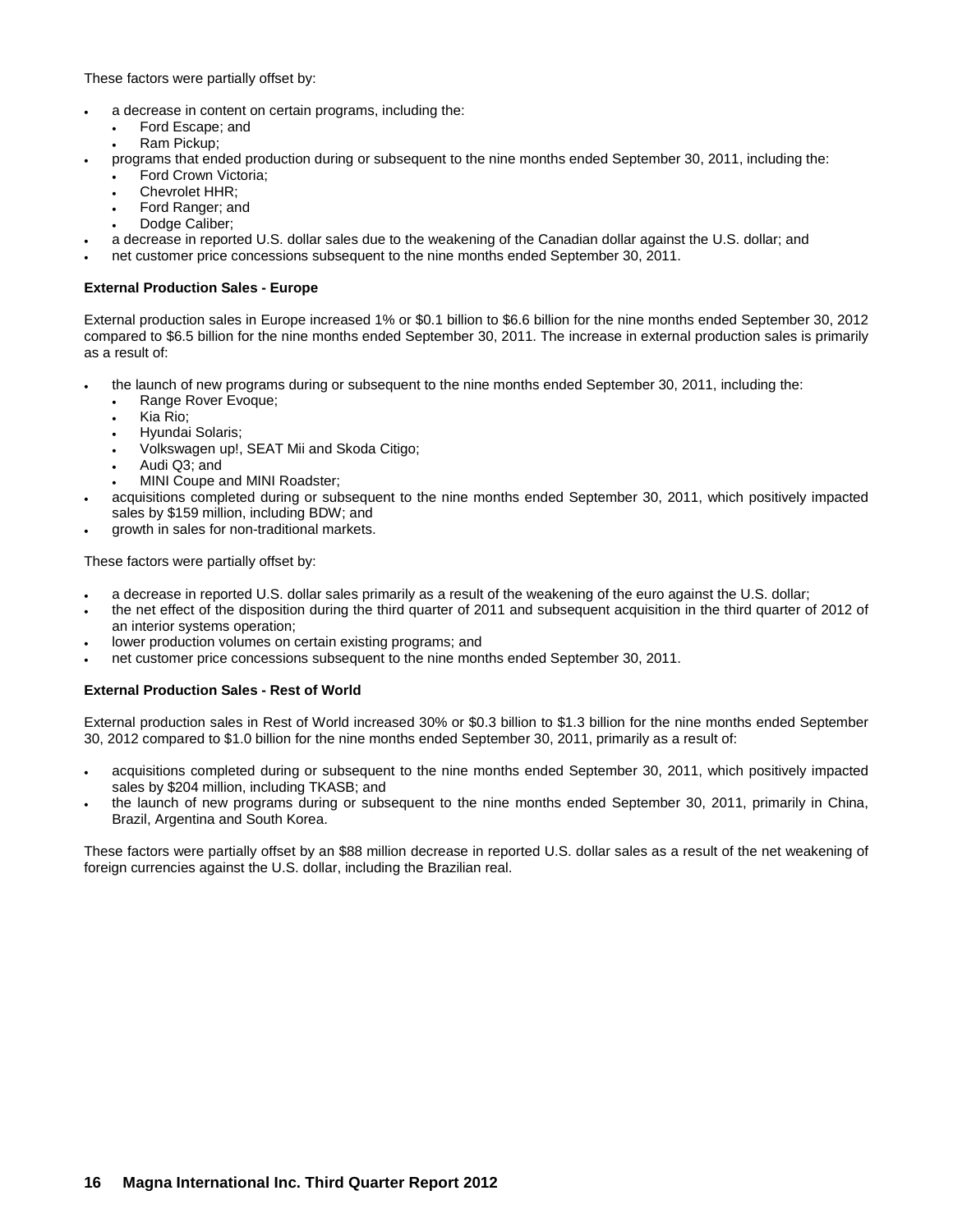#### **Complete Vehicle Assembly Sales**

|                                                                                                         | For the nine months<br>ended September 30. |         |        |
|---------------------------------------------------------------------------------------------------------|--------------------------------------------|---------|--------|
|                                                                                                         | 2012                                       | 2011    | Change |
| <b>Complete Vehicle Assembly Sales</b>                                                                  | 1.864                                      | \$2.065 | 10%    |
| <b>Complete Vehicle Assembly Volumes (Units)</b><br>MINI Countryman, Peugeot RCZ, Mercedes-Benz G-Class |                                            |         |        |

Complete vehicle assembly sales decreased 10% or \$0.2 billion to \$1.9 billion for the nine months ended September 30, 2012 compared to \$2.1 billion for the nine months ended September 30, 2011 while assembly volumes decreased 8% or 8,313 units.

and Aston Martin Rapide **92,152** 100,465 - 8%

The decrease in complete vehicle assembly sales is primarily as a result of:

- a \$171 million decrease in reported U.S. dollar sales as a result of the weakening of the euro against the U.S. dollar;
- a decrease in assembly volumes for the Peugeot RCZ; and
- the end of production of the Aston Martin Rapide at our Magna Steyr facility during the second quarter of 2012.

These factors were partially offset by an increase in assembly volumes for the Mercedes-Benz G-Class.

#### **Tooling, Engineering and Other Sales**

Tooling, engineering and other sales increased 9% or \$0.1 billion to \$1.6 billion for the nine months ended September 30, 2012 compared to \$1.5 billion for the nine months ended September 30, 2011.

In the nine months ended September 30, 2012, the major programs for which we recorded tooling, engineering and other sales were the:

- Ford Fusion;
- Chevrolet Trax;
- MINI Countryman;
- QOROS C/Sedan/Hatch;
- Mercedes-Benz M-Class;
- Chevrolet Spin;
- Opel Cascada Convertible; and
- Freightliner Cascadia.

In the nine months ended September 30, 2011, the major programs for which we recorded tooling, engineering and other sales were the:

- MINI Cooper and Countryman;
- Mercedes-Benz M-Class;
- Chrysler 300C, Dodge Charger and Challenger;
- Opel Cascada Convertible;
- BMW X3;
- Chery A6 Coupe;
- Peugeot RCZ;
- Dodge Journey;
- Chevrolet Camaro; and
- Skoda Fabia.

In addition, tooling, engineering and other sales decreased as a result of the weakening of the euro against the U.S. dollar.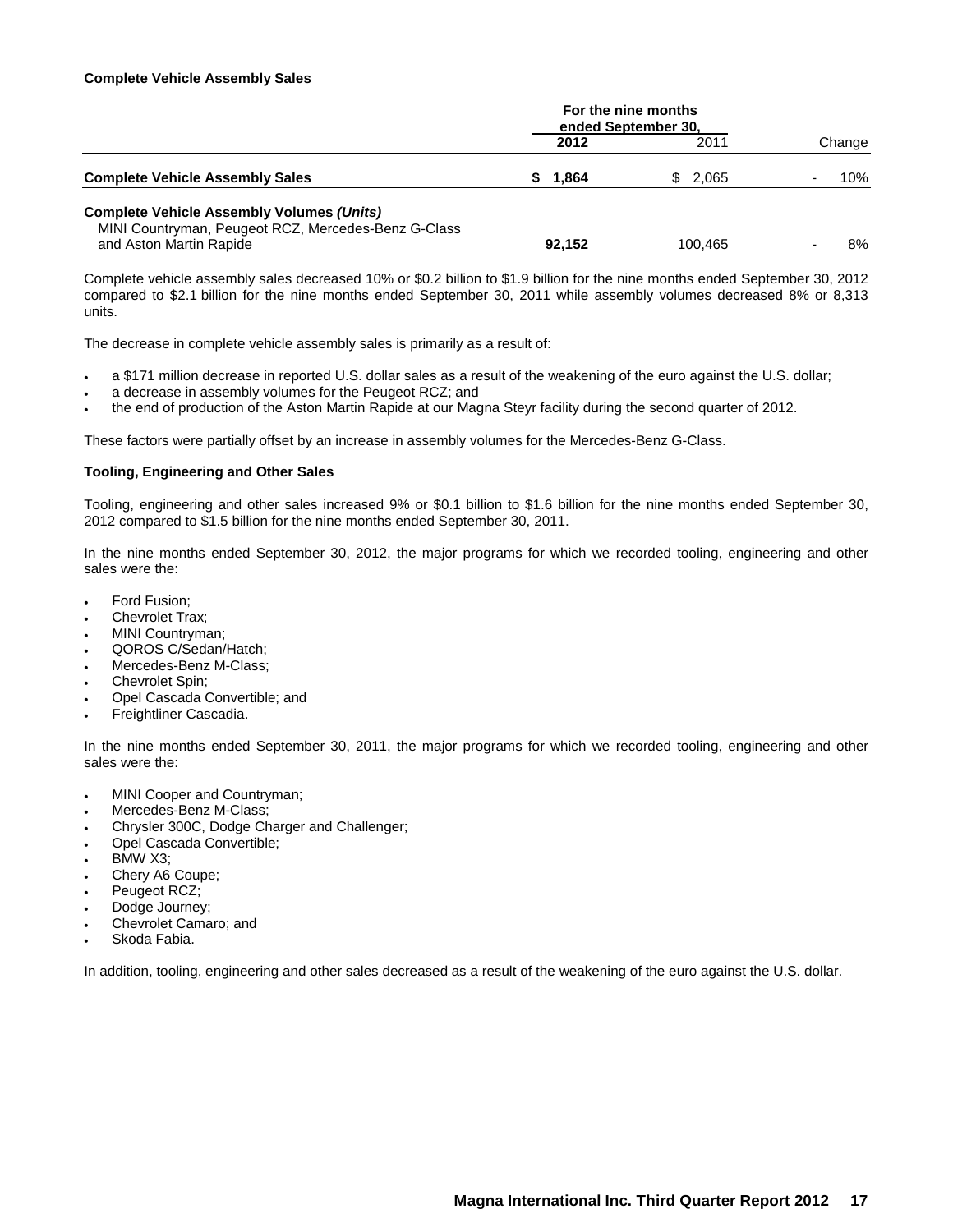#### *Segment Analysis*

|                              | For the nine months ended September 30. |                       |             |                      |             |           |  |  |  |  |
|------------------------------|-----------------------------------------|-----------------------|-------------|----------------------|-------------|-----------|--|--|--|--|
|                              |                                         | <b>External Sales</b> |             | <b>Adiusted EBIT</b> |             |           |  |  |  |  |
|                              | 2012                                    | 2011                  | Change      | 2012                 | 2011        | Change    |  |  |  |  |
| North America                | \$12,143                                | \$11,115              | \$<br>1,028 | 1,148<br>S.          | 1,038<br>\$ | 110       |  |  |  |  |
| Europe                       | 9,230                                   | 9,266                 | (36)        | 141                  | (19)        | 160       |  |  |  |  |
| <b>Rest of World</b>         | 1.414                                   | 1.081                 | 333         | (20)                 | 42          | (62)      |  |  |  |  |
| Corporate and Other          | 17                                      | 35                    | (18)        |                      | (15)        | 17        |  |  |  |  |
| Total reportable<br>segments | \$22.804                                | \$21.497              | \$<br>1.307 | 1.271                | 1.046       | 225<br>\$ |  |  |  |  |

Excluded from Adjusted EBIT for the nine month periods ended 2012 and 2011 were the following Other Income items, which have been discussed in the "Other Income" section.

|                                                            |       | For the nine months<br>ended September 30, |
|------------------------------------------------------------|-------|--------------------------------------------|
|                                                            | 2012  | 2011                                       |
| <b>North America</b><br>Settlement agreement               |       | 11                                         |
| <b>Europe</b>                                              |       |                                            |
| Loss on disposal of facility                               |       | 113                                        |
| <b>Corporate and Other</b><br>Re-measurement gain of E-Car | (153) |                                            |
| Gain on disposal of investment                             |       | (10)                                       |
| Write down of real estate                                  |       | 9                                          |
|                                                            | (153) | (1)                                        |
|                                                            | (153) | 123                                        |

#### **North America**

Adjusted EBIT in North America increased \$0.1 billion to \$1.1 billion for the nine months ended September 30, 2012 compared to \$1.0 billion for the nine months ended September 30, 2011 primarily as a result of:

- margins earned on higher production sales, including margins earned on the launch of new facilities and new programs;
- lower costs incurred in preparation for upcoming launches; and
- productivity and efficiency improvements at certain facilities.

These factors were partially offset by:

- increased pre-operating costs incurred at new facilities;
- intangible asset amortization of \$13 million related to the acquisition and re-measurement of E-Car;
- higher affiliation fees paid to Corporate;
- higher incentive compensation;
- a larger amount of employee profit sharing;
- rising commodity costs;
- higher warranty costs of \$7 million;
- operational inefficiencies and other costs at certain facilities;
- programs that ended production during or subsequent to the nine months ended September 30, 2011; and
- net customer price concessions subsequent to the nine months ended September 30, 2011.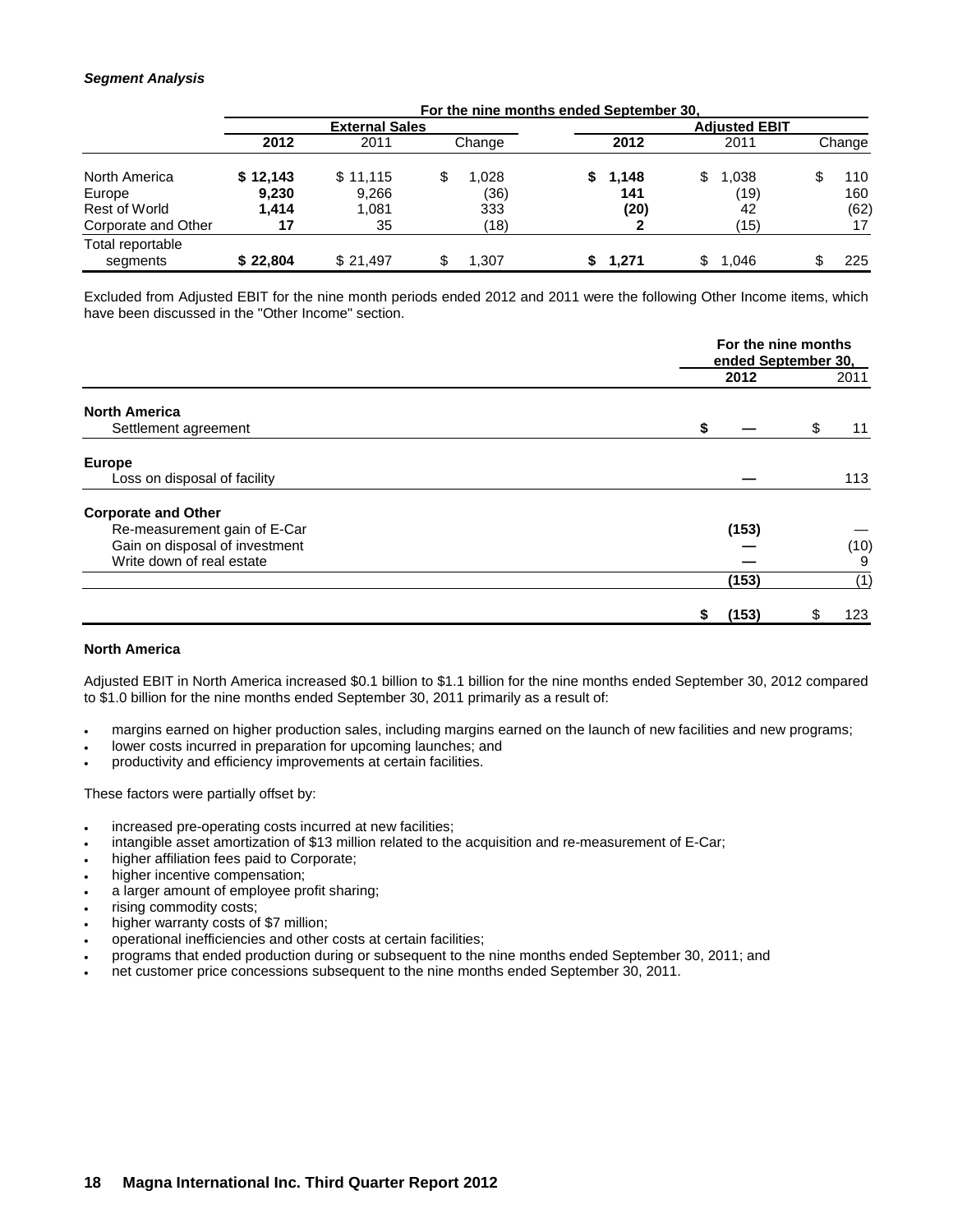#### **Europe**

Adjusted EBIT in Europe increased \$160 million to \$141 million for the nine months ended September 30, 2012 compared to a loss of \$19 million for the nine months ended September 30, 2011 primarily as a result of:

- lower warranty costs of \$22 million;
- lower costs incurred in preparation for upcoming launches;
- the net effect of the disposition during the third quarter of 2011 and subsequent acquisition in the third quarter of 2012 of an interior systems operation;
- favourable settlement of certain commercial items;
- productivity and efficiency improvements at certain facilities;
- higher equity income; and
- lower pre-operating costs incurred at new facilities.

These factors were partially offset by:

- a larger amount of employee profit sharing;
- rising commodity costs;
- higher affiliation fees paid to Corporate;
- higher incentive compensation;
- operational inefficiencies and other costs at certain facilities; and
- programs that ended production during or subsequent to the nine months ended September 30, 2011.

#### **Rest of World**

Rest of World Adjusted EBIT decreased \$62 million to a loss of \$20 million for the nine months ended September 30, 2012 compared to income of \$42 million for the nine months ended September 30, 2011 primarily as a result of:

- operational inefficiencies and other costs at certain facilities, in particular at certain facilities in South America;
- higher costs related to new facilities;
- higher affiliation fees paid to Corporate;
- higher warranty costs of \$2 million; and
- net customer price concessions subsequent to the nine months ended September 30, 2011.

These factors were partially offset by higher equity income.

#### **Corporate and Other**

Corporate and Other Adjusted EBIT increased \$17 million to \$2 million for the nine months ended September 30, 2012 compared to a loss of \$15 million for the nine months ended September 30, 2011. The loss related to our equity accounted investment in E-Car included in Corporate and Other was \$35 million for the nine months ended September 30, 2012 and \$53 million for the nine months ended September 30, 2011. Excluding E-Car, Corporate and Other Adjusted EBIT decreased \$1 million to \$37 million for the nine months ended September 30, 2012 compared to \$38 million for the nine months ended September 30, 2011 primarily as a result of:

- higher incentive compensation;
- lower equity income; and
- a loss on disposal of an investment.

These factors were partially offset by:

- an increase in affiliation fees earned from our divisions;
- a \$13 million revaluation gain in respect of ABCP;
- the recovery of due diligence costs; and
- lower stock-based compensation.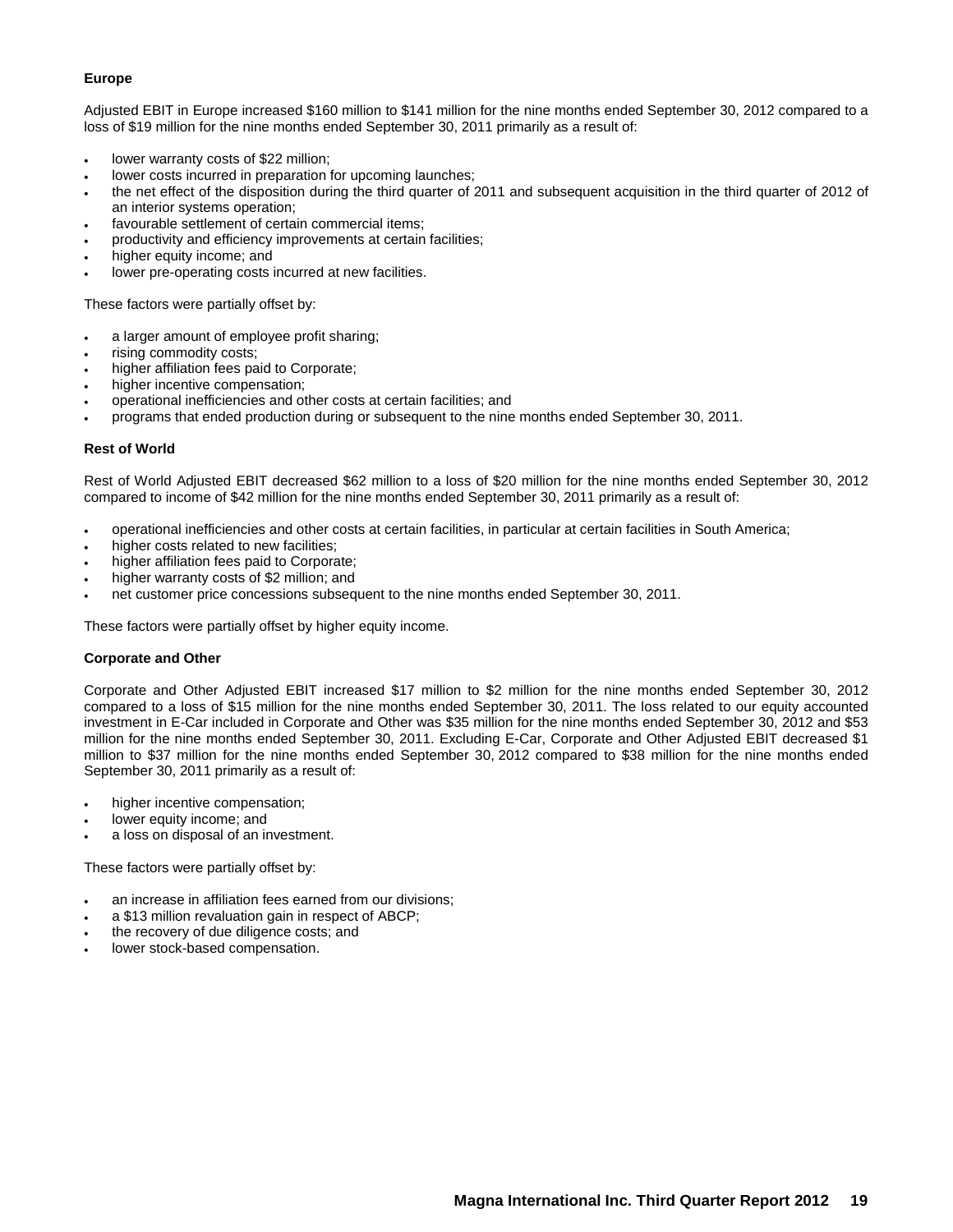#### **[a] Acquisitions**

In October 2012, we signed an agreement to acquire ixetic Verwaltungs GmbH, a manufacturer of automotive vacuum, engine and transmission pumps with facilities in Germany, Bulgaria and China, for a purchase price of approximately \$400 million (€308 million). This transaction is expected to close in the fourth quarter of 2012, subject to obtaining European antitrust approval.

In addition, we signed an agreement with a joint venture partner to purchase the remaining 50% interest in STT Technologies Inc., a supplier of transmission and engine related oil pumps with facilities in Canada and Mexico. This transaction closed on October 26, 2012.

#### **[b] Normal Course Issuer Bid**

Subject to approval by the TSX and the NYSE, our Board of Directors approved a normal course issuer bid to purchase up to 12 million of our Common Shares, representing approximately 5% of our public float of Common Shares. The primary purposes of the normal course issuer bid are purchases for cancellation as well as purchases to fund our stock-based compensation awards or programs and/or our obligations to our deferred profit sharing plans. The normal course issuer bid is expected to commence on or about November 13, 2012 and will terminate one year later. All purchases of Common Shares will be made at the market price at the time of purchase in accordance with the rules and policies of the TSX. Purchases may also be made on the NYSE in compliance with Rule 10b-18 under the U.S. Securities Exchange Act of 1934.

#### **COMMITMENTS AND CONTINGENCIES**

From time to time, we may be contingently liable for litigation, legal and/or regulatory actions and proceedings and other claims.

Refer to note 15 of our unaudited interim consolidated financial statements for the nine months ended September 30, 2012, which describes these claims.

For a discussion of risk factors relating to legal and other claims/actions against us, refer to "Item 3. Description of the Business – Risk Factors" in our Annual Information Form and Annual Report on Form 40-F, each in respect of the year ended December 31, 2011.

#### **CONTROLS AND PROCEDURES**

There have been no changes in our internal controls over financial reporting that occurred during the nine months ended September 30, 2012 that have materially affected, or are reasonably likely to materially affect, our internal control over financial reporting.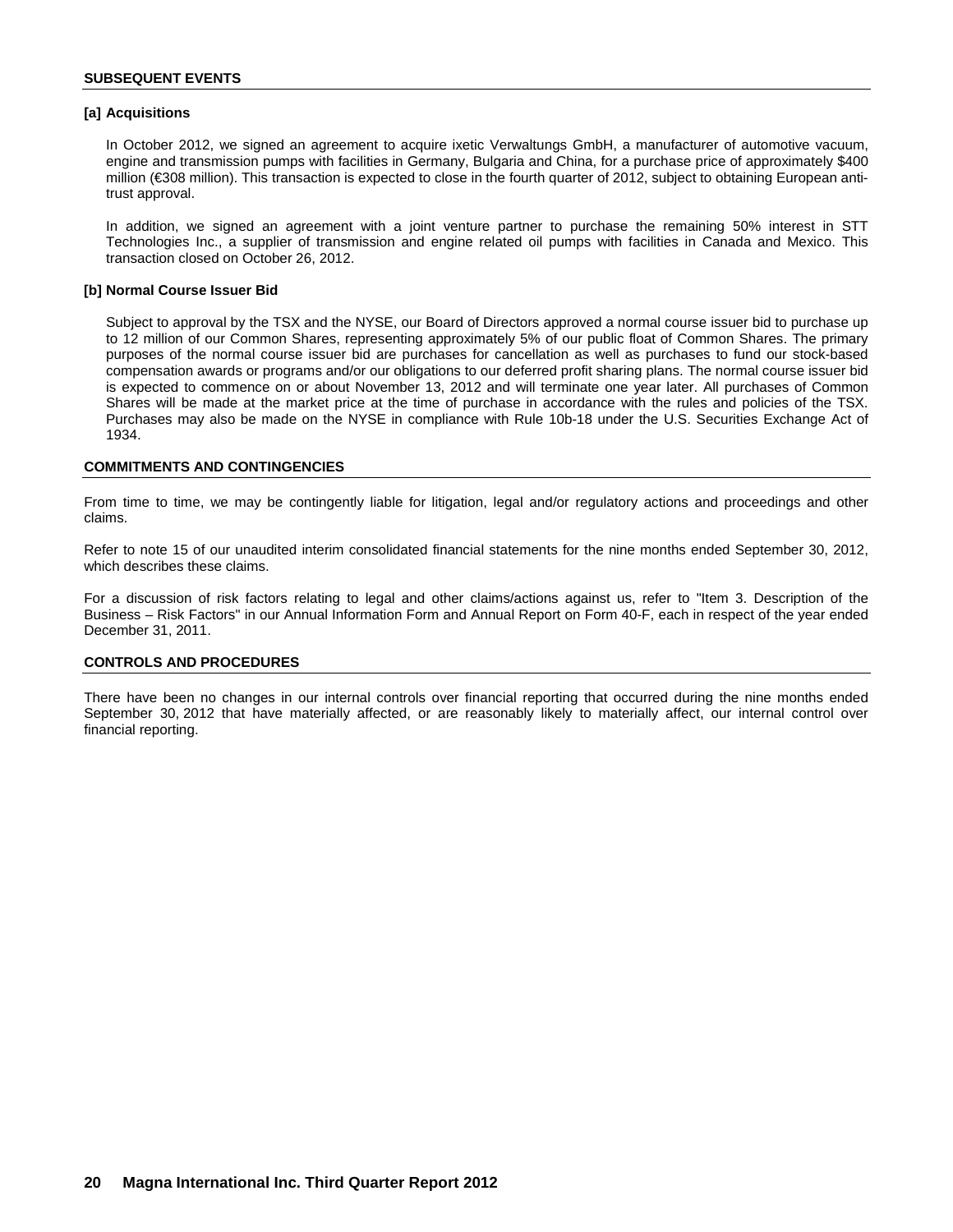#### **FORWARD-LOOKING STATEMENTS**

The previous discussion contains statements that constitute "forward-looking statements" within the meaning of applicable securities legislation, including, but not limited to, statements relating to implementation of improvement plans in our underperforming operations, particularly in Europe and Rest of World; future sales and earnings growth in Rest of World; the impact to Adjusted EBIT of new facilities launches in Rest of World; the future growth of the automotive pump market and the potential benefits expected to be achieved from our acquisitions of ixetic Verwaltungs GmbH and the remaining 50% interest in STT Technologies Inc.; the integration of and potential benefits expected to be achieved from our completed acquisition of the outstanding 27% interest in Magna E-Car Systems; and future purchases of our Common Shares under the Normal Course Issuer Bid. The forward-looking information in this MD&A is presented for the purpose of providing information about management's current expectations and plans and such information may not be appropriate for other purposes. Forwardlooking statements may include financial and other projections, as well as statements regarding our future plans, objectives or economic performance, or the assumptions underlying any of the foregoing, and other statements that are not recitations of historical fact. We use words such as "may", "would", "could", "should", "will", "likely", "expect", "anticipate", "believe", "intend", "plan", "forecast", "outlook", "project", "estimate" and similar expressions suggesting future outcomes or events to identify forward-looking statements. Any such forward-looking statements are based on information currently available to us, and are based on assumptions and analyses made by us in light of our experience and our perception of historical trends, current conditions and expected future developments, as well as other factors we believe are appropriate in the circumstances. However, whether actual results and developments will conform with our expectations and predictions is subject to a number of risks, assumptions and uncertainties, many of which are beyond our control, and the effects of which can be difficult to predict, including, without limitation: the potential for a deterioration of economic conditions or an extended period of economic uncertainty; declines in consumer confidence and the impact on production volume levels; risks arising from uncertain economic conditions in Europe, including the potential for a deterioration of sales of our three largest German-based OEM customers; restructuring actions by OEMs, including plant closures; restructuring, downsizing and/or other significant nonrecurring costs; continued underperformance of one or more of our operating divisions; our ability to successfully launch material new or takeover business; liquidity risks; risks arising due to the failure of a major financial institution; bankruptcy or insolvency of a major customer or supplier; a prolonged disruption in the supply of components to us from our suppliers; scheduled production shutdowns of our customers' production facilities (typically in the third and fourth quarters of each calendar year); shutdown of our or our customers' or sub-suppliers' production facilities due to a labour disruption; our ability to successfully compete with other automotive suppliers; a reduction in outsourcing by our customers or the loss of a material production or assembly program; the termination or non-renewal by our customers of any material production purchase order; a shift away from technologies in which we are investing; impairment charges related to goodwill, long-lived assets and deferred tax assets; shifts in market share away from our top customers; shifts in market shares among vehicles or vehicle segments, or shifts away from vehicles on which we have significant content; risks of conducting business in foreign markets, including China, India, Brazil, Russia and other non-traditional markets for us; exposure to, and ability to offset, volatile commodities prices; fluctuations in relative currency values; our ability to successfully identify, complete and integrate acquisitions or achieve anticipated synergies; ongoing pricing pressures, including our ability to offset price concessions demanded by our customers; warranty and recall costs; our ability to understand and compete successfully in non-automotive businesses in which we pursue opportunities; risks related to natural disasters and potential production disruptions; factors that could cause an increase in our pension funding obligations; changes in our mix of earnings between jurisdictions with lower tax rates and those with higher tax rates, as well as our ability to fully benefit tax losses; other potential tax exposures; legal claims and/or regulatory actions against us; the unpredictability of, and fluctuation in, the trading price of our Common Shares; work stoppages and labour relations disputes; changes in credit ratings assigned to us; changes in laws and governmental regulations; costs associated with compliance with environmental laws and regulations; risks related to the electric vehicle industry; and other factors set out in our Annual Information Form filed with securities commissions in Canada and our annual report on Form 40-F filed with the United States Securities and Exchange Commission, and subsequent filings. In evaluating forward-looking statements, we caution readers not to place undue reliance on any forward-looking statements and readers should specifically consider the various factors which could cause actual events or results to differ materially from those indicated by such forward-looking statements. Unless otherwise required by applicable securities laws, we do not intend, nor do we undertake any obligation, to update or revise any forward-looking statements to reflect subsequent information, events, results or circumstances or otherwise.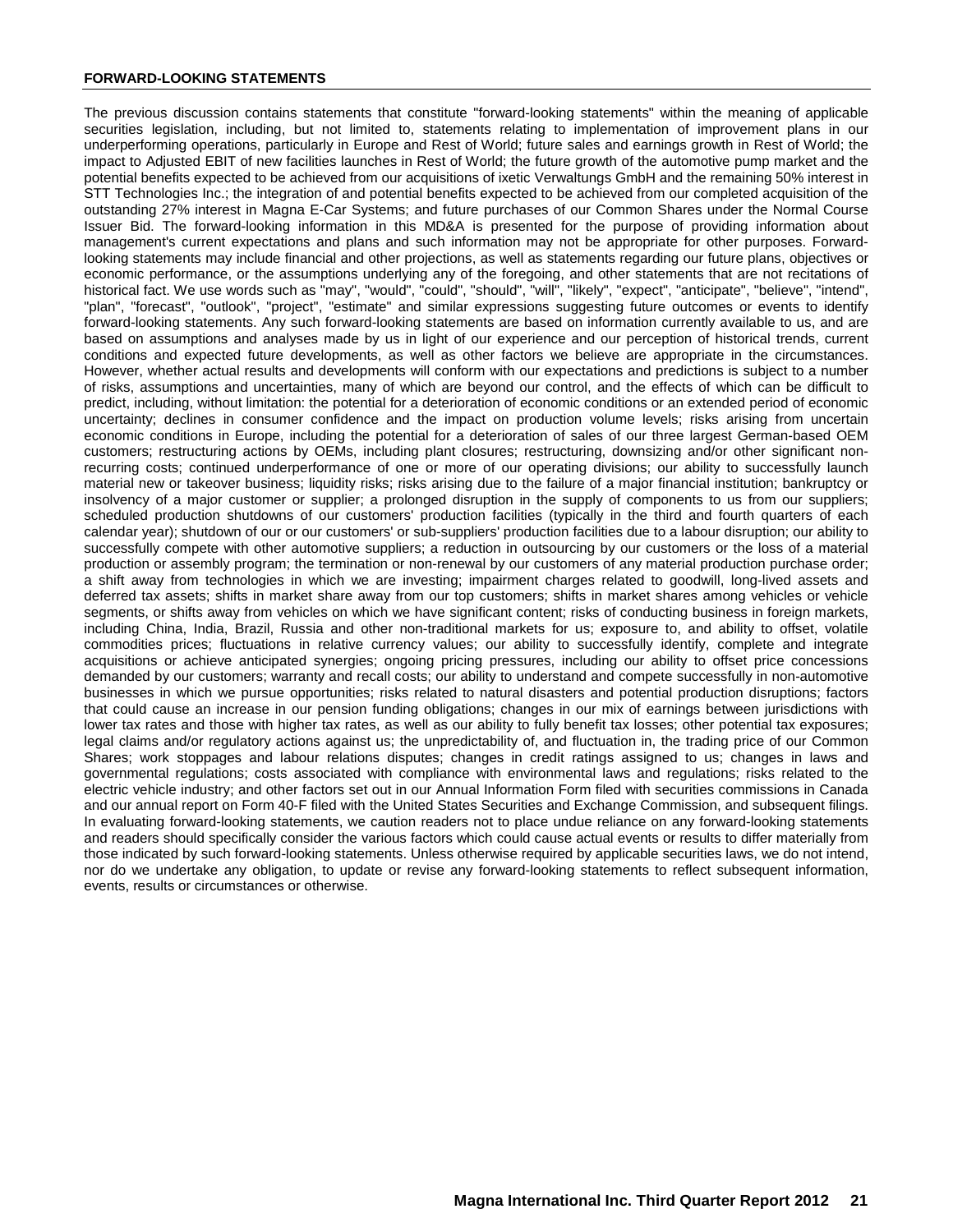# **MAGNA INTERNATIONAL INC. CONSOLIDATED STATEMENTS OF INCOME**

*[Unaudited]*

*[U.S. dollars in millions, except per share figures]*

|                                                                                                 |      | Three months ended<br>September 30, |       |    | Nine months ended<br>September 30, |    |          |    |                |
|-------------------------------------------------------------------------------------------------|------|-------------------------------------|-------|----|------------------------------------|----|----------|----|----------------|
|                                                                                                 | Note |                                     | 2012  |    | 2011                               |    | 2012     |    | 2011           |
| <b>Sales</b>                                                                                    |      | \$                                  | 7,411 |    | \$6,970                            |    | \$22,804 |    | \$21,497       |
| <b>Costs and expenses</b>                                                                       |      |                                     |       |    |                                    |    |          |    |                |
| Cost of goods sold                                                                              |      |                                     | 6,540 |    | 6,201                              |    | 19,951   |    | 18,993         |
| Depreciation and amortization                                                                   |      |                                     | 203   |    | 170                                |    | 558      |    | 507            |
| Selling, general and administrative                                                             | 11   |                                     | 349   |    | 341                                |    | 1,131    |    | 1,044          |
| Interest expense (income), net                                                                  |      |                                     | 5     |    | (2)                                |    | 15       |    | (3)            |
| Equity income                                                                                   |      |                                     | (33)  |    | (28)                               |    | (107)    |    | (93)           |
| Other (income) expense, net                                                                     | 2    |                                     | (153) |    | 124                                |    | (153)    |    | 123            |
| Income from operations before income taxes                                                      |      |                                     | 500   |    | 164                                |    | 1,409    |    | 926            |
| Income taxes                                                                                    |      |                                     | 114   |    | 64                                 |    | 333      |    | 222            |
| Net income                                                                                      |      |                                     | 386   |    | 100                                |    | 1,076    |    | 704            |
| Net loss attributable to non-controlling interests                                              |      |                                     | 4     |    | 2                                  |    | 6        |    | $\overline{c}$ |
| Net income attributable to Magna International Inc.                                             |      | \$                                  | 390   | \$ | 102                                | \$ | 1,082    | \$ | 706            |
| Earnings per Common Share:                                                                      | 3    |                                     |       |    |                                    |    |          |    |                |
| Basic                                                                                           |      | \$                                  | 1.68  | \$ | 0.43                               | \$ | 4.65     | \$ | 2.93           |
| <b>Diluted</b>                                                                                  |      | \$                                  | 1.66  | \$ | 0.42                               | \$ | 4.60     | S  | 2.89           |
| Cash dividends paid per Common Share                                                            |      | \$                                  | 0.275 | \$ | 0.250                              | \$ | 0.825    | \$ | 0.750          |
| Average number of Common Shares outstanding during<br>the period [in millions]:<br><b>Basic</b> | 3    |                                     | 232.5 |    | 239.7                              |    | 232.5    |    | 240.9          |
| <b>Diluted</b>                                                                                  |      |                                     | 235.1 |    | 242.5                              |    | 235.3    |    | 244.7          |

*See accompanying notes*

# **CONSOLIDATED STATEMENTS OF COMPREHENSIVE INCOME**

*[Unaudited]*

*[U.S. dollars in millions]*

|                                                              |      |   | Three months ended<br>September 30, |             |   | Nine months ended<br>September 30, |    |       |
|--------------------------------------------------------------|------|---|-------------------------------------|-------------|---|------------------------------------|----|-------|
|                                                              | Note |   | 2012                                | 2011        |   | 2012                               |    | 2011  |
| Net income                                                   |      | S | 386                                 | \$<br>100   | S | 1,076                              | æ. | 704   |
| Other comprehensive income (loss), net of tax:               | 13   |   |                                     |             |   |                                    |    |       |
| Net unrealized gain (loss) on translation of net investment  |      |   |                                     |             |   |                                    |    |       |
| in foreign operations                                        |      |   | 127                                 | (415)       |   | 32                                 |    | (110) |
| Net unrealized gain (loss) on available-for-sale investments |      |   |                                     | (6)         |   | (2)                                |    | (9)   |
| Net unrealized gain (loss) on cash flow hedges               |      |   | 39                                  | (69)        |   | 76                                 |    | (39)  |
| Reclassification of net gain on cash flow hedges to          |      |   |                                     |             |   |                                    |    |       |
| net income                                                   |      |   | (2)                                 | (10)        |   | (7)                                |    | (28)  |
| Pension and post retirement benefits                         |      |   |                                     |             |   |                                    |    |       |
| Other comprehensive (loss) income                            |      |   | 166                                 | (500)       |   | 99                                 |    | (185) |
| Comprehensive income (loss)                                  |      |   | 552                                 | (400)       |   | 1,175                              |    | 519   |
| Comprehensive loss attributable to non-controlling interests |      |   | 5                                   | 2           |   | 6                                  |    | 3     |
| Comprehensive income (loss) attributable to                  |      |   |                                     |             |   |                                    |    |       |
| Magna International Inc.                                     |      | S | 557                                 | \$<br>(398) | S | 1,181                              |    | 522   |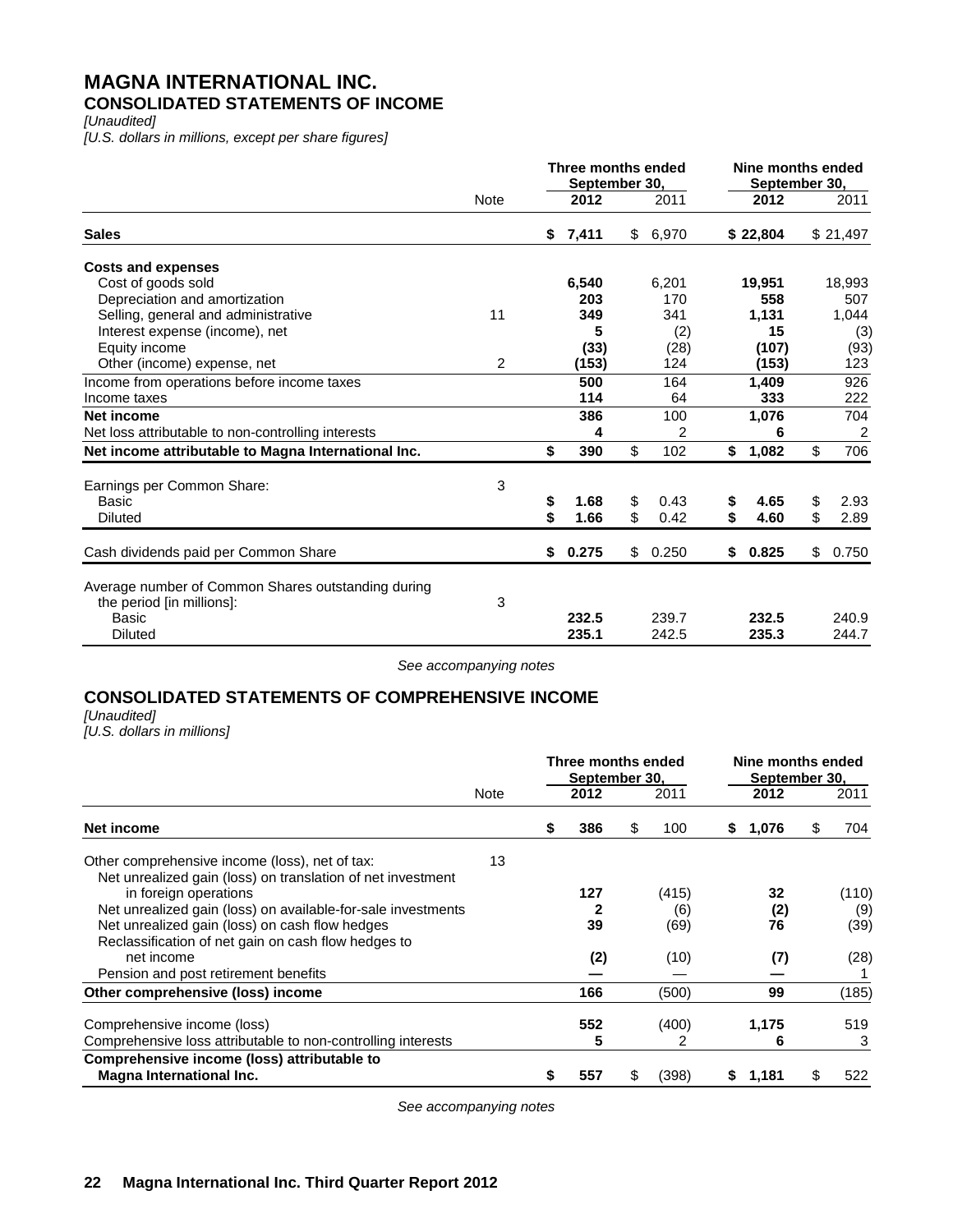# **MAGNA INTERNATIONAL INC. CONSOLIDATED STATEMENTS OF CASH FLOWS**

*[Unaudited] [U.S. dollars in millions]*

|                                                              |             | Three months ended<br>September 30. |              |    | Nine months ended<br>September 30 |    |       |    |       |
|--------------------------------------------------------------|-------------|-------------------------------------|--------------|----|-----------------------------------|----|-------|----|-------|
|                                                              | <b>Note</b> |                                     | 2012         |    | 2011                              |    | 2012  |    | 2011  |
| Cash provided from (used for):                               |             |                                     |              |    |                                   |    |       |    |       |
| <b>OPERATING ACTIVITIES</b>                                  |             |                                     |              |    |                                   |    |       |    |       |
| Net income                                                   |             | \$                                  | 386          | \$ | 100                               | \$ | 1,076 | \$ | 704   |
| Items not involving current cash flows                       | 4           |                                     | 117          |    | 293                               |    | 544   |    | 670   |
|                                                              |             |                                     | 503          |    | 393                               |    | 1,620 |    | 1,374 |
| Changes in non-cash operating assets and liabilities         | 4           |                                     | (63)         |    | (148)                             |    | (487) |    | (926) |
| Cash provided from operating activities                      |             |                                     | 440          |    | 245                               |    | 1,133 |    | 448   |
| <b>INVESTMENT ACTIVITIES</b>                                 |             |                                     |              |    |                                   |    |       |    |       |
| Fixed asset additions                                        |             |                                     | (279)        |    | (338)                             |    | (796) |    | (708) |
| Purchase of subsidiaries                                     | 5           |                                     | (56)         |    | (5)                               |    | (79)  |    | (19)  |
| Increase in investments and other assets                     |             |                                     | (28)         |    | (40)                              |    | (97)  |    | (140) |
| Disposals of facilities                                      |             |                                     |              |    | (39)                              |    |       |    | 112   |
| Proceeds from disposition                                    | 2           |                                     | 15           |    | 34                                |    | 93    |    | 110   |
| Cash used for investing activities                           |             |                                     | (348)        |    | (388)                             |    | (879) |    | (645) |
| <b>FINANCING ACTIVITIES</b>                                  |             |                                     |              |    |                                   |    |       |    |       |
| Increase (decrease) in bank indebtedness                     |             |                                     | 36           |    | 73                                |    | (5)   |    | 106   |
| Repayments of debt                                           |             |                                     | (26)         |    | (10)                              |    | (145) |    | (22)  |
| Settlement of stock options                                  |             |                                     | (15)         |    | (5)                               |    | (19)  |    | (30)  |
| Issues of debt                                               |             |                                     | 23           |    | 1                                 |    | 218   |    | 10    |
| <b>Issue of Common Shares</b>                                |             |                                     | $\mathbf{2}$ |    | 7                                 |    | 5     |    | 58    |
| Repurchase of Common Shares                                  |             |                                     | (21)         |    | (197)                             |    | (21)  |    | (285) |
| Contribution to subsidiaries by non-controlling interests    |             |                                     |              |    | 1                                 |    |       |    | 9     |
| Dividends paid                                               |             |                                     | (62)         |    | (58)                              |    | (189) |    | (177) |
| <b>Cash used for financing activities</b>                    |             |                                     | (63)         |    | (188)                             |    | (156) |    | (331) |
| Effect of exchange rate changes on cash and cash equivalents |             |                                     | 25           |    | (86)                              |    | 24    |    | (26)  |
| Net increase (decrease) in cash and cash equivalents         |             |                                     |              |    |                                   |    |       |    |       |
| during the period                                            |             |                                     | 54           |    | (417)                             |    | 122   |    | (554) |
| Cash and cash equivalents, beginning of period               |             |                                     | 1,393        |    | 1,744                             |    | 1,325 |    | 1,881 |
| Cash and cash equivalents, end of period                     |             | \$                                  | 1,447        | \$ | 1,327                             | \$ | 1,447 | \$ | 1,327 |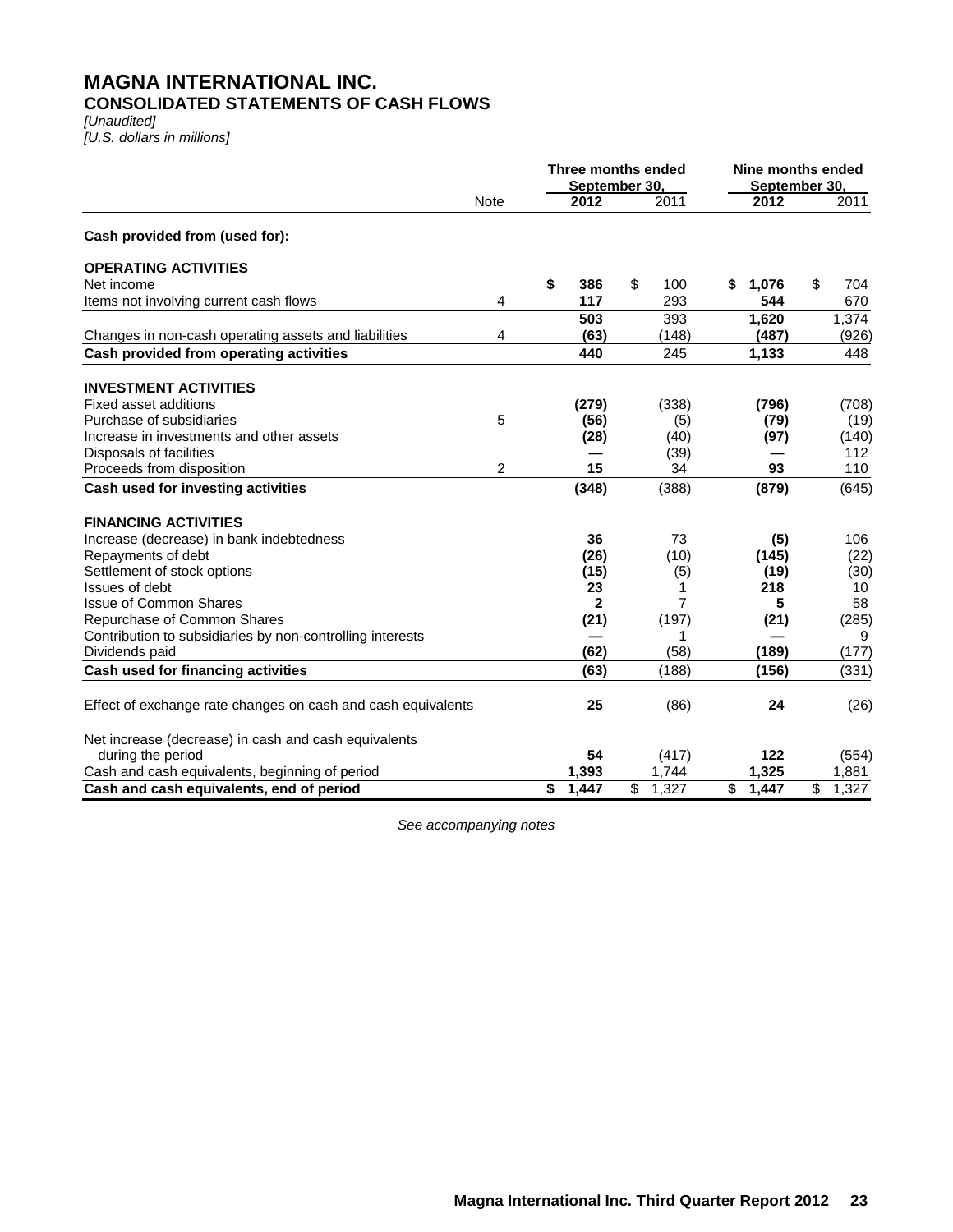# **MAGNA INTERNATIONAL INC. CONSOLIDATED BALANCE SHEETS**

*[Unaudited] [U.S. dollars in millions]*

|                                                        | As at |               | As at        |
|--------------------------------------------------------|-------|---------------|--------------|
|                                                        |       | September 30, | December 31, |
|                                                        | Note  | 2012          | 2011         |
| <b>ASSETS</b>                                          |       |               |              |
| <b>Current assets</b>                                  |       |               |              |
| Cash and cash equivalents                              | 4     | \$<br>1,447   | \$<br>1,325  |
| Accounts receivable                                    |       | 5,170         | 4,398        |
| Inventories                                            | 6     | 2,501         | 2,045        |
| Deferred tax assets                                    |       | 114           | 206          |
| Prepaid expenses and other                             |       | 201           | 172          |
|                                                        |       | 9,433         | 8,146        |
| Investments                                            | 14    | 409           | 438          |
| Fixed assets, net                                      |       | 4,747         | 4,236        |
| Goodwill                                               |       | 1,232         | 1,196        |
| Deferred tax assets                                    |       | 124           | 69           |
| Other assets                                           | 7     | 728           | 594          |
|                                                        |       | \$16,673      | \$14,679     |
| <b>LIABILITIES AND SHAREHOLDERS' EQUITY</b>            |       |               |              |
| <b>Current liabilities</b>                             |       |               |              |
| <b>Bank indebtedness</b>                               |       | \$<br>151     | \$<br>162    |
| Accounts payable                                       |       | 4,361         | 3,961        |
| Accrued salaries and wages                             |       | 623           | 525          |
| Other accrued liabilities                              | 8     | 1,230         | 1,002        |
| Income taxes payable                                   |       | 29            | 5            |
| Deferred tax liabilities                               |       | 59            | 44           |
| Long-term debt due within one year                     |       | 148           | 25           |
|                                                        |       | 6,601         | 5,724        |
| Long-term employee benefit liabilities                 | 9     | 432           | 419          |
| Long-term debt                                         |       | 110           | 46           |
| Other long-term liabilities                            | 10    | 211           | 207          |
| Deferred tax liabilities                               |       | 130           | 81           |
|                                                        |       | 7,484         | 6,477        |
| Shareholders' equity                                   |       |               |              |
| Capital stock                                          |       |               |              |
| <b>Common Shares</b>                                   |       |               |              |
| [issued: 233,228,126; December 31, 2011 - 233,317,792] |       | 4,381         | 4,373        |
| Contributed surplus                                    |       | 74            | 63           |
| Retained earnings                                      |       | 4,187         | 3,317        |
| Accumulated other comprehensive income                 | 13    | 519           | 422          |
|                                                        |       | 9,161         | 8,175        |
| Non-controlling interests                              |       | 28            | 27           |
|                                                        |       | 9,189         | 8,202        |
|                                                        |       | \$16,673      | \$14,679     |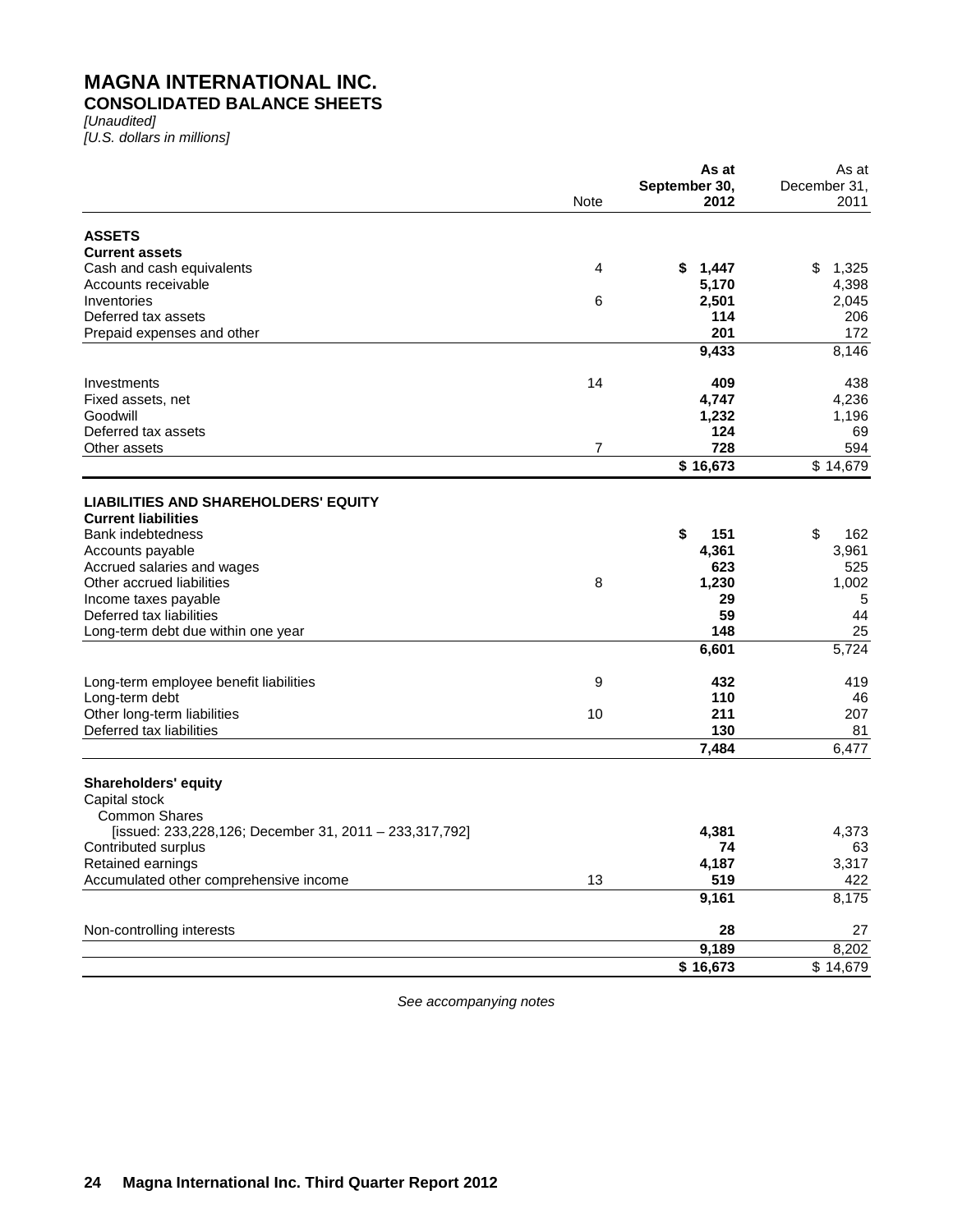# **MAGNA INTERNATIONAL INC. CONSOLIDATED STATEMENTS OF CHANGES IN EQUITY**

*[Unaudited] [U.S. dollars in millions]*

|                                    |             | <b>Common Shares</b> |                        | Contri-                 |                                    |                     |             | Non-            |                        |
|------------------------------------|-------------|----------------------|------------------------|-------------------------|------------------------------------|---------------------|-------------|-----------------|------------------------|
|                                    | <b>Note</b> | Number               | <b>Stated</b><br>Value | buted<br><b>Surplus</b> | <b>Retained</b><br><b>Earnings</b> | AOCI <sup>(i)</sup> | controlling | <b>Interest</b> | Total<br><b>Equity</b> |
|                                    |             | [in millions]        |                        |                         |                                    |                     |             |                 |                        |
| Balance, December 31, 2011         |             | 233.3                | \$4,373                | \$<br>63                | \$3.317                            | \$<br>422           | \$          | 27              | \$8,202                |
| Net income                         |             |                      |                        |                         | 1,082                              |                     |             | (6)             | 1,076                  |
| Other comprehensive loss           |             |                      |                        |                         |                                    | 99                  |             |                 | 99                     |
| Divestiture of subsidiaries        |             |                      |                        |                         |                                    |                     |             | 7               | 7                      |
| Shares issued on exercise of stock |             |                      |                        |                         |                                    |                     |             |                 |                        |
| options                            |             | 0.2                  | 8                      | (3)                     |                                    |                     |             |                 | 5                      |
| Repurchase and cancellation under  |             |                      |                        |                         |                                    |                     |             |                 |                        |
| normal course issuer bid           |             | (0.4)                | (9)                    |                         | (10)                               | (2)                 |             |                 | (21)                   |
| Release of restricted stock        |             |                      | 5                      | (5)                     |                                    |                     |             |                 |                        |
| Stock-based compensation expense   | 11          |                      |                        | 26                      |                                    |                     |             |                 | 26                     |
| Settlement of stock options        | 11          |                      |                        | (7)                     | (9)                                |                     |             |                 | (16)                   |
| Dividends paid                     |             | 0.1                  | 4                      |                         | (193)                              |                     |             |                 | (189)                  |
| Balance, September 30, 2012        |             | 233.2                | \$4,381                | \$<br>74                | \$4,187                            | 519                 | \$          | 28              | \$9,189                |

|                                                               |      | <b>Common Shares</b> | <b>Stated</b> | Contri-<br>buted | <b>Retained</b> |                     | controlling | Non-            | Total          |
|---------------------------------------------------------------|------|----------------------|---------------|------------------|-----------------|---------------------|-------------|-----------------|----------------|
|                                                               | Note | <b>Number</b>        | Value         | <b>Surplus</b>   | <b>Earnings</b> | AOCI <sup>(i)</sup> |             | <b>Interest</b> | <b>Equity</b>  |
|                                                               |      | [in millions]        |               |                  |                 |                     |             |                 |                |
| Balance, December 31, 2010<br>Net income                      |      | 242.6                | \$4,500       | \$<br>56         | \$2,715<br>706  | \$<br>752           | \$          | 3<br>(2)        | \$8,026<br>704 |
| Other comprehensive loss                                      |      |                      |               |                  |                 | (184)               |             | (1)             | (185)          |
| Contributions to subsidiaries by<br>non-controlling interests |      |                      |               |                  |                 |                     |             | 9               | 9              |
| Acquisition of subsidiaries                                   |      |                      |               |                  |                 |                     |             | 5               | 5              |
| Shares issued on exercise of stock<br>options                 |      | 1.4                  | 69            | (11)             |                 |                     |             |                 | 58             |
| Release of restricted stock                                   |      |                      | 5             | (5)              |                 |                     |             |                 |                |
| Repurchase and cancellation under<br>normal course issuer bid |      | (7.2)                | (136)         |                  | (119)           | (30)                |             |                 | (285)          |
| Stock-based compensation expense                              | 11   |                      |               | 29               |                 |                     |             |                 | 29             |
| Settlement of stock options                                   | 11   |                      |               | (8)              | (16)            |                     |             |                 | (24)           |
| Dividends paid                                                |      |                      | 2             |                  | (179)           |                     |             |                 | (177)          |
| Balance, September 30, 2011                                   |      | 236.8                | \$4,440       | \$<br>61         | \$3,107         | \$<br>538           | \$          | 14              | \$8,160        |

*(i) AOCI is Accumulated Other Comprehensive Income.*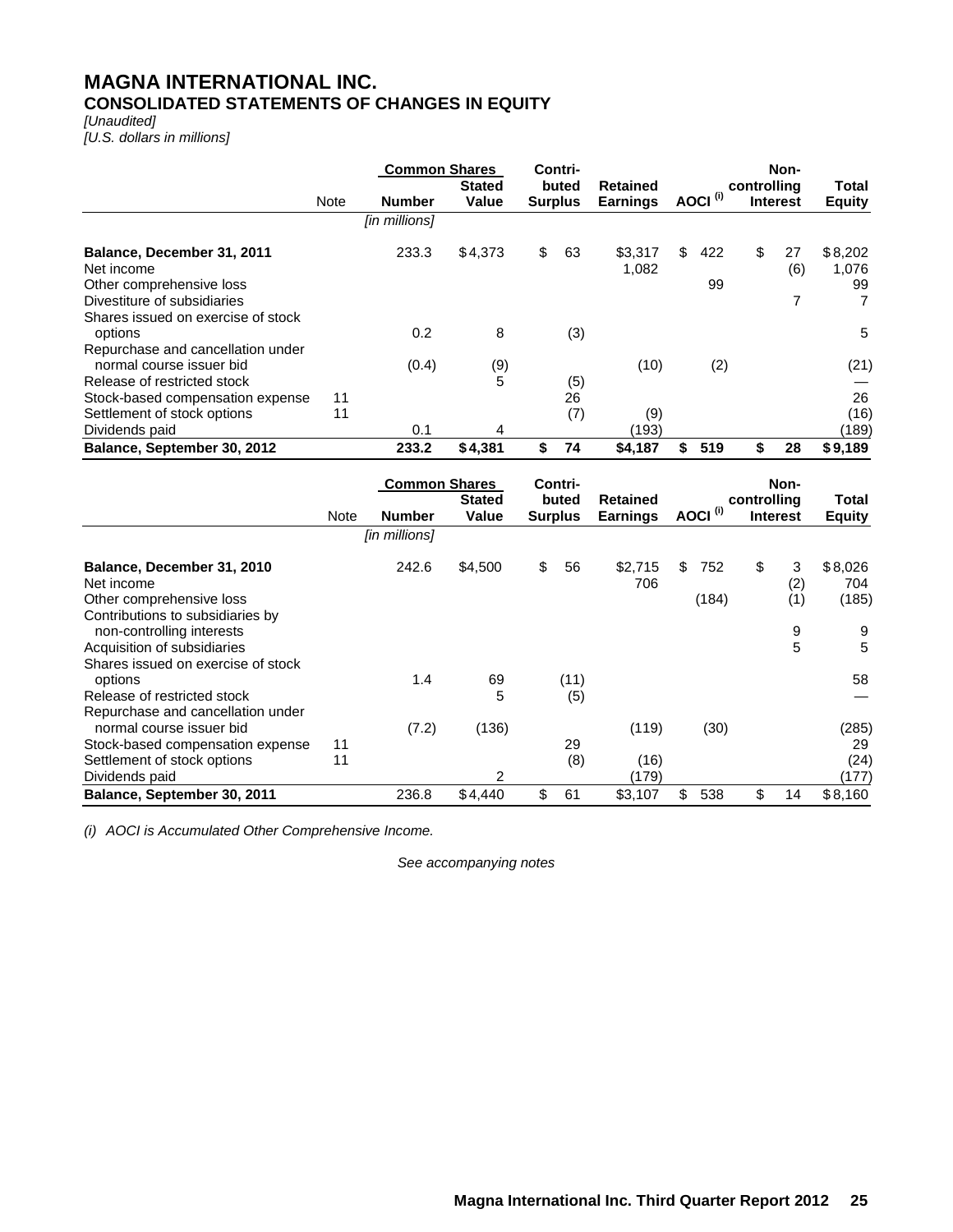*[Unaudited]*

*[All amounts in U.S. dollars and all tabular amounts in millions unless otherwise noted]*

#### **1. SIGNIFICANT ACCOUNTING POLICIES**

#### **[a] Basis of Presentation**

The unaudited interim consolidated financial statements of Magna International Inc. and its subsidiaries [collectively "Magna" or the "Company"] have been prepared in United States dollars following United States generally accepted accounting principles ["GAAP"] as further discussed in note 1[b] and the accounting policies as set out in note 1 to the annual consolidated financial statements for the year ended December 31, 2011.

The unaudited interim consolidated financial statements do not conform in all respects to the requirements of GAAP for annual financial statements. Accordingly, these unaudited interim consolidated financial statements should be read in conjunction with the December 31, 2011 audited consolidated financial statements and notes included in the Company's 2011 Annual Report.

In the opinion of management, the unaudited interim consolidated financial statements reflect all adjustments, which consist only of normal and recurring adjustments, necessary to present fairly the financial position at September 30, 2012 and the results of operations, changes in equity and cash flows for the three-month and nine-month periods ended September 30, 2012 and 2011.

#### **[b] Accounting Changes**

#### **Comprehensive Income**

During 2011, the Financial Accounting Standards Board ["FASB"] issued Accounting Standards Update ["ASU"] 2011-05 and ASU 2011-12, "Comprehensive Income (Topic 220)", requiring entities to present net income and other comprehensive income in either a single continuous statement or in two consecutive statements of net income and other comprehensive income. The adoption of this ASU did not have a material impact on the interim consolidated financial statements.

#### **Fair Value Measurement**

During 2011, the FASB issued ASU 2011-04, "Fair Value Measurement (Topic 820)", clarifying the existing measurement and disclosure requirements and expanding the disclosure requirements for certain fair value measurements. The adoption of this ASU did not have a material impact on the interim consolidated financial statements.

#### **Goodwill**

In September 2011, the FASB issued ASU 2011-08, "Intangibles – Goodwill and Other (Topic 350): Testing Goodwill for Impairment". ASU 2011-08 provides an option to perform a qualitative assessment to determine whether further goodwill impairment testing is necessary. If, as a result of the qualitative assessment, it is determined that it is morelikely-than-not that a reporting unit's fair value is less than its carrying amount, the two-step quantitative impairment test is required. Otherwise, no further testing is required. ASU 2011-08 is effective for the Company for the year ending December 31, 2012. The adoption of this ASU did not have a material impact on the interim consolidated financial statements.

#### **[c] Future Accounting Policies**

#### **Intangibles**

In July 2012, the FASB issued ASU 2012-02, "Intangibles – Goodwill and Other (Topic 350): Testing Indefinite-Lived Intangible Assets for Impairment". ASU 2012-02 provides an option to first perform a qualitative assessment to determine whether it is more-likely-than-not that an indefinite-lived intangible asset is impaired. This new standard will be effective for the Company in the first quarter of 2013. The adoption of this ASU is not expected to have a material impact on the interim consolidated financial statements.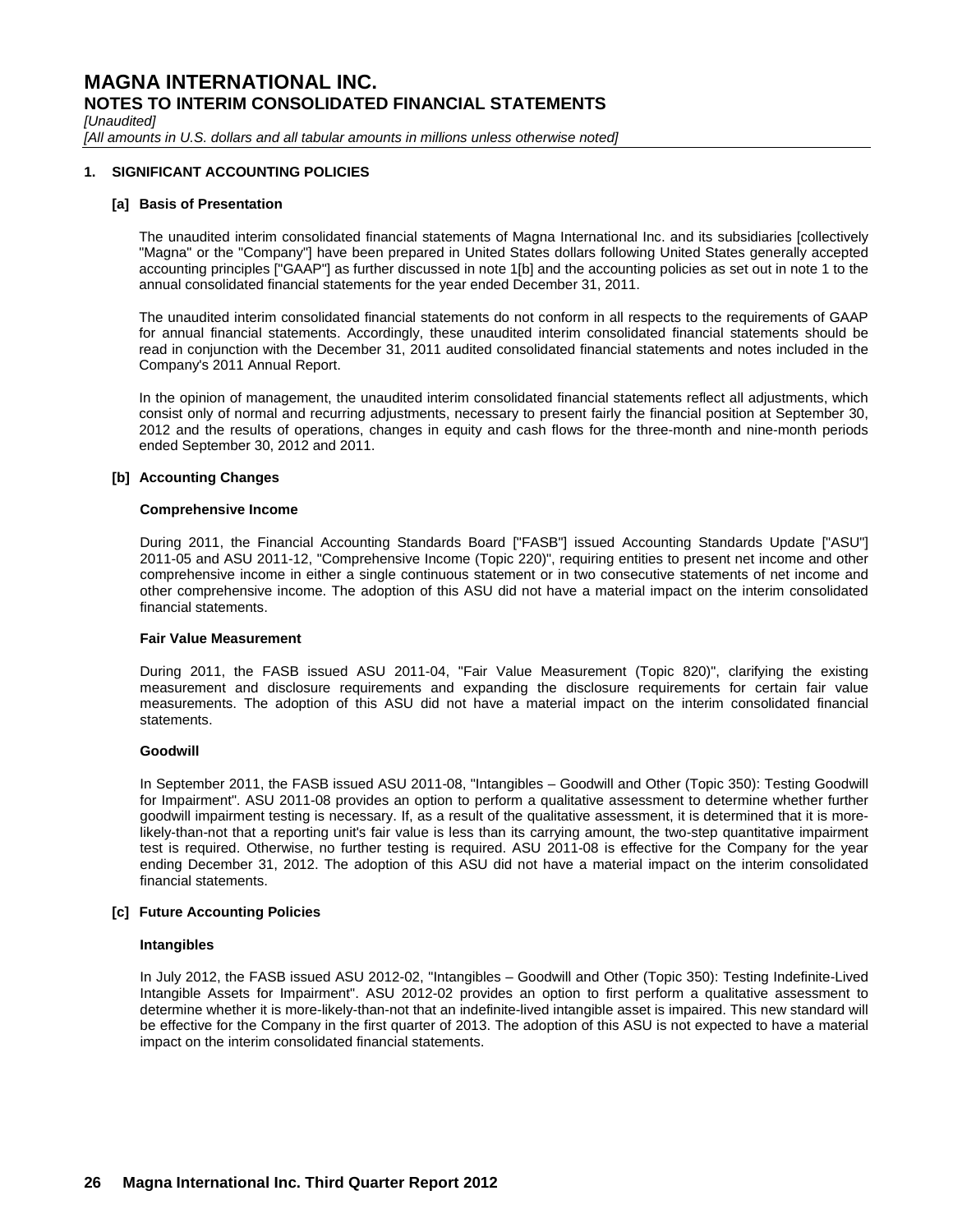*[Unaudited]*

*[All amounts in U.S. dollars and all tabular amounts in millions unless otherwise noted]*

#### **1. SIGNIFICANT ACCOUNTING POLICIES (CONTINUED)**

#### **[d] Seasonality**

The Company's businesses are generally not seasonal. However, the Company's sales and profits are closely related to its automotive customers' vehicle production schedules. The Company's largest North American customers typically halt production for approximately two weeks in July and one week in December. Additionally, many of the Company's customers in Europe typically shutdown vehicle production during portions of August and one week in December.

#### **2. OTHER (INCOME) EXPENSE, NET**

|                                                                       |      | Nine months ended<br>September 30, |       |           |        |  |
|-----------------------------------------------------------------------|------|------------------------------------|-------|-----------|--------|--|
|                                                                       |      |                                    | 2012  |           | 2011   |  |
| <b>Third Quarter</b><br>Re-measurement gain of E-Car                  | [i]  | \$                                 | (153) | \$        |        |  |
| Loss on disposal of facility<br>[ii]<br>Settlement agreement<br>[iii] |      |                                    |       | 113<br>11 |        |  |
|                                                                       |      |                                    | (153) |           | 124    |  |
| <b>Second Quarter</b><br>Gain on disposal of investment               | [iv] |                                    |       |           | (10)   |  |
|                                                                       |      |                                    |       |           | (10)   |  |
| <b>First Quarter</b><br>Write down of real estate                     | ſ٧l  |                                    |       |           | 9<br>9 |  |
|                                                                       |      | S                                  | (153) | S         | 123    |  |

#### **For the nine months ended September 30, 2012:**

#### **[i] Re-measurement gain of E-Car**

On August 31, 2012, the Company acquired the controlling 27% interest in the Magna E-Car Systems L.P. ["E-Car"] partnership from a company affiliated with the Stronach Group for cash consideration of \$75 million. The purchase was reviewed, negotiated and approved by the Company's independent directors with the benefit of independent legal advice from Fasken Martineau DuMoulin LLP, independent financial advice from TD Securities Inc. ["TD"] and an independent valuation prepared by PricewaterhouseCoopers LLP ["PwC"]. The purchase price represents the midpoint of the valuation range determined by PwC and TD delivered a fairness opinion to the independent directors to the effect that the transaction is fair, from a financial point of view, to the Company.

Prior to the acquisition, the Company held the remaining 73% non-controlling interest in E-Car and accounted for this investment using the equity method of accounting.

The incremental investment in E-Car was accounted for under the business acquisition method of accounting as a step acquisition which requires that Magna re-measure its pre-existing investment in E-Car at fair value and recognize any gains or losses in income. The estimated fair value of Magna's partnership interest immediately before the closing date was \$205 million, which resulted in the recognition of a non-cash gain of \$153 million [\$125 million after tax], which is recorded in Other (income) expense, net on the Consolidated Statements of Income.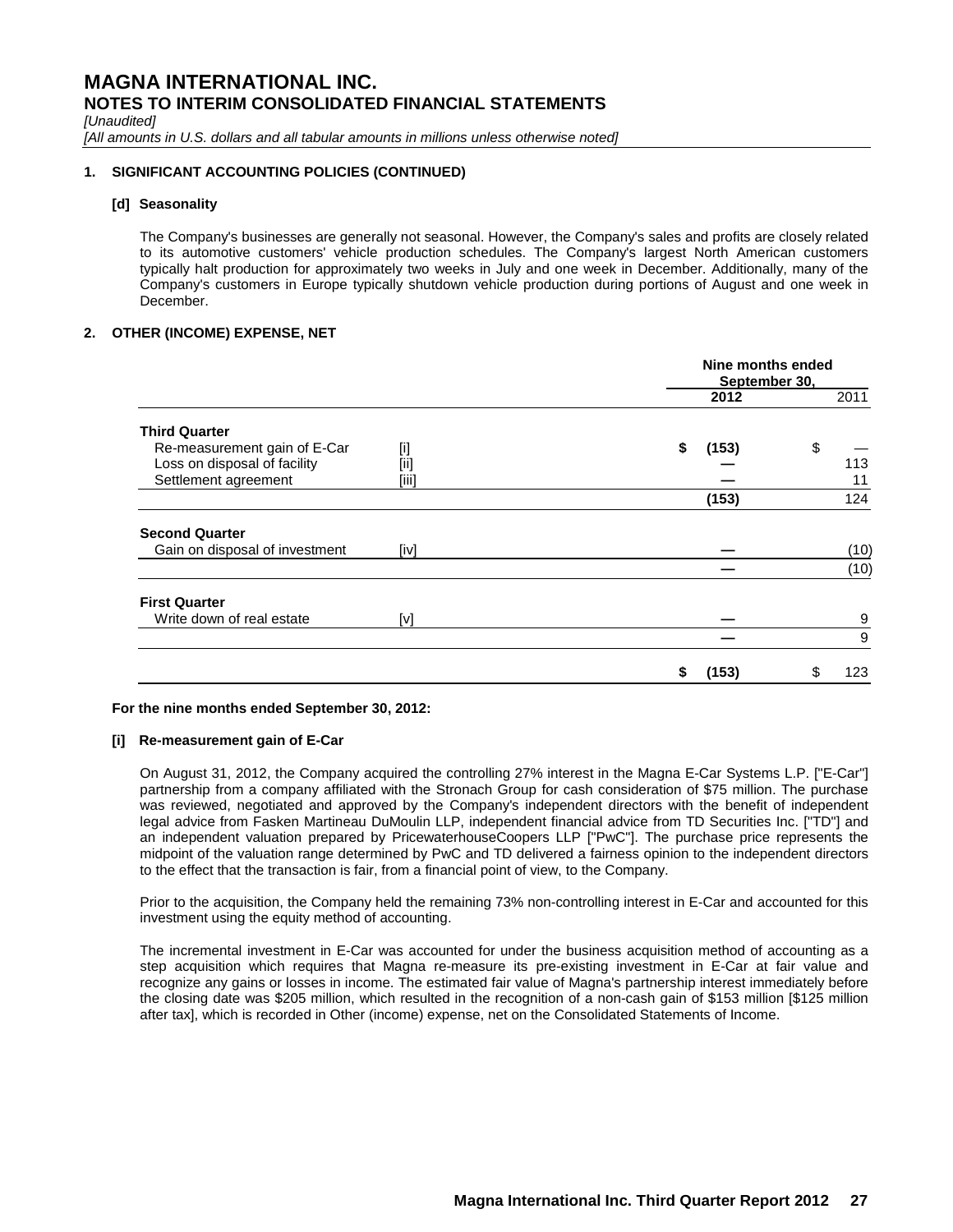*[Unaudited]*

*[All amounts in U.S. dollars and all tabular amounts in millions unless otherwise noted]*

#### **2. OTHER (INCOME) EXPENSE, NET (CONTINUED)**

#### **For the nine months ended September 30, 2011:**

#### **[ii] Loss on disposal of facility**

During the third quarter of 2011, the Company sold an interior systems operation located in Germany and recorded a loss on disposal of \$113 million. This operation, whose long-lived assets of which were substantially impaired in 2010, had a history of losses which were projected to continue throughout the business planning period. Under the terms of the 2011 sale arrangements [the "SPA"], the Company agreed to fund the buyer \$67 million, to be satisfied with certain working capital items, cash and the assumption of certain liabilities. The remaining net assets of the operation of \$26 million were assigned no value by the buyer and accordingly, were expensed as part of the total loss on disposal. Simultaneously, the Company reached a commercial settlement with one of the facility's customers regarding the cancellation of certain production orders whereby the Company reimbursed the customer costs of \$20 million.

Final settlement of the SPA did not occur during 2011 and in the fourth quarter of 2011 an additional \$16 million was accrued in relation to the ongoing disputes with the purchaser bringing the total loss on disposal to \$129 million.

As more fully described in Note 5, on June 4, 2012, the Company re-acquired the above operation.

#### **[iii] Settlement agreement**

During the third quarter of 2011, a settlement agreement was finalized in connection with the settlement of certain patent infringement and other claims. The Company recorded an \$11 million expense in the third quarter of 2011 in relation to these arrangements.

#### **[iv] Gain on disposal of investment**

During the second quarter of 2011, the Company sold its 40% non-controlling interest in an equity accounted investment for proceeds of \$151 million [Cdn\$147 million] and recognized a \$10 million gain on disposal.

#### **[v] Write down of real estate**

During 2011, five excess corporate real estate assets were sold to entities associated with the Company's Founder and Honorary Chairman, Mr. Stronach and/or the Company's former Co-Chief Executive Officer, Siegfried Wolf. Based on the appraisals obtained by the Corporate Governance and Compensation Committee, the appraised fair value range for the properties was less than their carrying value and, accordingly, the Company recorded a \$9 million impairment charge in the first quarter of 2011. The sales were approved by the independent members of Magna's Board of Directors based on the recommendation of the Corporate Governance and Compensation Committee and were completed during 2011.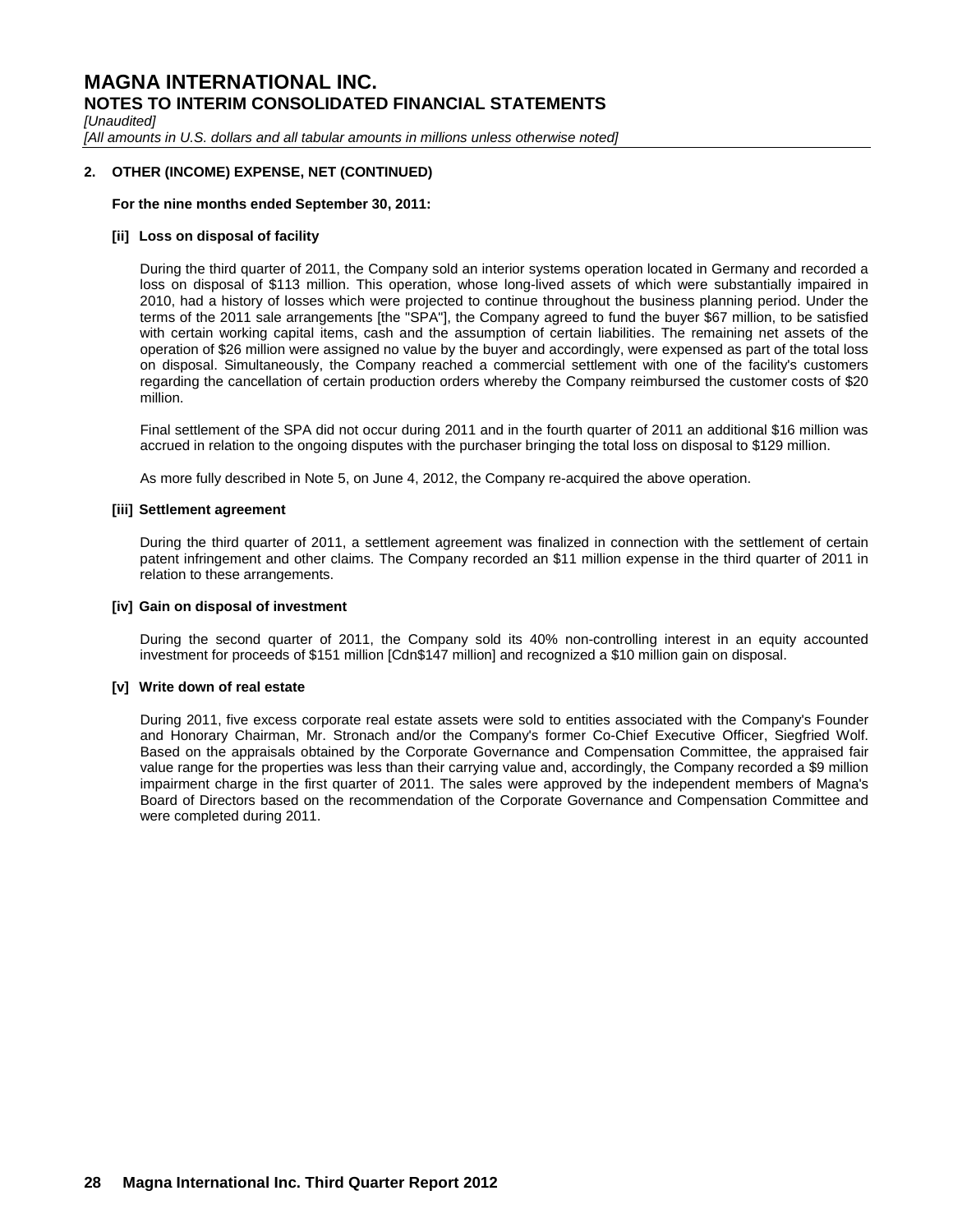*[Unaudited]*

*[All amounts in U.S. dollars and all tabular amounts in millions unless otherwise noted]*

#### **3. EARNINGS PER SHARE**

|                                                            | Three months ended<br>September 30, |       |    |       | Nine months ended<br>September 30, |       |      |       |
|------------------------------------------------------------|-------------------------------------|-------|----|-------|------------------------------------|-------|------|-------|
|                                                            |                                     | 2012  |    | 2011  |                                    | 2012  |      | 2011  |
| <b>Basic earnings per Common Share:</b>                    |                                     |       |    |       |                                    |       |      |       |
| Net income attributable to Magna International Inc.        |                                     | 390   | S  | 102   | \$                                 | 1,082 | - \$ | 706   |
| Average number of Common Shares outstanding                |                                     | 232.5 |    | 239.7 |                                    | 232.5 |      | 240.9 |
| Basic earnings per Common Share                            | \$                                  | 1.68  | S  | 0.43  | S                                  | 4.65  | -S   | 2.93  |
| <b>Diluted earnings per Common Share:</b>                  |                                     |       |    |       |                                    |       |      |       |
| Net income attributable to Magna International Inc.        | S                                   | 390   | \$ | 102   | S                                  | 1,082 | -S   | 706   |
| Average number of Common Shares outstanding<br>Adjustments |                                     | 232.5 |    | 239.7 |                                    | 232.5 |      | 240.9 |
| Stock options and restricted stock [a]                     |                                     | 2.6   |    | 2.8   |                                    | 2.8   |      | 3.8   |
|                                                            |                                     | 235.1 |    | 242.5 |                                    | 235.3 |      | 244.7 |
| Diluted earnings per Common Share                          | S                                   | 1.66  | S  | 0.42  | S                                  | 4.60  | S    | 2.89  |

[a] For the three and nine months ended September 30, 2012, diluted earnings per Common Share exclude 2.6 million [2011 – 2.7 million] and 2.3 million [2011 – 1.8 million] Common Shares issuable under the Company's Incentive Stock Option Plan because these options were not "in-the-money".

#### **4. DETAILS OF CASH FROM OPERATING ACTIVITIES**

[a] Cash and cash equivalents:

|                                                                       | September 30, | December 31,<br>2011 |            |  |
|-----------------------------------------------------------------------|---------------|----------------------|------------|--|
| Bank term deposits, bankers' acceptances and government paper<br>Cash |               | \$1,191<br>256       | 968<br>357 |  |
|                                                                       |               | \$1.447              | 1,325      |  |

[b] Items not involving current cash flows:

|                                                             | Three months ended<br>September 30, |       |    |      | Nine months ended<br>September 30, |       |   |      |
|-------------------------------------------------------------|-------------------------------------|-------|----|------|------------------------------------|-------|---|------|
|                                                             |                                     | 2012  |    | 2011 |                                    | 2012  |   | 2011 |
| Depreciation and amortization                               | S                                   | 203   | \$ | 170  | \$                                 | 558   | S | 507  |
| Other non-cash charges                                      |                                     | 39    |    | 30   |                                    | 106   |   | 88   |
| Deferred income taxes                                       |                                     | 35    |    | (11) |                                    | 58    |   | (6)  |
| Amortization of other assets included in cost of goods sold |                                     | 26    |    | 19   |                                    | 82    |   | 56   |
| Amortization of employee wage buydown                       |                                     |       |    |      |                                    |       |   | 6    |
| Equity income                                               |                                     | (33)  |    | (28) |                                    | (107) |   | (93) |
| Non-cash portion of Other (income) expense, net             |                                     | (153) |    | 113  |                                    | (153) |   | 112  |
|                                                             | \$                                  | 117   | \$ | 293  | S                                  | 544   |   | 670  |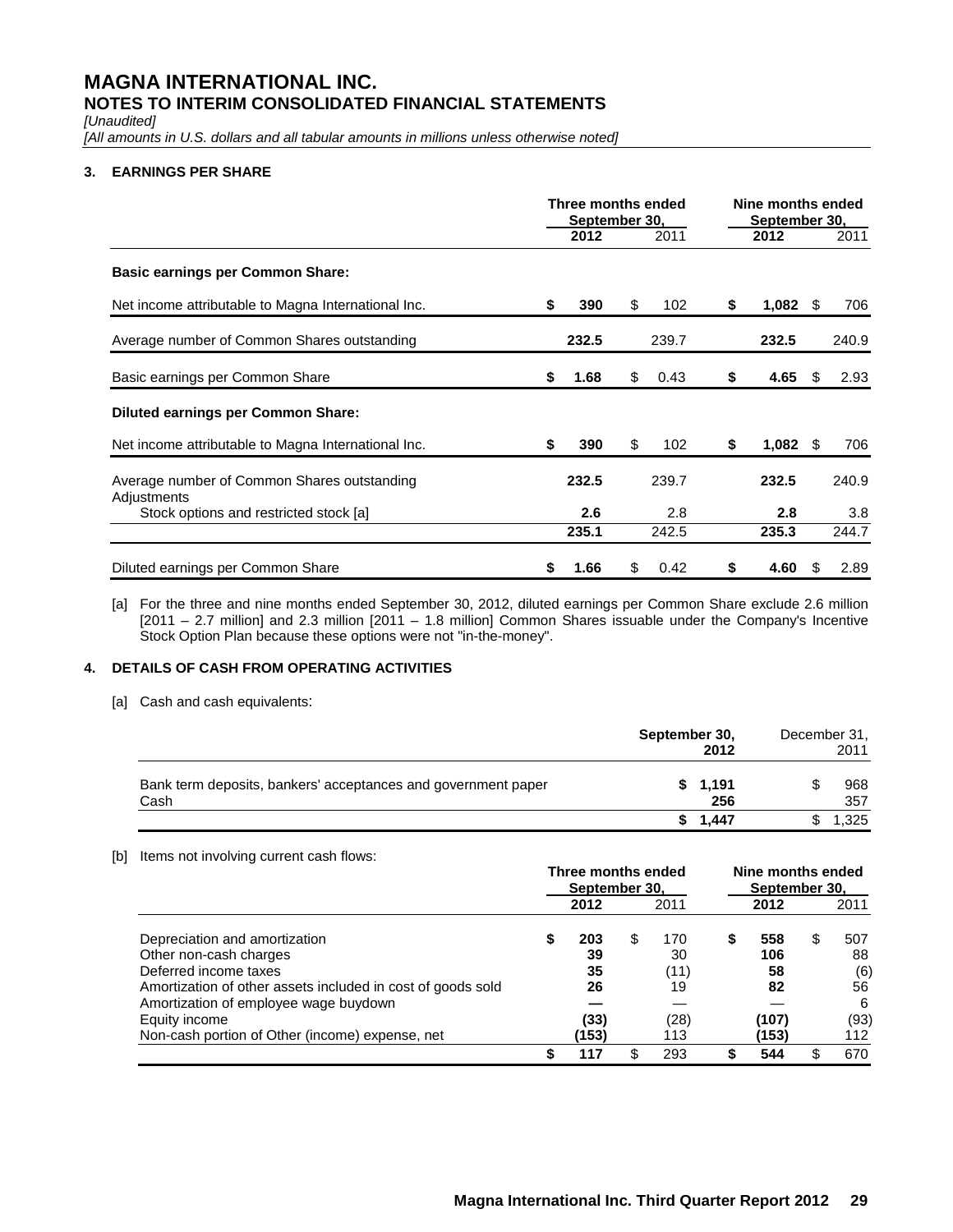*[Unaudited]*

*[All amounts in U.S. dollars and all tabular amounts in millions unless otherwise noted]*

#### **4. DETAILS OF CASH FROM OPERATING ACTIVITIES (CONTINUED)**

[c] Changes in non-cash operating assets and liabilities:

|                                                   | Three months ended<br>September 30, |            |    |                |    | Nine months ended<br>September 30, |                        |  |  |
|---------------------------------------------------|-------------------------------------|------------|----|----------------|----|------------------------------------|------------------------|--|--|
|                                                   |                                     | 2012       |    | 2011           |    | 2012                               | 2011                   |  |  |
| Accounts receivable<br>Inventories                | \$                                  | 69<br>(73) | \$ | (227)<br>(135) | \$ | (626)<br>(375)                     | (1,237)<br>\$<br>(323) |  |  |
| Prepaid expenses and other                        |                                     | (22)       |    | (14)           |    | (4)                                | (21)                   |  |  |
| Accounts payable<br>Accrued salaries and wages    |                                     | (85)<br>49 |    | 241<br>18      |    | 222<br>58                          | 513<br>84              |  |  |
| Other accrued liabilities<br>Income taxes payable |                                     | 13<br>(14) |    | (16)<br>(15)   |    | 214<br>27                          | 120<br>(57)            |  |  |
| Deferred revenue                                  |                                     |            |    |                |    | (3)                                | (5)                    |  |  |
|                                                   | œ                                   | (63)       | \$ | (148)          | S  | (487)                              | (926)                  |  |  |

#### **5. ACQUISITIONS**

#### **For the three months ended March 31, 2012**

In January 2012, the Company acquired BDW technologies group, a structural casting supplier of aluminium components, which has operations in Germany, Poland and Hungary. The acquired business has sales primarily to Volkswagen, Audi, Porsche, Mercedes-Benz, Ferrari and ZF.

The total consideration for this and other small acquisitions was \$182 million, consisting of \$42 million paid in cash [net of cash acquired] and \$140 million of assumed debt

#### **For the three months ended June 30, 2012**

As more fully described in Note 2, during the third quarter of 2011 the Company sold an interior systems operation [the "Business"] located in Germany. Subsequent to disposal, the Business continued to incur significant financial losses. By the end of the first quarter of 2012, the Business was experiencing severe liquidity issues. Although the Company had no legal obligation to do so, in light of customer relationship issues and other relevant considerations, on June 4, 2012, the Company re-acquired the Business. This acquisition resulted in acquired cash of \$19 million [net of \$1 million cash paid].

As part of the acquisition, the Company was able to obtain some pricing concessions from a majority of the Business' customers. However, the Business is still expected to incur significant losses over the next three years.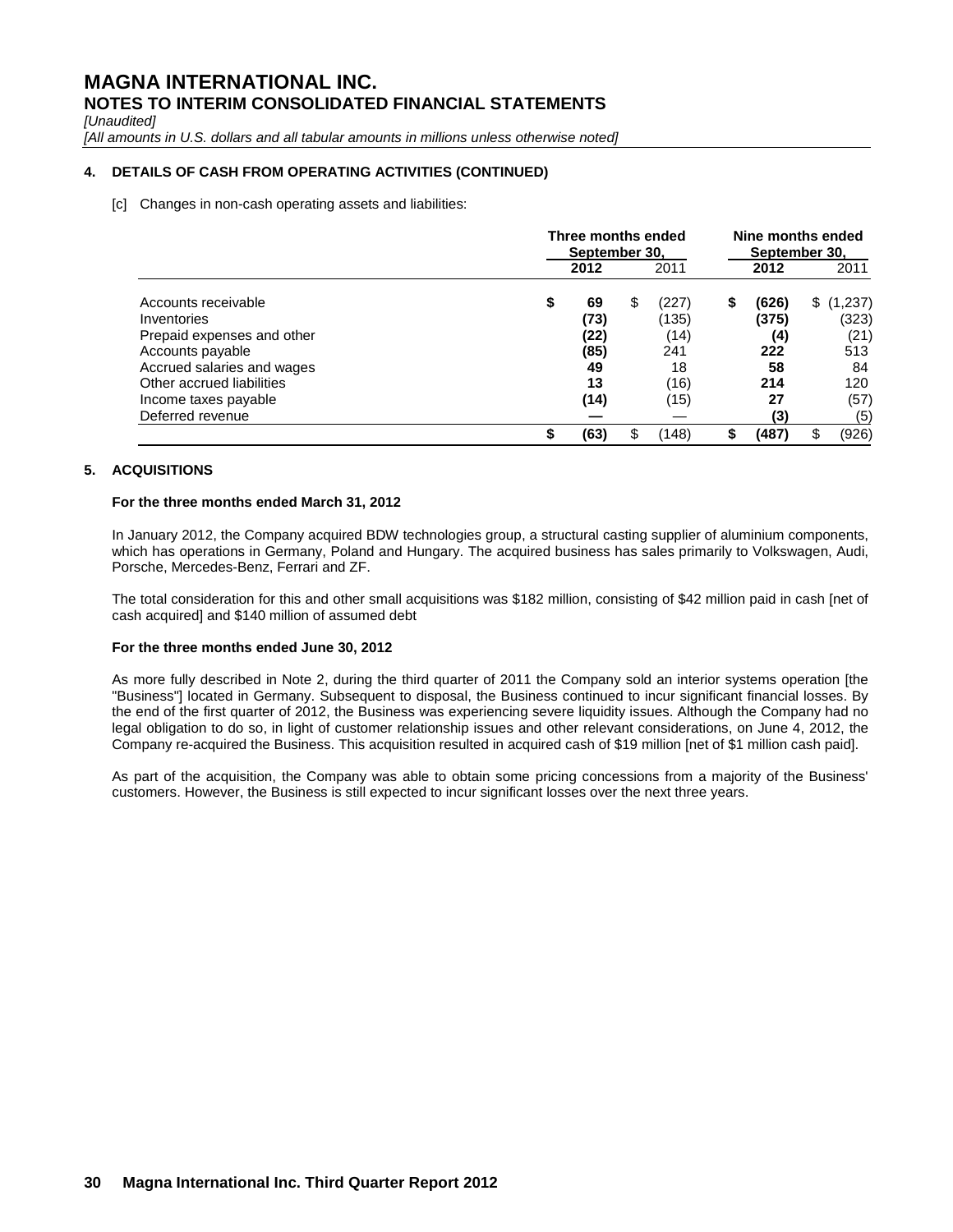*[Unaudited]*

*[All amounts in U.S. dollars and all tabular amounts in millions unless otherwise noted]*

#### **5. ACQUISITIONS (CONTINUED)**

#### **For the three months ended September 30, 2012**

As more fully described in Note 2, on August 31, 2012 the Company acquired the controlling 27% interest in the E-Car partnership for cash consideration of \$56 million [net of \$19 million cash acquired]. The incremental investment in E-Car was accounted for under the business acquisition method of accounting as a step acquisition which requires that all assets acquired and liabilities assumed are recorded at fair value. The preliminary purchase equation is as follows:

| Cash                                                                 | \$<br>19 |
|----------------------------------------------------------------------|----------|
| Non-cash working capital                                             | (32)     |
| Property, plant and equipment                                        | 87       |
| Intangible assets                                                    | 210      |
| Other assets                                                         | 9        |
| Goodwill                                                             | 16       |
| Deferred tax liabilities                                             | (16)     |
| Other long-term liabilities                                          | (2)      |
| Non-controlling interests                                            | (11)     |
| Fair value of E-Car net assets                                       | 280      |
| Less: Carrying value of Magna's equity accounted investment in E-Car | (52)     |
| Gain on re-measurement                                               | (153)    |
| Consideration paid                                                   | 75       |
| Less: Cash acquired                                                  | (19)     |
| Net cash outflow                                                     | 56       |

The intangible assets are primarily technology based intangibles. Given the continuing uncertainties regarding the timing and magnitude of a viable electric vehicle industry, competing electric vehicle technologies, significantly larger competitors, and other factors, the Company has determined that the intangible assets should be amortized on a straightline basis over the period ending December 31, 2013.

The purchase price allocations for these acquisitions are preliminary and adjustments to the allocations may occur as a result of obtaining more information regarding asset valuations.

#### **6. INVENTORIES**

Inventories consist of:

|                            | September 30,<br>2012 | December 31,<br>2011 |  |  |
|----------------------------|-----------------------|----------------------|--|--|
| Raw materials and supplies | 905                   | 800                  |  |  |
| Work-in-process            | 271                   | 229                  |  |  |
| Finished goods             | 291                   | 253                  |  |  |
| Tooling and engineering    | 1.034                 | 763                  |  |  |
|                            | 2,501                 | 2.045                |  |  |

Tooling and engineering inventory represents costs incurred on tooling and engineering services contracts in excess of billed and unbilled amounts included in accounts receivable.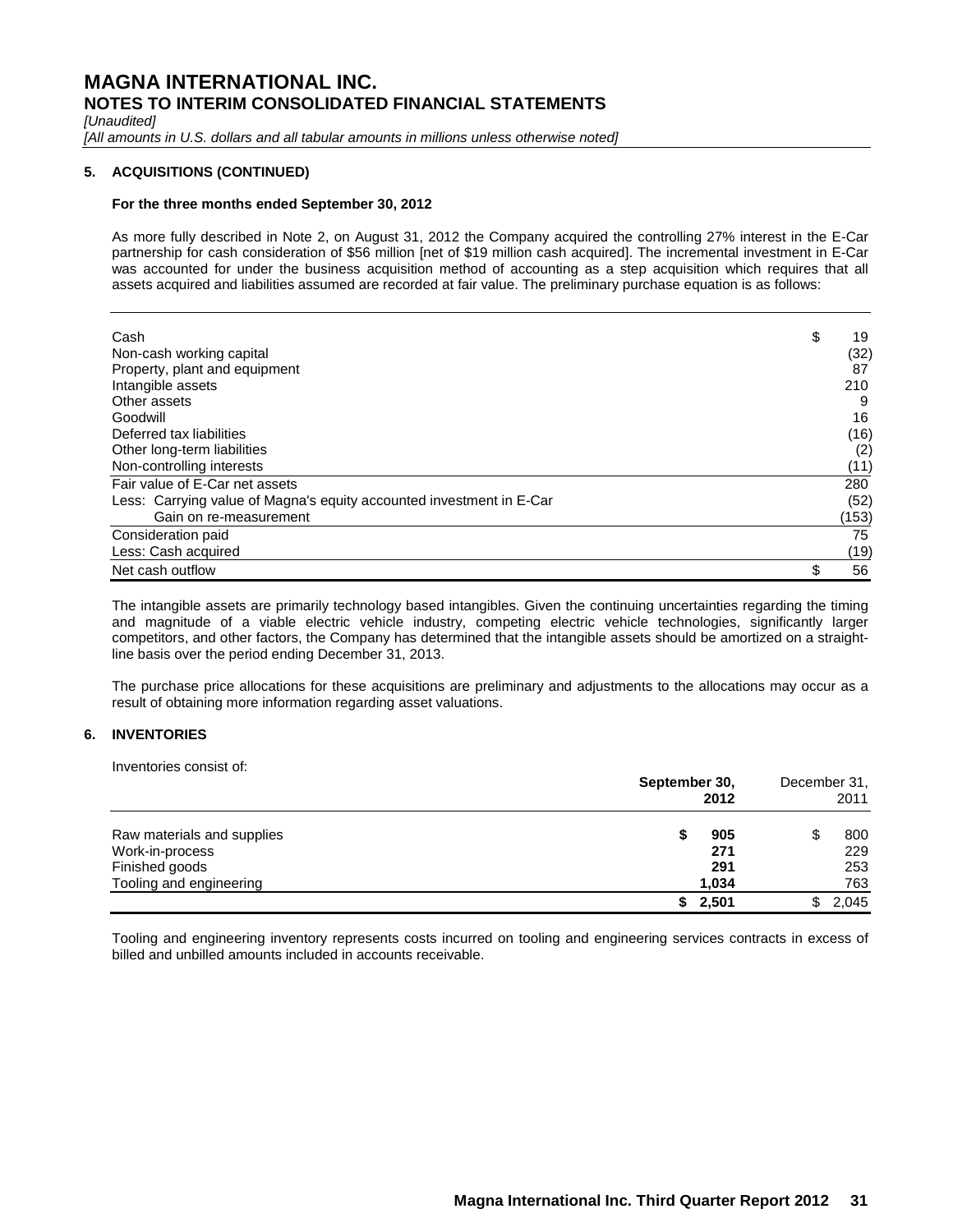*[Unaudited]*

*[All amounts in U.S. dollars and all tabular amounts in millions unless otherwise noted]*

#### **7. OTHER ASSETS**

Other assets consist of:

|                                                                 | September 30,<br>2012 |  |     |  |  |
|-----------------------------------------------------------------|-----------------------|--|-----|--|--|
| Preproduction costs related to long-term supply agreements with |                       |  |     |  |  |
| contractual guarantee for reimbursement                         | 307                   |  | 301 |  |  |
| Long-term receivables                                           | 95                    |  | 176 |  |  |
| Patents and licences, net                                       | 22                    |  | 30  |  |  |
| Unrealized gain on cash flow hedges                             | 43                    |  | 15  |  |  |
| E-Car intangible [note 5]                                       | 197                   |  |     |  |  |
| Other, net                                                      | 64                    |  | 72  |  |  |
|                                                                 | 728                   |  | 594 |  |  |

#### **8. WARRANTY**

The following is a continuity of the Company's warranty accruals:

|                              | 2012     | 2011 |      |  |
|------------------------------|----------|------|------|--|
| Balance, beginning of period | \$<br>76 | \$   | 68   |  |
| Expense, net                 | 10       |      | 10   |  |
| <b>Settlements</b>           | (5)      |      | (9)  |  |
| Foreign exchange and other   |          |      | 4    |  |
| Balance, March 31            | 83       |      | 73   |  |
| Expense, net                 | 9        |      | 9    |  |
| Settlements                  |          |      | (12) |  |
| Foreign exchange and other   |          |      | 3    |  |
| Balance, June 30             | 84       |      | 73   |  |
| Expense, net                 | 4        |      | 17   |  |
| <b>Settlements</b>           | (10)     |      | (5)  |  |
| Foreign exchange and other   | 5        |      | (5)  |  |
| Balance, September 30        | \$<br>83 |      | 80   |  |

#### **9. LONG-TERM EMPLOYEE BENEFIT LIABILITIES**

The Company recorded long-term employee benefit expenses as follows:

|                                                                              | Three months ended<br>September 30, |      |     | Nine months ended<br>September 30, |      |  |      |
|------------------------------------------------------------------------------|-------------------------------------|------|-----|------------------------------------|------|--|------|
|                                                                              |                                     | 2012 |     | 2011                               | 2012 |  | 2011 |
| Defined benefit pension plan and other                                       |                                     |      | SS. |                                    | -8   |  |      |
| Termination and long service arrangements<br>Retirement medical benefit plan |                                     |      |     | 6                                  | 20   |  | 21   |
|                                                                              |                                     | 9    |     | 10                                 | 30   |  | 33   |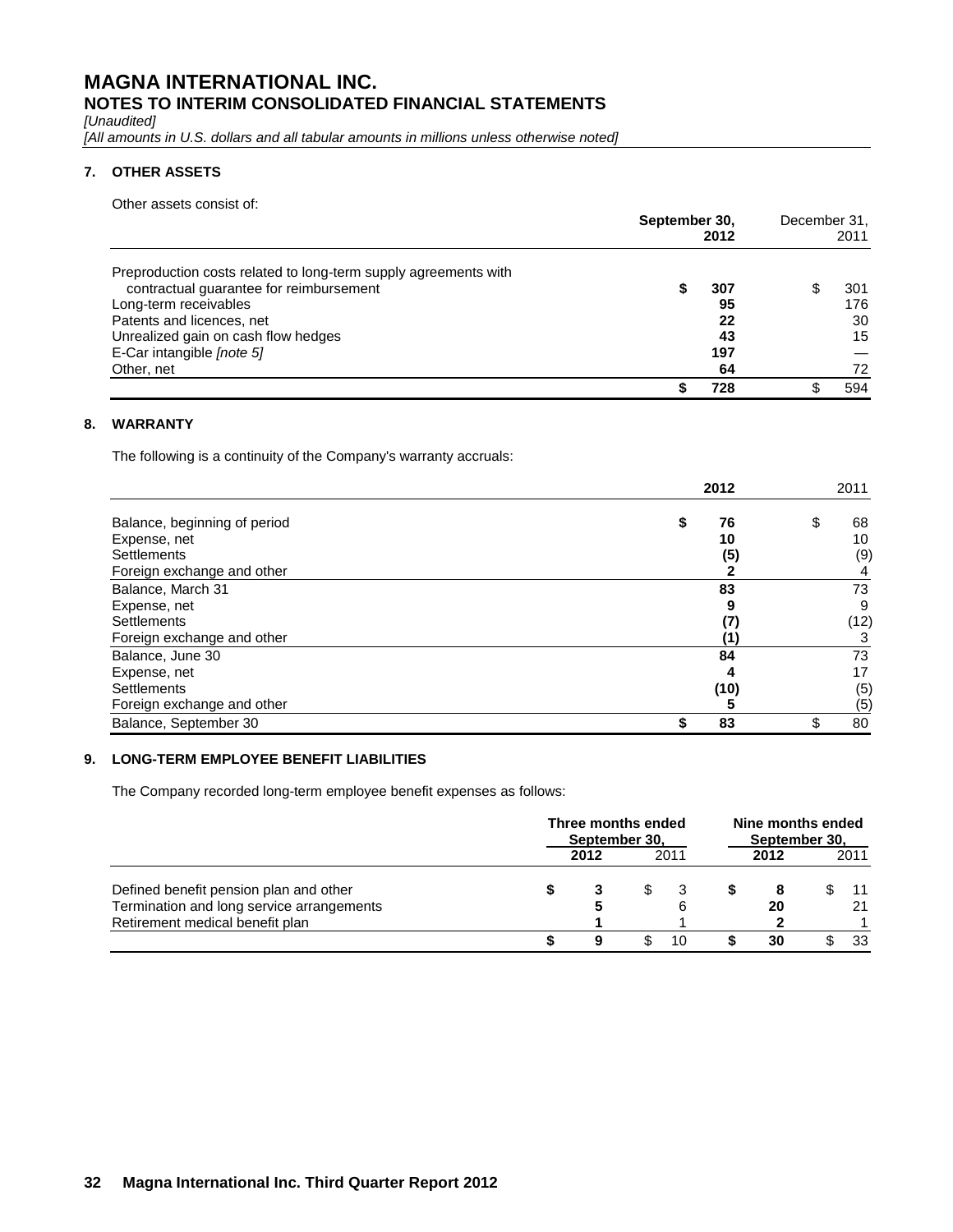*[Unaudited]*

*[All amounts in U.S. dollars and all tabular amounts in millions unless otherwise noted]*

#### **10. OTHER LONG-TERM LIABILITIES**

Other long-term liabilities consist of:

|                                           |     | September 30,<br>2012 |  |     |
|-------------------------------------------|-----|-----------------------|--|-----|
| Long-term portion of income taxes payable | 152 |                       |  | 119 |
| Asset retirement obligation               | 38  |                       |  | 36  |
| Long-term portion of fair value of hedges | 13  |                       |  | 41  |
| Deferred revenue                          |     |                       |  | 11  |
|                                           | 211 |                       |  | 207 |

#### **11. STOCK-BASED COMPENSATION**

#### **[a] Incentive Stock Option Plan**

The following is a continuity schedule of options outstanding [number of options in the table below are expressed in whole numbers]:

|                                                                         |                                            | 2012                             |                                            | 2011                                   |                                  |                                     |
|-------------------------------------------------------------------------|--------------------------------------------|----------------------------------|--------------------------------------------|----------------------------------------|----------------------------------|-------------------------------------|
|                                                                         | <b>Options outstanding</b>                 |                                  |                                            | Options outstanding                    |                                  |                                     |
|                                                                         | <b>Number</b><br>of options                | <b>Exercise</b><br>price (i)     | <b>Number</b><br>of options<br>exercisable | Number<br>of options                   | Exercise<br>price <sup>(i)</sup> | Number<br>of options<br>exercisable |
| Beginning of period<br>Granted<br>Exercised                             | 6,867,367<br>1,341,500<br>(321,454)        | 31.54<br>48.22<br>25.83          | 2,066,700<br>(321, 454)                    | 11,142,450<br>(1,079,779)              | 34.22<br>44.94                   | 3,362,116<br>(1,079,779)            |
| Vested                                                                  |                                            |                                  | 2,366,667                                  |                                        |                                  | 2,400,001                           |
| March 31<br>Granted<br>Exercised <sup>(ii)</sup><br>Cancelled<br>Vested | 7,887,413<br>47,500<br>(5,000)<br>(46,966) | 34.61<br>48.22<br>32.75<br>57.14 | 4,111,913<br>(5,000)<br>(36,966)           | 10,062,671<br>(1,216,973)<br>(66, 666) | 33.07<br>25.72<br>30.00          | 4,682,338<br>(1,216,973)<br>72,000  |
| June 30<br>Exercised <sup>(iii)</sup><br>Cancelled<br>Vested            | 7,882,947<br>(950.405)<br>(6,000)          | 34.56<br>27.46<br>50.66          | 4,069,947<br>(950,405)<br>(2,000)          | 8,779,032<br>(426, 501)                | 34.11<br>25.57                   | 3,537,365<br>(426, 501)<br>2,000    |
| September 30                                                            | 6,926,542                                  | 35.52                            | 3,117,542                                  | 8,352,531                              | 34.55                            | 3,112,864                           |

*(i) The exercise price noted above represents the weighted average exercise price in Canadian dollars.*

*(ii) During the second quarter of 2011, the Company's Honorary Chairman and Founder, Mr. Stronach exercised 1,083,333 options on a cashless basis in accordance with the applicable stock option plans. On exercise, cash payments totalling \$25 million were made to Mr. Stronach which represented the difference between the aggregate fair market value of the Option Shares based on the closing price of the Company's Common Shares on the Toronto Stock Exchange ["TSX"] on the date of exercise and the aggregate Exercise Price of all such options surrendered.*

*(iii) During the third quarter of 2012, Mr. Stronach exercised 900,001 options on a cashless basis in accordance with the applicable stock option plans. On exercise, cash payments totalling \$15 million were made to Mr. Stronach which represented the difference between the aggregate fair market value of the Option Shares based on the closing price of the Company's Common Shares on the TSX on the date of exercise and the aggregate Exercise Price of all such options surrendered.*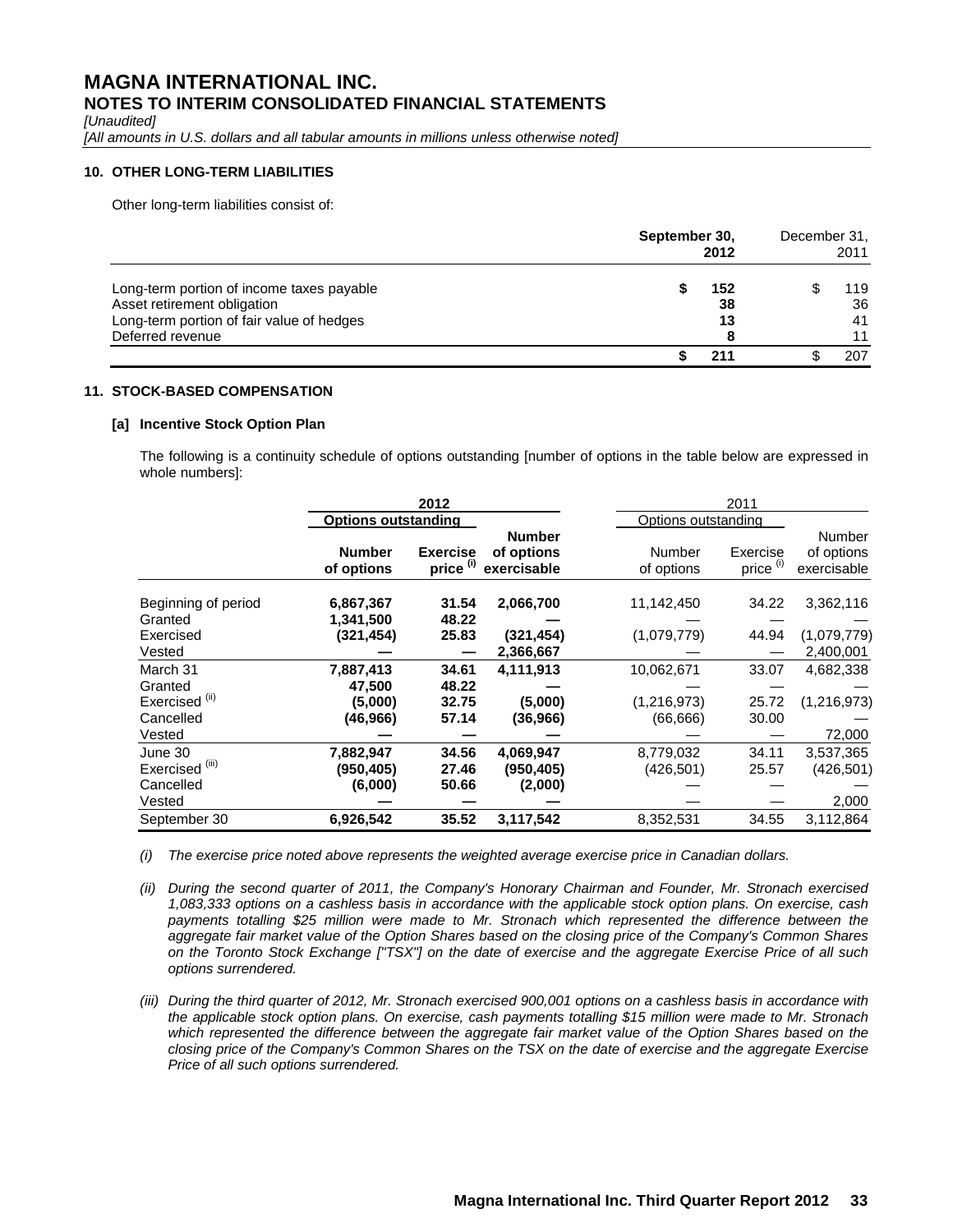*[Unaudited]*

*[All amounts in U.S. dollars and all tabular amounts in millions unless otherwise noted]*

#### **11. STOCK-BASED COMPENSATION (CONTINUED)**

The weighted average assumptions used in measuring the fair value of stock options granted or modified and the compensation expense recorded in selling, general and administrative expenses are as follows:

|                                                                                 |           | Nine months ended<br>September 30, |  |  |  |
|---------------------------------------------------------------------------------|-----------|------------------------------------|--|--|--|
|                                                                                 | 2012      | 2011                               |  |  |  |
| Risk free interest rate                                                         | 2.23%     |                                    |  |  |  |
| Expected dividend yield                                                         | 2.00%     |                                    |  |  |  |
| <b>Expected volatility</b>                                                      | 43%       |                                    |  |  |  |
| Expected time until exercise                                                    | 4.5 years |                                    |  |  |  |
| Weighted average fair value of options<br>granted or modified in period [Cdn\$] | 15.37     |                                    |  |  |  |

#### **[b] Long-term retention program**

The following is a continuity of the stock that has not been released to the executives and is reflected as a reduction in the stated value of the Company's Common Shares [number of Common Shares in the table below are expressed in whole numbers]:

|                                                                              | 2012                                                 |  |            | 2011                    |                     |           |                 |  |
|------------------------------------------------------------------------------|------------------------------------------------------|--|------------|-------------------------|---------------------|-----------|-----------------|--|
|                                                                              | <b>Stated</b><br><b>Number</b><br>of shares<br>value |  |            |                         | Number<br>of Shares |           | Stated<br>value |  |
| Awarded and not released, beginning of period<br>Release of restricted stock | 1,026,304<br>(143, 316)                              |  | -35<br>(5) | 1.182.736<br>(156, 432) |                     | 40<br>(5) |                 |  |
| Awarded and not released, March 31, June 30 and September 30                 | 882.988                                              |  | 30         | 1.026.304               |                     | 35        |                 |  |

#### **[c] Restricted stock unit program**

The following is a continuity schedule of Restricted stock units ["RSUs"] and Independent Director stock units ["DSUs"] outstanding [number of stock units in the table below are expressed in whole numbers]:

|                       | 2012          |                                  |             |           |             |             | 2011        |         |
|-----------------------|---------------|----------------------------------|-------------|-----------|-------------|-------------|-------------|---------|
|                       | <b>Equity</b> | Liability                        | Liability   |           | Equity      | Liability   | Liability   |         |
|                       |               | classified classified classified |             |           | classified  | classified  | classified  |         |
|                       | <b>RSUs</b>   | <b>RSUs</b>                      | <b>DSUs</b> | Total     | <b>RSUs</b> | <b>RSUs</b> | <b>DSUs</b> | Total   |
| Balance, beginning    |               |                                  |             |           |             |             |             |         |
| of period             | 364,665       | 28,765                           | 205,065     | 598,495   | 175,405     | 34,847      | 174,751     | 385,003 |
| Granted               | 92,762        | 15,814                           | 6,076       | 114,652   |             | 3.150       | 4,955       | 8,105   |
| Dividend equivalents  | 467           | 300                              | 1,201       | 1,968     | 439         | 197         | 882         | 1,518   |
| Released              | (8,259)       |                                  |             | (8,259)   | (8,259)     |             |             | (8,259) |
| Balance, March 31     | 449,635       | 44,879                           | 212,342     | 706,856   | 167,585     | 38,194      | 180,588     | 386,367 |
| Granted               | 95,710        |                                  | 12,754      | 108,464   | 130,480     |             | 4.917       | 135,397 |
| Dividend equivalents  | 558           | 321                              | 1,522       | 2,401     | 421         | 183         | 982         | 1,586   |
| Released              | (10,123)      |                                  |             | (10, 123) | (9,869)     |             |             | (9,869) |
| Balance, June 30      | 535,780       | 45,200                           | 226,618     | 807,598   | 288,617     | 38,377      | 186,487     | 513,481 |
| Granted               | 71,854        |                                  | 10,209      | 82,063    | 27,913      |             | 7,972       | 35,885  |
| Dividend equivalents  | 438           | 276                              | 1,251       | 1,965     | 551         | 278         | 1,266       | 2,095   |
| Released              |               |                                  | (34,124)    | (34,124)  |             |             |             |         |
| Balance, September 30 | 608.072       | 45,476                           | 203.954     | 857,502   | 317,081     | 38,655      | 195,725     | 551,461 |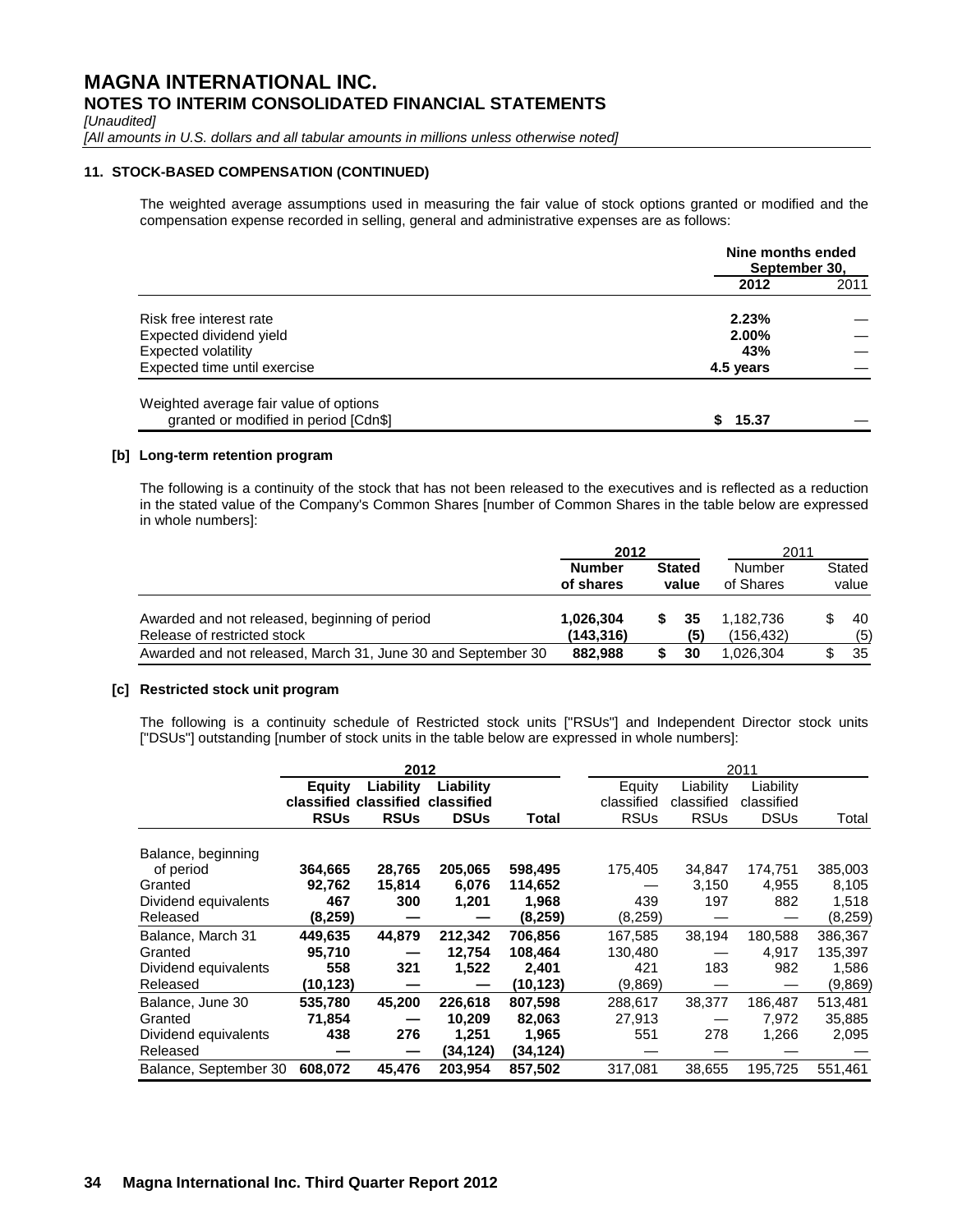*[Unaudited]*

*[All amounts in U.S. dollars and all tabular amounts in millions unless otherwise noted]*

#### **11. STOCK-BASED COMPENSATION (CONTINUED)**

#### **[d] Compensation expense related to stock-based compensation**

Stock-based compensation expense recorded in selling, general and administrative expenses related to the above programs is as follows:

|                                                     | Three months ended<br>September 30. |      |   | Nine months ended<br>September 30. |  |      |  |      |
|-----------------------------------------------------|-------------------------------------|------|---|------------------------------------|--|------|--|------|
|                                                     |                                     | 2012 |   | 2011                               |  | 2012 |  | 2011 |
| Incentive Stock Option Plan                         |                                     | 5    | S | 5                                  |  | 14   |  | 17   |
| Long-term retention                                 |                                     |      |   |                                    |  |      |  | 5    |
| Restricted stock unit                               |                                     |      |   |                                    |  |      |  | -5   |
|                                                     |                                     |      |   |                                    |  | 28   |  | 27   |
| Fair value adjustment for liability classified DSUs |                                     |      |   | (3)                                |  |      |  | (2)  |
| Total stock-based compensation expense              |                                     | 10   |   | 5                                  |  | 31   |  | 25   |

#### **12. COMMON SHARES**

The following table presents the maximum number of shares that would be outstanding if all the dilutive instruments outstanding at November 7, 2012 were exercised or converted:

| Common Shares                | 233,228,126 |
|------------------------------|-------------|
| Stock options <sup>(i)</sup> | 6.926.542   |
|                              | 240,154,668 |

*(i) Options to purchase Common Shares are exercisable by the holder in accordance with the vesting provisions and upon payment of the exercise price as may be determined from time to time pursuant to the Company's stock option plans.*

#### **13. ACCUMULATED OTHER COMPREHENSIVE INCOME**

The following is a continuity schedule of accumulated other comprehensive income:

|                                                                                        | 2012  | 2011            |
|----------------------------------------------------------------------------------------|-------|-----------------|
| Accumulated net unrealized gain on translation of net investment in foreign operations |       |                 |
| Balance, beginning of period                                                           | 547   | \$.<br>744      |
| Net unrealized gain on translation of net investment in foreign operations             | 98    | 235             |
| Repurchase of shares under normal course issuer bid                                    |       | (9)             |
| Balance, March 31                                                                      | 645   | 970             |
| Net unrealized (loss) gain on translation of net investment in foreign operations      | (194) | 71              |
| Balance, June 30                                                                       | 451   | 1,041           |
| Net unrealized gain (loss) on translation of net investment in foreign operations      | 128   | (415)           |
| Repurchase of shares under normal course issuer bid                                    | (2)   | (21)            |
| Balance, September 30                                                                  | 577   | 605             |
| Accumulated net unrealized (loss) gain on cash flow hedges (i)                         |       |                 |
| Balance, beginning of period                                                           | (23)  | 55              |
| Net unrealized gain on cash flow hedges                                                | 51    | 25              |
| Reclassification of net loss (gain) on cash flow hedges to net income                  | 3     | (7)             |
| Balance, March 31                                                                      | 31    | $\overline{73}$ |
| Net unrealized (loss) gain on cash flow hedges                                         | (14)  | 5               |
| Reclassification of net gain on cash flow hedges to net income                         | (8)   | (11)            |
| Balance, June 30                                                                       | 9     | 67              |
| Net unrealized gain (loss) on cash flow hedges                                         | 39    | (69)            |
| Reclassification of net gain on cash flow hedges to net income                         | (2)   | (10)            |
| Balance, September 30                                                                  | 46    | (12)            |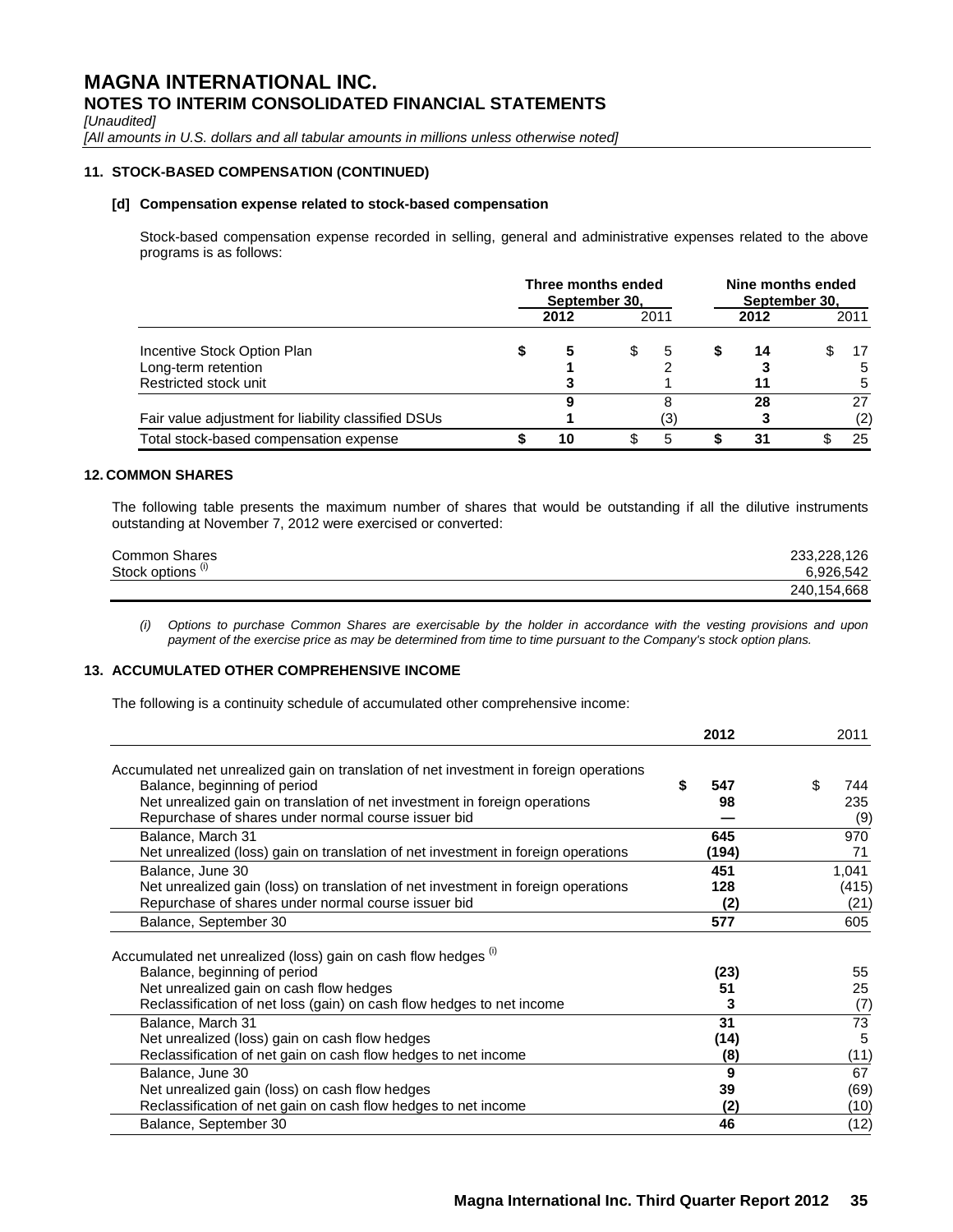*[Unaudited]*

*[All amounts in U.S. dollars and all tabular amounts in millions unless otherwise noted]*

#### **13. ACCUMULATED OTHER COMPREHENSIVE INCOME (CONTINUED)**

|                                                                     | 2012  | 2011 |
|---------------------------------------------------------------------|-------|------|
| Accumulated net unrealized gain on available-for-sale investments   |       |      |
| Balance, beginning of period                                        | 5     | 11   |
| Net unrealized loss on investments                                  | (3)   | (3)  |
| Balance, March 31                                                   | 2     | 8    |
| Net unrealized loss on investments                                  |       |      |
| Balance, June 30                                                    |       | 8    |
| Net unrealized gain (loss) on investments                           |       | (6)  |
| Balance, September 30                                               | 3     | 2    |
| Accumulated net unrealized loss on other long-term liabilities (ii) |       |      |
| Balance, beginning of period                                        | (107) | (58) |
| Net unrealized gain on other long-term liabilities                  |       |      |
| Balance, March 31                                                   | (107) | (57) |
| Net unrealized loss on other long-term liabilities                  |       |      |
| Balance, June 30                                                    | (107) | (57) |
| Net unrealized loss on other long-term liabilities                  |       |      |
| Balance, September 30                                               | (107) | (57) |
| Total accumulated other comprehensive income                        | 519   | 538  |

*(i) The amount of income tax (obligation) benefit that has been netted in the accumulated net unrealized (loss) gain on cash flow hedges is as follows:*

|                                                    | 2012 |   | 2011 |
|----------------------------------------------------|------|---|------|
| Balance, beginning of period                       | 12   | S | (15) |
| Net unrealized gain                                | (21) |   | (8)  |
| Reclassifications of net (loss) gain to net income |      |   |      |
| Balance, March 31                                  | (10) |   | (20) |
| Net unrealized loss (gain)                         |      |   | (4)  |
| Reclassifications of net gain to net income        |      |   |      |
| Balance, June 30                                   |      |   | (21) |
| Net unrealized (gain) loss                         | (14) |   | 26   |
| Reclassifications of net gain to net income        |      |   |      |
| Balance, September 30                              | '14) |   | 9    |

*(ii) The amount of income tax benefit that has been netted in the accumulated net unrealized loss on other long-term liabilities is as follows:*

|                                                                 | 2012 |  |   |
|-----------------------------------------------------------------|------|--|---|
| Balance, beginning of period<br>Net unrealized loss             |      |  |   |
| Balance, March 31<br>Reclassification of net gain to net income | 24   |  |   |
| Balance, June 30<br>Reclassification of net gain to net income  | 25   |  | ◠ |
| Balance, September 30                                           | 25   |  | ົ |

The amount of other comprehensive income that is expected to be reclassified to net income over the next 12 months is \$19 million [net of income taxes of \$7 million].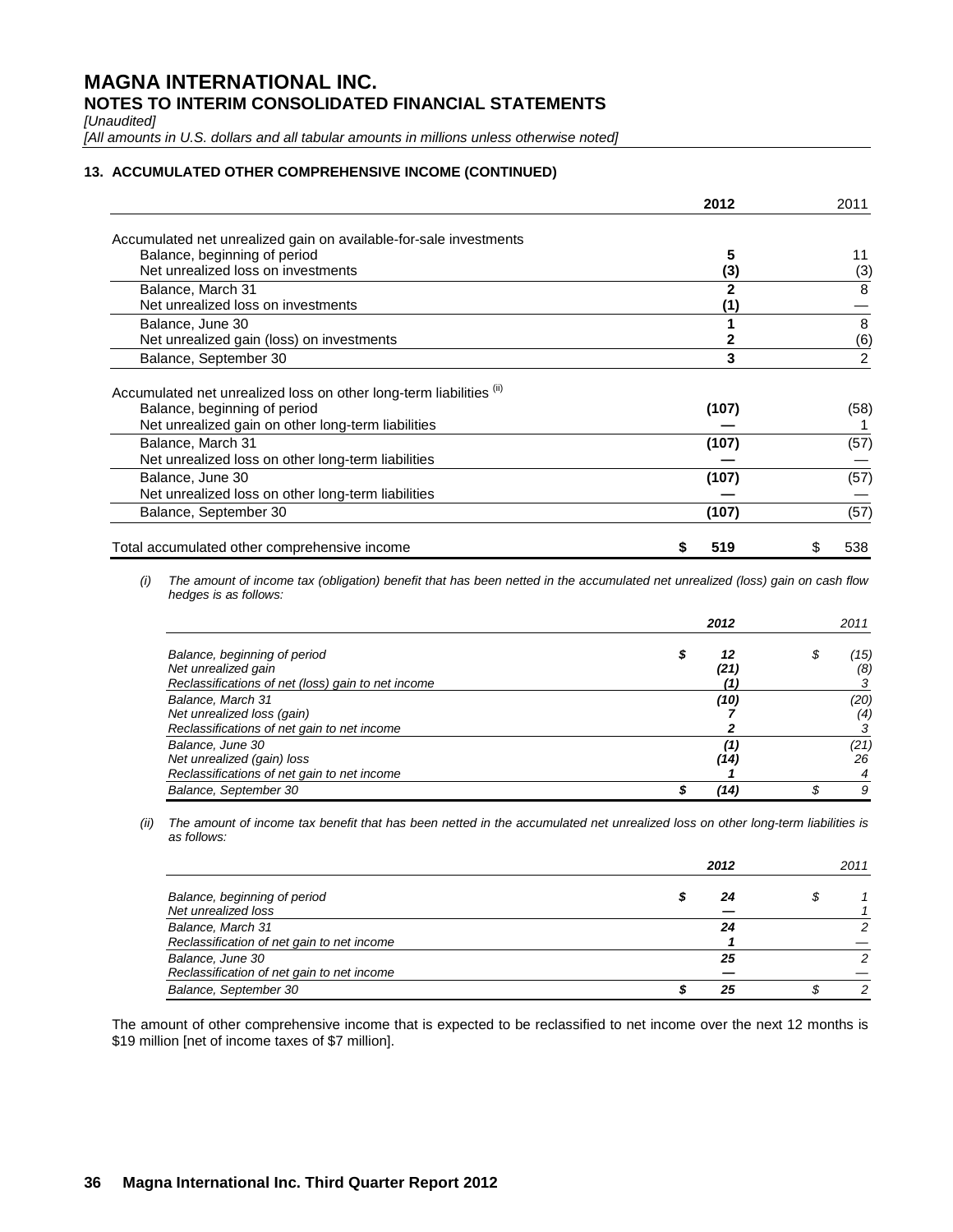*[Unaudited]*

*[All amounts in U.S. dollars and all tabular amounts in millions unless otherwise noted]*

#### **14. FINANCIAL INSTRUMENTS**

[a] The Company's financial assets and financial liabilities consist of the following:

|                                                                                                                                                                                                  | September 30,<br>2012 |                          | December 31,<br>2011 |                          |
|--------------------------------------------------------------------------------------------------------------------------------------------------------------------------------------------------|-----------------------|--------------------------|----------------------|--------------------------|
| Held for trading<br>Cash and cash equivalents                                                                                                                                                    | \$                    | 1,447<br>89              | \$                   | 1.325                    |
| Investment in asset-backed commercial paper                                                                                                                                                      | \$                    | 1,536                    | \$                   | 82<br>1,407              |
| Held to maturity investments<br>Severance investments                                                                                                                                            | \$                    | 4                        | \$                   | 5                        |
| Available-for-sale<br>Equity investments                                                                                                                                                         | \$                    | 10                       | \$                   | 12                       |
| Loans and receivables<br>Accounts receivable<br>Long-term receivables included in other assets                                                                                                   | \$                    | 5,170<br>95              | \$                   | 4,398<br>176             |
|                                                                                                                                                                                                  |                       | \$5,265                  |                      | \$4,574                  |
| Other financial liabilities<br><b>Bank indebtedness</b><br>Long-term debt [including portion due within one year]<br>Accounts payable                                                            | \$                    | 151<br>258<br>4,361      | \$                   | 162<br>71<br>3,961       |
|                                                                                                                                                                                                  | \$                    | 4,770                    | $^{\circ}$           | 4,194                    |
| Derivatives designated as effective hedges, measured at fair value<br>Foreign currency contracts<br>Prepaid expenses<br>Other assets<br>Other accrued liabilities<br>Other long-term liabilities | \$                    | 44<br>43<br>(12)<br>(11) | \$                   | 21<br>15<br>(31)<br>(38) |
| Commodity contracts                                                                                                                                                                              |                       | 64                       |                      | (33)                     |
| Other accrued liabilities<br>Other long-term liabilities                                                                                                                                         |                       | (6)<br>(2)               |                      | (6)<br>(3)               |
|                                                                                                                                                                                                  | \$                    | (8)<br>56                | \$                   | (9)<br>(42)              |

#### **[b] Fair value**

The Company determined the estimated fair values of its financial instruments based on valuation methodologies it believes are appropriate; however, considerable judgment is required to develop these estimates. Accordingly, these estimated fair values are not necessarily indicative of the amounts the Company could realize in a current market exchange. The estimated fair value amounts can be materially affected by the use of different assumptions or methodologies. The methods and assumptions used to estimate the fair value of financial instruments are described below:

*Cash and cash equivalents, accounts receivable, bank indebtedness and accounts payable.*

Due to the short period to maturity of the instruments, the carrying values as presented in the interim consolidated balance sheets are reasonable estimates of fair values.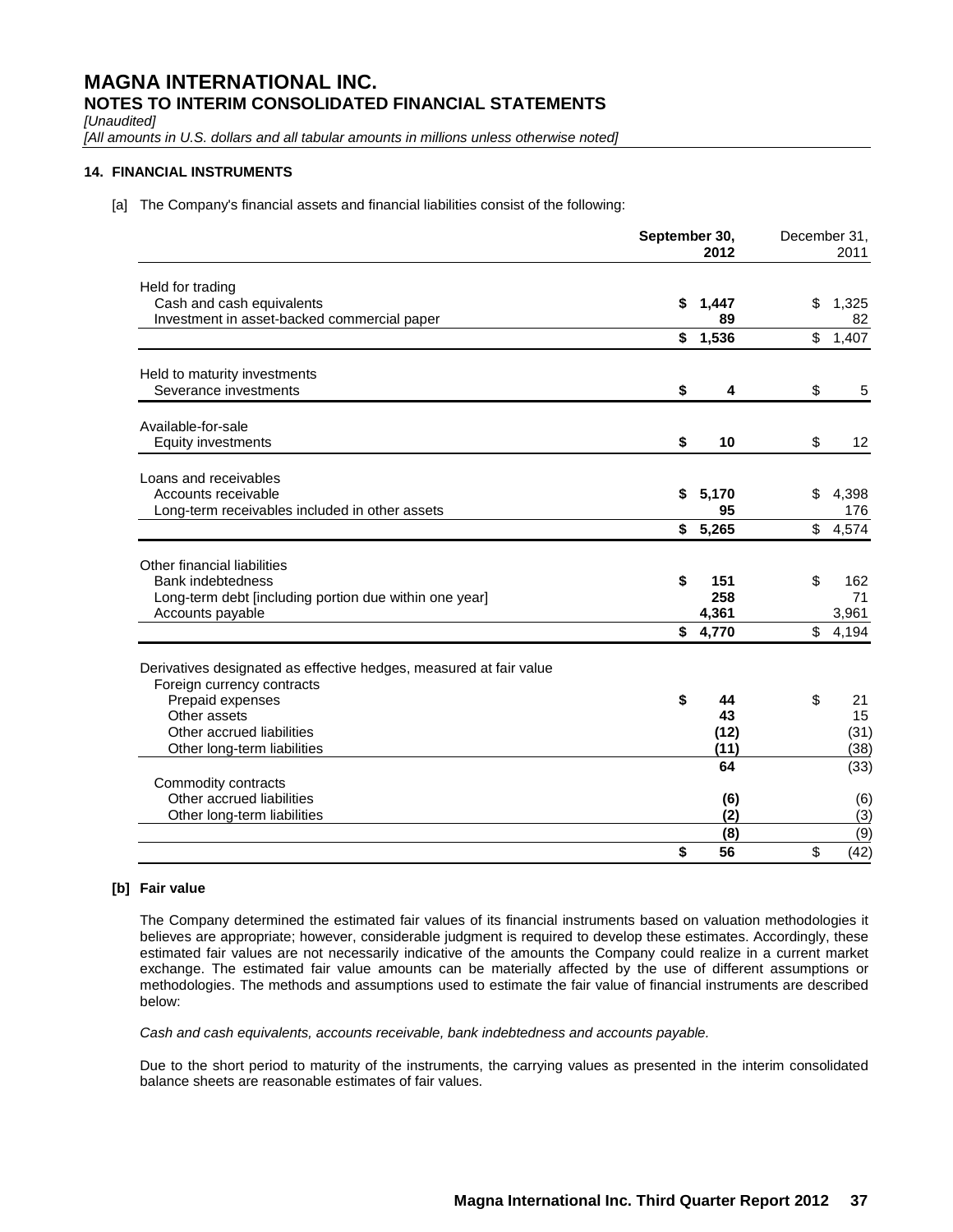*[Unaudited]*

*[All amounts in U.S. dollars and all tabular amounts in millions unless otherwise noted]*

#### **14. FINANCIAL INSTRUMENTS (CONTINUED)**

#### *Investments*

At September 30, 2012, the Company held Canadian third party asset-backed commercial paper ["ABCP"] with a face value of Cdn\$107 million [December 31, 2011 - Cdn\$125 million]. The carrying value and estimated fair value of this investment was Cdn\$88 million [December 31, 2011 - Cdn\$84 million]. As fair value information is not readily determinable for the Company's investment in ABCP, the fair value was based on a valuation technique estimating the fair value from the perspective of a market participant.

At September 30, 2012, the Company held available-for-sale investments in publicly traded companies. The carrying value and fair value of these investments was \$10 million, which was based on the closing share price of the investments on September 30, 2012.

#### *Term debt*

The Company's term debt includes \$148 million due within one year. Due to the short period to maturity of this debt, the carrying value as presented in the interim consolidated balance sheets is a reasonable estimate of its fair value.

#### **[c] Credit risk**

The Company's financial assets that are exposed to credit risk consist primarily of cash and cash equivalents, accounts receivable, held to maturity investments, and foreign exchange forward contracts with positive fair values.

The Company's held for trading investments include an investment in ABCP. Given the continuing uncertainties regarding the value of the underlying assets, the amount and timing over cash flows and the risk of collateral calls in the event that spreads widened considerably, the Company could be exposed to further losses on its investment.

Cash and cash equivalents, which consists of short-term investments, are only invested in governments, bank term deposits and bank commercial paper with an investment grade credit rating. Credit risk is further reduced by limiting the amount which is invested in certain governments or any major financial institution.

The Company is also exposed to credit risk from the potential default by any of its counterparties on its foreign exchange forward contracts. The Company mitigates this credit risk by dealing with counterparties who are major financial institutions that the Company anticipates will satisfy their obligations under the contracts.

In the normal course of business, the Company is exposed to credit risk from its customers, substantially all of which are in the automotive industry and are subject to credit risks associated with the automotive industry. For the three and nine-month periods ended September 30, 2012, sales to the Company's six largest customers represented 84% and 83% of the Company's total sales, respectively, and substantially all of the Company's sales are to customers in which it has ongoing contractual relationships.

#### **[d] Interest rate risk**

The Company is not exposed to significant interest rate risk due to the short-term maturity of its monetary current assets and current liabilities. In particular, the amount of interest income earned on the Company's cash and cash equivalents is impacted more by the investment decisions made and the demands to have available cash on hand, than by movements in the interest rates over a given period.

In addition, the Company is not exposed to interest rate risk on its term debt instruments as the interest rates on these instruments are fixed.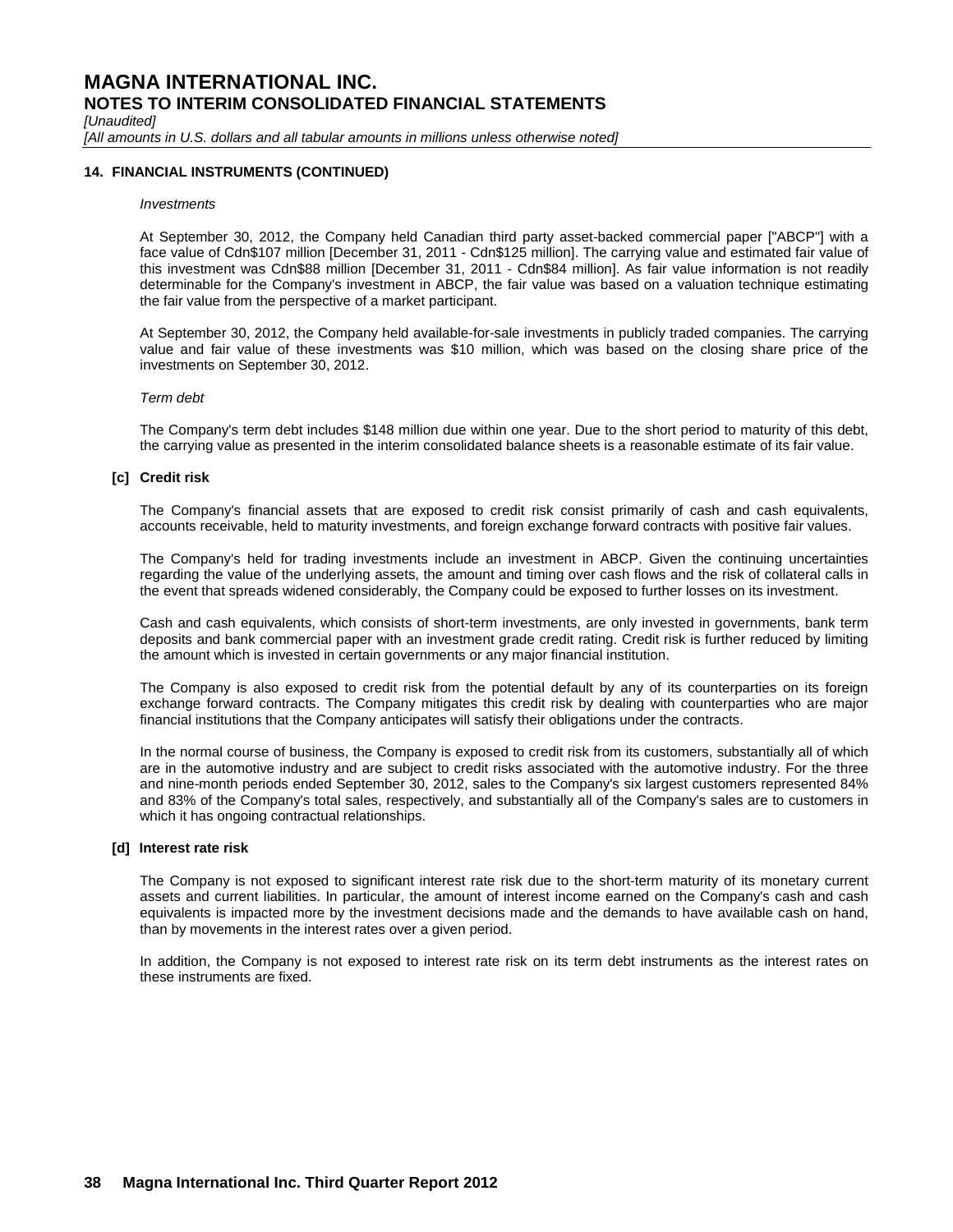*[Unaudited]*

*[All amounts in U.S. dollars and all tabular amounts in millions unless otherwise noted]*

#### **14. FINANCIAL INSTRUMENTS (CONTINUED)**

#### **[e] Currency risk and foreign exchange contracts**

The Company operates globally, which gives rise to a risk that its earnings and cash flows may be adversely impacted by fluctuations in foreign exchange rates. The Company is exposed to fluctuations in foreign exchange rates when manufacturing facilities have committed to the delivery of products for which the selling price has been quoted in currencies other than the facilities' functional currency, or when materials and equipment are purchased in currencies other than the facilities' functional currency.

In an effort to manage this net foreign exchange exposure, the Company uses foreign exchange forward contracts for the sole purpose of hedging certain of the Company's future committed Canadian dollar, U.S. dollar and euro outflows and inflows. All derivative instruments, including foreign exchange contracts, are recorded on the interim consolidated balance sheet at fair value. To the extent that cash flow hedges are effective, the change in their fair value is recorded in other comprehensive income; any ineffective portion is recorded in net income. Amounts accumulated in other comprehensive income are reclassified to net income in the period in which the hedged item affects net income.

At September 30, 2012, the Company had outstanding foreign exchange forward contracts representing commitments to buy and sell various foreign currencies. Significant commitments are as follows:

|                      | <b>Buys</b> | Sells |
|----------------------|-------------|-------|
| For Canadian dollars |             |       |
| U.S. amount          | 254         | 759   |
| euro amount          | 49          | 7     |
| For U.S. dollars     |             |       |
| Peso amount          | 4,975       | 145   |
| For euros            |             |       |
| U.S. amount          | 67          | 169   |
| GBP amount           | 111         | 21    |
| Czech Koruna amount  | 3,541       | 25    |
| Polish Zlotys amount | 138         | 6     |

Forward contracts mature at various dates through 2016. Foreign currency exposures are reviewed quarterly.

As a result of the hedging programs employed, foreign currency transactions in any given period may not be fully impacted by movements in exchange rates. As at September 30, 2012, the net foreign exchange exposure was not material.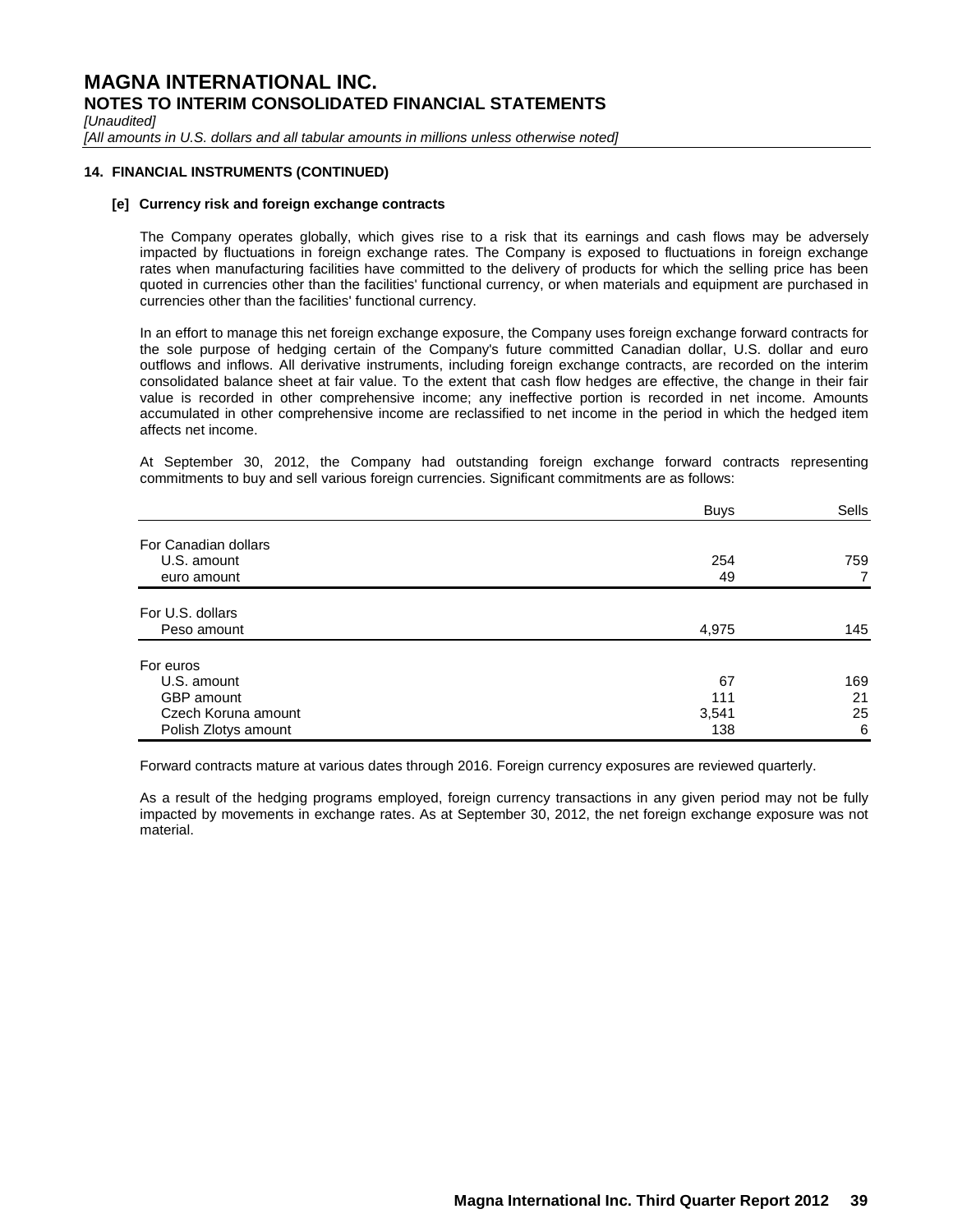*[Unaudited]*

*[All amounts in U.S. dollars and all tabular amounts in millions unless otherwise noted]*

#### **15. CONTINGENCIES**

[a] In the ordinary course of business activities, the Company may be contingently liable for litigation and claims with customers, suppliers, former employees and other parties. In addition, the Company may be, or could become, liable to incur environmental remediation costs to bring environmental contamination levels back within acceptable legal limits. On an ongoing basis, the Company assesses the likelihood of any adverse judgments or outcomes to these matters as well as potential ranges of probable costs and losses.

A determination of the provision required, if any, for these contingencies is made after analysis of each individual issue. The required provision may change in the future due to new developments in each matter or changes in approach such as a change in settlement strategy in dealing with these matters.

In November 1997, the Company and two of its subsidiaries were sued by KS Centoco Ltd., an Ontario-based steering wheel manufacturer in which the Company has a 23% equity interest, and by Centoco Holdings Limited, the owner of the remaining 77% equity interest in KS Centoco Ltd. In March 1999, the plaintiffs were granted leave to make substantial amendments to the original statement of claim in order to add several new defendants and claim additional remedies, and in February 2006, the plaintiffs further amended their claim to add an additional remedy. The amended statement of claim alleges, among other things:

- breach of fiduciary duty by the Company and two of its subsidiaries;
- breach by the Company of its binding letter of intent with KS Centoco Ltd., including its covenant not to have any interest, directly or indirectly, in any entity that carries on the airbag business in North America, other than through MST Automotive Inc., a company to be 77% owned by Magna and 23% owned by Centoco Holdings Limited;
- the plaintiff's exclusive entitlement to certain airbag technologies in North America pursuant to an exclusive licence agreement, together with an accounting of all revenues and profits resulting from the alleged use by the Company, TRW Inc. ["TRW"] and other unrelated third party automotive supplier defendants of such technology in North America;
- a conspiracy by the Company, TRW and others to deprive KS Centoco Ltd. of the benefits of such airbag technology in North America and to cause Centoco Holdings Limited to sell to TRW its interest in KS Centoco Ltd. in conjunction with the Company's sale to TRW of its interest in MST Automotive GmbH and TEMIC Bayern-Chemie Airbag GmbH; and
- oppression by the defendants.

The plaintiffs are seeking, amongst other things, damages of approximately Cdn\$3.5 billion. Document production, completion of undertakings and examinations for discovery are substantially complete, although limited additional examinations for discovery may occur. A trial is not expected to commence until mid-2014, at the earliest. The Company believes it has valid defences to the plaintiffs' claims and therefore intends to continue to vigorously defend this case. At this time, notwithstanding the amount of time which has transpired since the claim was filed, these legal proceedings remain at an early stage and, accordingly, it is not possible to predict their outcome.

- [b] During the fourth quarter of 2011, the Company announced that it is cooperating with the United States Department of Justice ["DOJ"] with respect to an ongoing antitrust investigation of the automobile tooling industry. The scope of the DOJ inquiry subsequently changed to include tooling quotation and program management practices. The Company's policy is to comply with all applicable laws and it is fully cooperating with the DOJ.
- [c] A putative class action lawsuit alleging violations of the United States Securities Exchange Act of 1934 has been filed in the United States District Court, Southern District of New York, against the Company, as well as its Chief Executive Officer, Chief Financial Officer and Founder and Honorary Chairman. Boilermaker-Blacksmith National Pension Trust ["BBNPT"] was appointed the lead plaintiff on an uncontested motion. BBNPT has since filed an amended complaint, with the defendants' response being due on November 30, 2012. The defendants believe the lawsuit is without merit and therefore intend to vigorously defend the case. Given the early stages of the legal proceedings, it is not possible to predict the outcome of the claim.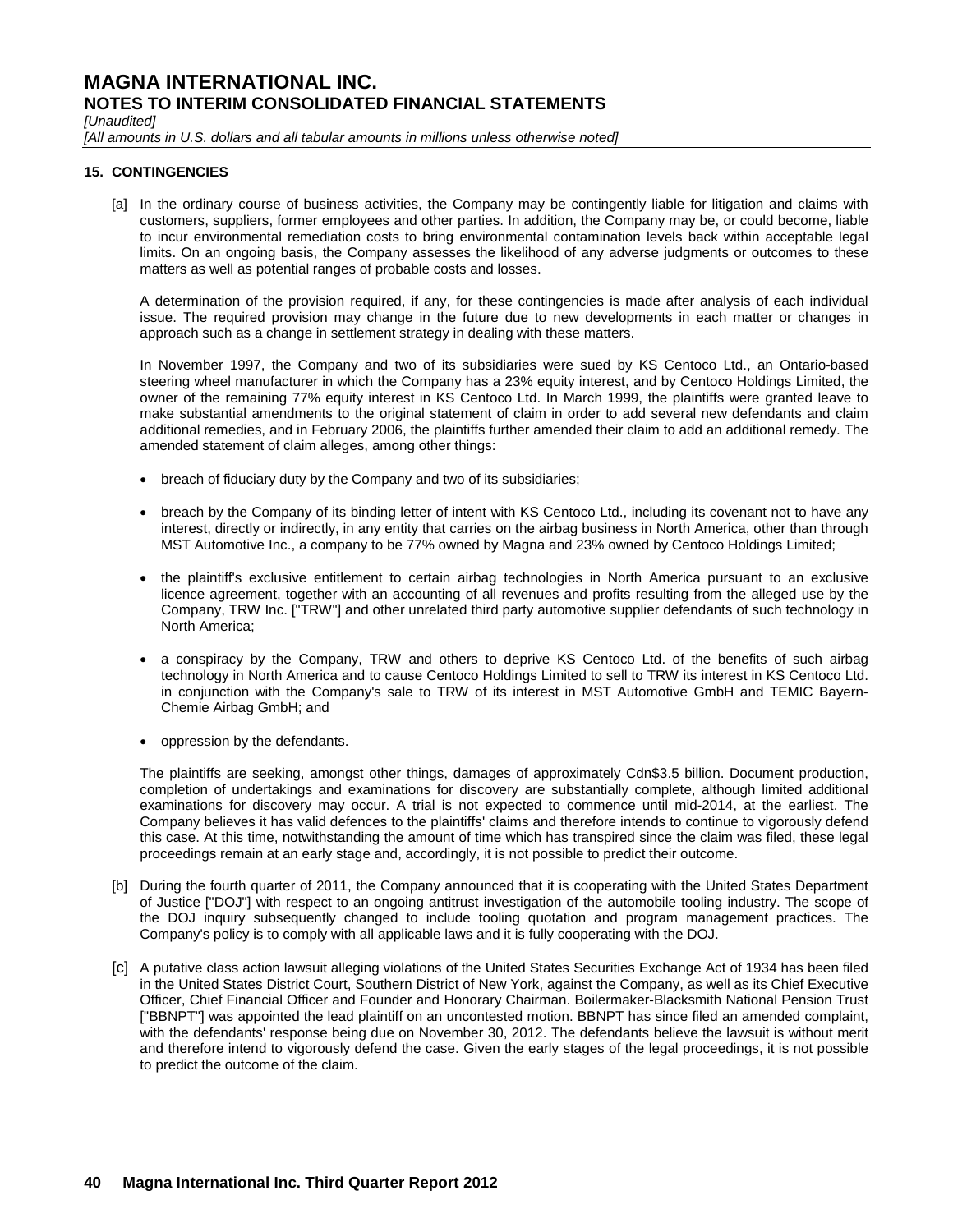*[Unaudited]*

*[All amounts in U.S. dollars and all tabular amounts in millions unless otherwise noted]*

#### **15. CONTINGENCIES (CONTINUED)**

[d] In certain circumstances, the Company is at risk for warranty costs including product liability and recall costs. Due to the nature of the costs, the Company makes its best estimate of the expected future costs *[note 8]*; however, the ultimate amount of such costs could be materially different. The Company continues to experience increased customer pressure to assume greater warranty responsibility. Currently, under most customer agreements, the Company only accounts for existing or probable claims. Under certain complete vehicle engineering and assembly contracts, the Company records an estimate of future warranty-related costs based on the terms of the specific customer agreements, and the specific customer's warranty experience.

#### **16. SEGMENTED INFORMATION**

Given the differences between the regions in which the Company operates, Magna's operations are segmented on a geographic basis between North America, Europe and Rest of World. Consistent with the above, the Company's internal financial reporting segments key internal operating performance measures between North America, Europe and Rest of World for purposes of presentation to the chief operating decision maker to assist in the assessment of operating performance, the allocation of resources, and the long-term strategic direction and future global growth of the Company.

The Company's chief operating decision maker uses Adjusted EBIT as the measure of segment profit or loss, since management believes Adjusted EBIT is the most appropriate measure of operational profitability or loss for its reporting segments. Adjusted EBIT represents income from operations before income taxes; interest expense (income), net; and other (income) expense, net.

The accounting policies of each segment are the same as those set out under "Significant Accounting Policies" *[note 1]* and intersegment sales and transfers are accounted for at fair market value.

As more fully described in Notes 2 and 5, on August 31, 2012 the Company acquired the controlling 27% interest in the E-Car partnership. Prior to the acquisition, the Company held the remaining 73% non-controlling interest in E-Car and accounted for this investment using the equity method of accounting. For segment reporting purposes, prior to the closing date the Company recorded its proportionate share of the losses of E-Car in the Corporate and Other segment. Beginning on August 31, 2012, the consolidated results of E-Car are recorded in the Company's North America and Europe segments as follows:

|                                                                         |                         | For the month ended<br><b>September 30, 2012</b> |          |               |    |             |  |  |  |  |  |  |
|-------------------------------------------------------------------------|-------------------------|--------------------------------------------------|----------|---------------|----|-------------|--|--|--|--|--|--|
|                                                                         | <b>North</b><br>America |                                                  |          | <b>Europe</b> |    | Total       |  |  |  |  |  |  |
| <b>Total Sales</b><br><b>Adjusted EBIT</b>                              | \$<br>3<br>\$<br>(17)   |                                                  | \$<br>\$ | -3<br>(2)     | \$ | - 6<br>(19) |  |  |  |  |  |  |
| Amortization of E-Car Intangibles<br>included in Adjusted EBIT [note 5] | \$<br>(13)              |                                                  | \$       |               | S  | (13)        |  |  |  |  |  |  |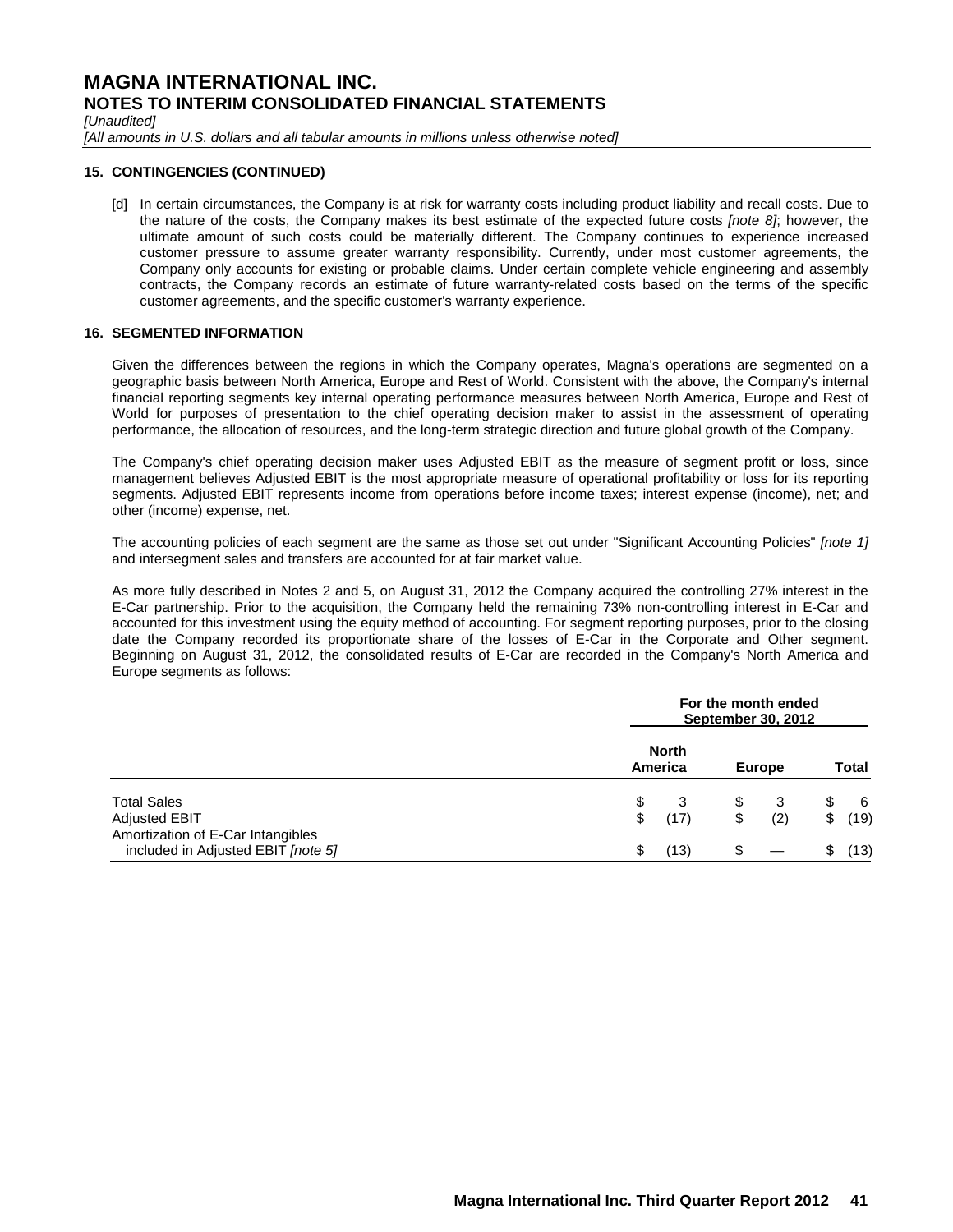*[Unaudited]*

*[All amounts in U.S. dollars and all tabular amounts in millions unless otherwise noted]*

#### **16. SEGMENTED INFORMATION (CONTINUED)**

The following tables show segment information for the Company's reporting segments and a reconciliation of Adjusted EBIT to the Company's consolidated income from operations before income taxes:

|                                                                                                      |                                      |    | Three months ended<br><b>September 30, 2012</b> |    |                   |    |                             |                                      |     | Three months ended<br>September 30, 2011 |                                |                             |  |  |  |  |  |  |  |  |  |  |  |  |             |  |                 |  |  |  |                                |                |  |                   |                         |                         |
|------------------------------------------------------------------------------------------------------|--------------------------------------|----|-------------------------------------------------|----|-------------------|----|-----------------------------|--------------------------------------|-----|------------------------------------------|--------------------------------|-----------------------------|--|--|--|--|--|--|--|--|--|--|--|--|-------------|--|-----------------|--|--|--|--------------------------------|----------------|--|-------------------|-------------------------|-------------------------|
|                                                                                                      | Total<br>sales                       |    | <b>External</b><br>sales                        |    |                   |    |                             |                                      |     |                                          |                                |                             |  |  |  |  |  |  |  |  |  |  |  |  | <b>EBIT</b> |  | <b>Adjusted</b> |  |  |  | <b>Fixed</b><br>assets.<br>net | Total<br>sales |  | External<br>sales | Adjusted<br><b>EBIT</b> | Fixed<br>assets.<br>net |
| <b>North America</b><br>Canada<br><b>United States</b><br>Mexico<br>Eliminations                     | \$<br>1,473<br>1,789<br>962<br>(249) | \$ | 1,373<br>1,683<br>897                           |    |                   | \$ | 614<br>884<br>543           | \$<br>1,438<br>1,722<br>730<br>(249) | \$. | 1,330<br>1,607<br>679                    |                                | \$<br>554<br>727<br>431     |  |  |  |  |  |  |  |  |  |  |  |  |             |  |                 |  |  |  |                                |                |  |                   |                         |                         |
| <b>Europe</b><br>Western Europe excluding<br><b>Great Britain</b><br><b>Great Britain</b>            | 3,975<br>2,391<br>189<br>399         |    | 3,953<br>2,361<br>187<br>363                    | \$ | 328               |    | 2,041<br>1,243<br>57<br>545 | 3,641<br>2,393<br>231<br>396         |     | 3,616<br>2,353<br>230<br>367             | \$<br>300                      | 1,712<br>1,097<br>54<br>408 |  |  |  |  |  |  |  |  |  |  |  |  |             |  |                 |  |  |  |                                |                |  |                   |                         |                         |
| Eastern Europe<br>Eliminations                                                                       | (33)                                 |    |                                                 |    |                   |    |                             | (41)                                 |     |                                          |                                |                             |  |  |  |  |  |  |  |  |  |  |  |  |             |  |                 |  |  |  |                                |                |  |                   |                         |                         |
| <b>Rest of World</b><br>Corporate and Other <sup>(i)</sup>                                           | 2,946<br>567<br>(77)                 |    | 2,911<br>542<br>5                               |    | 13<br>5<br>6      |    | 1,845<br>610<br>251         | 2,979<br>407<br>(57)                 |     | 2,950<br>392<br>12                       | (35)<br>14<br>$\overline{7}$   | 1,559<br>309<br>319         |  |  |  |  |  |  |  |  |  |  |  |  |             |  |                 |  |  |  |                                |                |  |                   |                         |                         |
| <b>Total reportable segments</b><br>Other income (expense), net<br>Interest (expense) income,<br>net | 7,411                                |    | 7,411                                           |    | 352<br>153<br>(5) |    | 4,747                       | 6,970                                |     | 6,970                                    | 286<br>(124)<br>$\overline{2}$ | 3,899                       |  |  |  |  |  |  |  |  |  |  |  |  |             |  |                 |  |  |  |                                |                |  |                   |                         |                         |
| <b>Current assets</b><br>Investments, goodwill,<br>deferred tax assets, and                          | \$<br>7,411                          | \$ | 7,411                                           | \$ | 500               |    | 4,747<br>9,433              | \$<br>6,970                          | \$  | 6,970                                    | \$<br>164                      | 3,899<br>8,384              |  |  |  |  |  |  |  |  |  |  |  |  |             |  |                 |  |  |  |                                |                |  |                   |                         |                         |
| other assets<br><b>Consolidated total assets</b>                                                     |                                      |    |                                                 |    |                   |    | 2,493<br>\$16,673           |                                      |     |                                          |                                | 2,333<br>\$14,616           |  |  |  |  |  |  |  |  |  |  |  |  |             |  |                 |  |  |  |                                |                |  |                   |                         |                         |

*(i) Prior to the Company's acquisition of the 27% controlling interest in E-Car, Corporate and Other includes the Company's proportionate share of the net loss in E-Car which was recorded as equity loss. For the two months ended August 31, 2012, the partnership recorded sales of \$15 million and an EBIT loss of \$19 million. For the three months ended September 30, 2011, the partnership recorded sales of \$26 million and an EBIT loss of \$20 million.*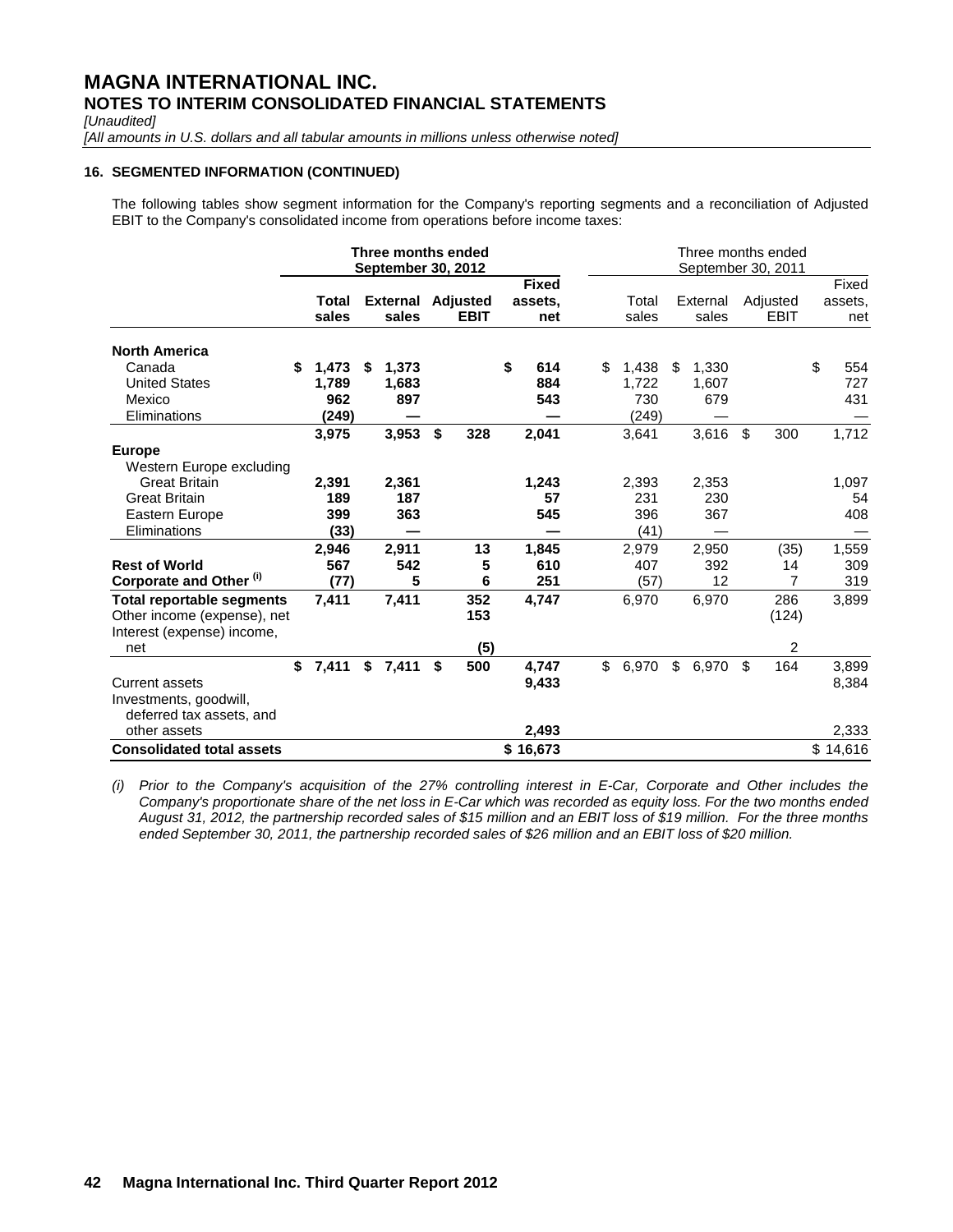*[Unaudited]*

*[All amounts in U.S. dollars and all tabular amounts in millions unless otherwise noted]*

#### **16. SEGMENTED INFORMATION (CONTINUED)**

|                                    |            | Nine months ended<br><b>September 30, 2012</b> |                 |   |              | Nine months ended<br>September 30, 2011 |  |             |    |             |    |          |  |  |  |
|------------------------------------|------------|------------------------------------------------|-----------------|---|--------------|-----------------------------------------|--|-------------|----|-------------|----|----------|--|--|--|
|                                    |            |                                                |                 |   | <b>Fixed</b> |                                         |  |             |    |             |    | Fixed    |  |  |  |
|                                    | Total      | <b>External</b>                                | <b>Adjusted</b> |   | assets.      | Total                                   |  | External    |    | Adjusted    |    | assets.  |  |  |  |
|                                    | sales      | sales                                          | <b>EBIT</b>     |   | net          | sales                                   |  | sales       |    | <b>EBIT</b> |    | net      |  |  |  |
| <b>North America</b>               |            |                                                |                 |   |              |                                         |  |             |    |             |    |          |  |  |  |
| Canada                             | 4,722<br>S | \$<br>4,411                                    |                 | S | 614          | 4,510<br>\$                             |  | 4,203<br>\$ |    |             | \$ | 554      |  |  |  |
| <b>United States</b>               | 5,616      | 5,265                                          |                 |   | 884          | 5,297                                   |  | 4,905       |    |             |    | 727      |  |  |  |
| Mexico                             | 2,638      | 2,467                                          |                 |   | 543          | 2.162                                   |  | 2,007       |    |             |    | 431      |  |  |  |
| Eliminations                       | (766)      |                                                |                 |   |              | (789)                                   |  |             |    |             |    |          |  |  |  |
|                                    | 12,210     | 12,143                                         | \$<br>1,148     |   | 2,041        | 11,180                                  |  | 11,115      | \$ | 1,038       |    | 1,712    |  |  |  |
| <b>Europe</b>                      |            |                                                |                 |   |              |                                         |  |             |    |             |    |          |  |  |  |
| Western Europe excluding           |            |                                                |                 |   |              |                                         |  |             |    |             |    |          |  |  |  |
| <b>Great Britain</b>               | 7,436      | 7,321                                          |                 |   | 1,243        | 7,569                                   |  | 7,452       |    |             |    | 1,097    |  |  |  |
| <b>Great Britain</b>               | 700        | 695                                            |                 |   | 57           | 649                                     |  | 647         |    |             |    | 54       |  |  |  |
| Eastern Europe                     | 1,331      | 1,214                                          |                 |   | 545          | 1,257                                   |  | 1,167       |    |             |    | 408      |  |  |  |
| Eliminations                       | (131)      |                                                |                 |   |              | (119)                                   |  |             |    |             |    |          |  |  |  |
|                                    | 9,336      | 9,230                                          | 141             |   | 1,845        | 9,356                                   |  | 9,266       |    | (19)        |    | 1,559    |  |  |  |
| <b>Rest of World</b>               | 1,489      | 1,414                                          | (20)            |   | 610          | 1,148                                   |  | 1,081       |    | 42          |    | 309      |  |  |  |
| Corporate and Other <sup>(i)</sup> | (231)      | 17                                             | 2               |   | 251          | (187)                                   |  | 35          |    | (15)        |    | 319      |  |  |  |
| <b>Total reportable segments</b>   | 22,804     | 22,804                                         | 1,271           |   | 4,747        | 21,497                                  |  | 21,497      |    | 1,046       |    | 3,899    |  |  |  |
| Other income (expense), net        |            |                                                | 153             |   |              |                                         |  |             |    | (123)       |    |          |  |  |  |
| Interest (expense) income,         |            |                                                |                 |   |              |                                         |  |             |    |             |    |          |  |  |  |
| net                                |            |                                                | (15)            |   |              |                                         |  |             |    | 3           |    |          |  |  |  |
|                                    | \$22,804   | \$22,804                                       | \$<br>1,409     |   | 4,747        | \$21,497                                |  | \$21,497    | \$ | 926         |    | 3,899    |  |  |  |
| <b>Current assets</b>              |            |                                                |                 |   | 9,433        |                                         |  |             |    |             |    | 8,384    |  |  |  |
| Investments, goodwill              |            |                                                |                 |   |              |                                         |  |             |    |             |    |          |  |  |  |
| deferred tax assets and            |            |                                                |                 |   |              |                                         |  |             |    |             |    |          |  |  |  |
| other assets                       |            |                                                |                 |   | 2,493        |                                         |  |             |    |             |    | 2,333    |  |  |  |
| <b>Consolidated total assets</b>   |            |                                                |                 |   | \$16,673     |                                         |  |             |    |             |    | \$14,616 |  |  |  |

*(i) Prior to the Company's acquisition of the 27% controlling interest in E-Car, Corporate and Other includes the Company's proportionate share of the net loss in E-Car which was recorded as equity loss. For the eight months ended August 31, 2012, the partnership recorded sales of \$67 million and an EBIT loss of \$49 million. For the nine months ended September 30, 2011, the partnership recorded sales of \$62 million and an EBIT loss of \$73 million.*

#### **17. SUBSEQUENT EVENTS**

#### **[a] Acquisitions**

In October 2012, the Company signed an agreement to acquire ixetic Verwaltungs GmbH, a manufacturer of automotive vacuum, engine and transmission pumps with facilities in Germany, Bulgaria and China, for a purchase price of approximately \$400 million [€308 million]. This transaction is expected to close in the fourth quarter of 2012, subject to obtaining European anti-trust approval.

In addition, the Company, signed an agreement with a joint venture partner to purchase the remaining 50% interest in STT Technologies Inc., a supplier of transmission and engine related oil pumps with facilities in Canada and Mexico. This transaction closed on October 26, 2012.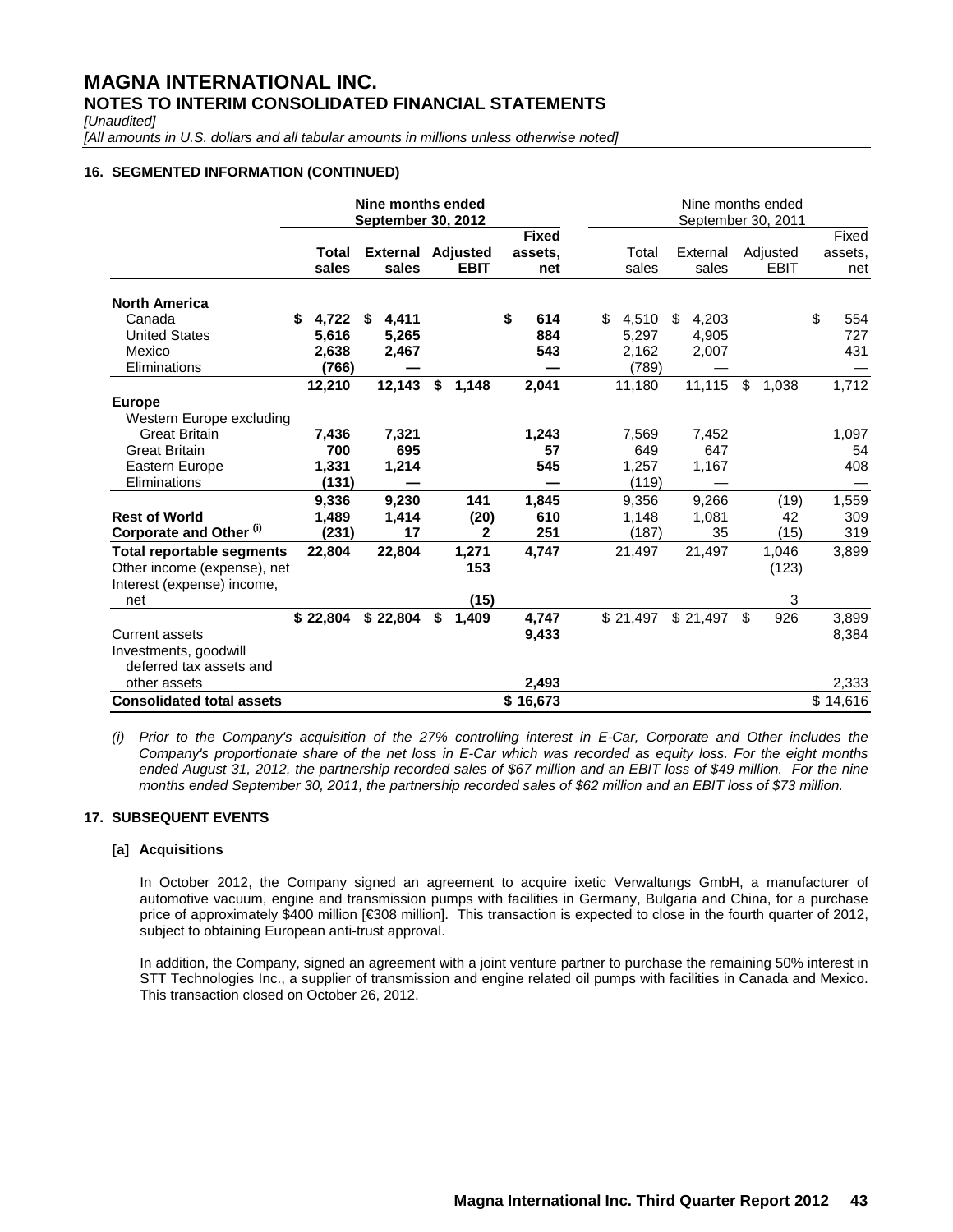*[Unaudited]*

*[All amounts in U.S. dollars and all tabular amounts in millions unless otherwise noted]*

#### **17. SUBSEQUENT EVENTS (CONTINUED)**

#### **[b] Normal Course Issuer Bid**

Subject to approval by the TSX and the New York Stock Exchange ["NYSE"], the Board of Directors approved a normal course issuer bid to purchase up to 12 million of the Company's Common Shares, representing approximately 5% of the Company's public float of Common Shares. The primary purposes of the normal course issuer bid are purchases for cancellation as well as purchases to fund the Company's stock-based compensation awards or programs and/or its obligations to its deferred profit sharing plans. The normal course issuer bid is expected to commence on or about November 13, 2012 and will terminate one year later. All purchases of Common Shares will be made at the market price at the time of purchase in accordance with the rules and policies of the TSX. Purchases may also be made on the NYSE in compliance with Rule 10b-18 under the U.S. Securities Exchange Act of 1934.

#### **18. COMPARATIVE FIGURES**

Certain of the comparative figures have been reclassified to conform to the current period's method of presentation.